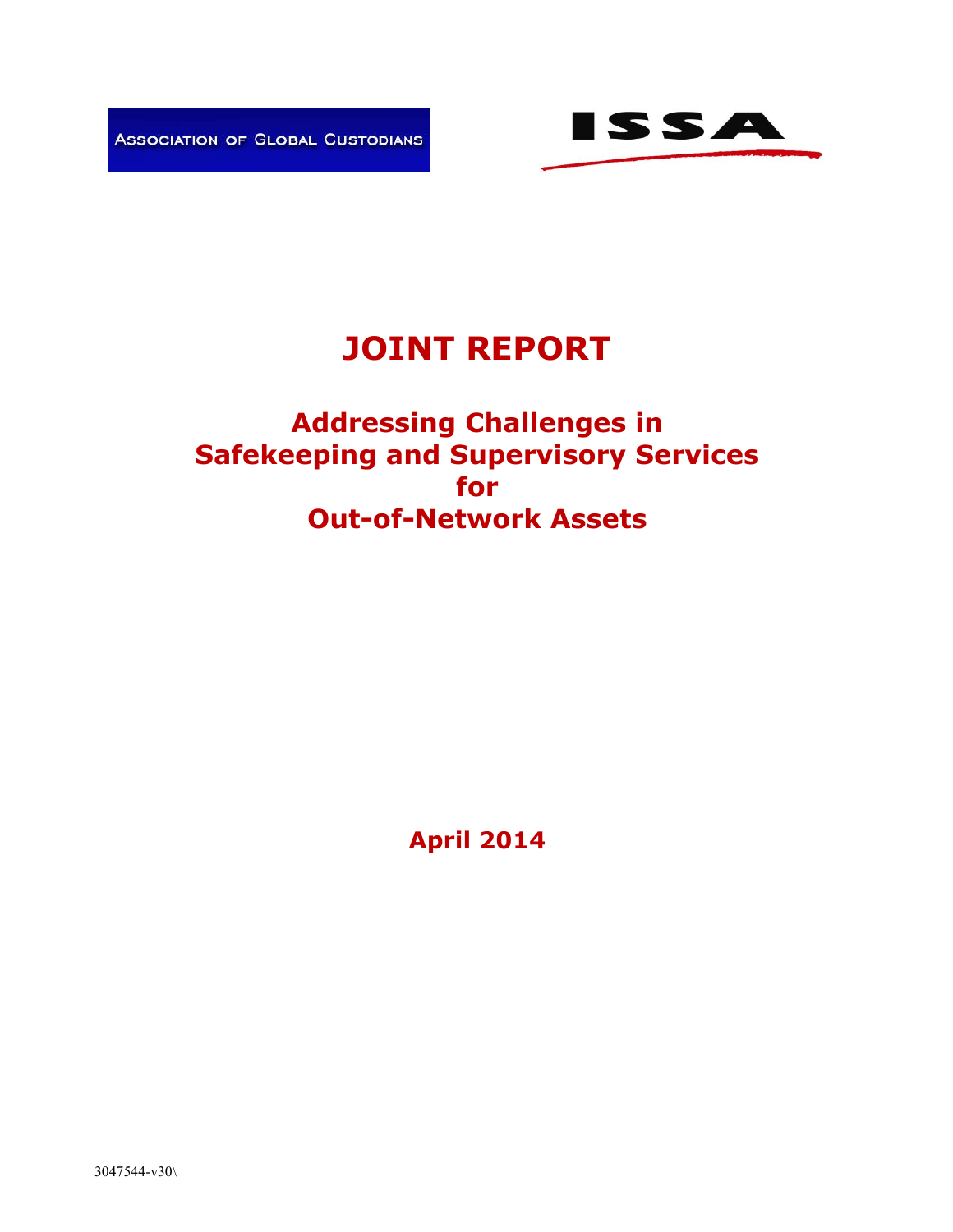#### **Abstract**

To address current challenges in providing safekeeping and supervisory services for out-of-network assets, a working group of AGC and ISSA members with external counsel have generated a legal and practice framework that (i) analyzes those challenges under comparative U.S., UK and French legal regimes and market practices, (ii) demonstrates the extent to which advancements by market infrastructure and other market participants have helped to close the safekeeping and supervising gaps for out-of-network assets, and (iii) identifies possible approaches to close the remaining safekeeping and supervisory gaps for those asset classes. In so doing, this joint report is intended to enhance informational transparency of the legal and practice contexts for these assets, enable more effective management of the risks associated with these assets, and increase operational efficiencies among market participants in servicing these assets.

#### **Target Audience**

Market intermediaries such as custodian banks, brokers, asset managers, issuers, industry associations/groups, market infrastructures and regulators.

#### **Acknowledgements**

This joint report is the result of efforts by a working group of experts drawn from participating member institutions and firms of the AGC and ISSA. All participants and third parties provided this working group with both valuable insight and market knowledge. The names of participating firms and the individual contributors comprising this working group are listed below:

- Ed Neeck (WG Chair) JPMorgan
- Thomas Andrew BBH
- George Cen JPMorgan
- John Conroy Baker & McKenzie
- Lauren Dustin JPMorgan
- Rudy Gadenz State Street
- Bonnie Hammerl BBH
- Neil Henderson DTCC
- Olivier Leonard Euroclear
- Stephen Lomas Deutsche Bank
- Karim Merchant Baker & McKenzie
- Irene Mermigidis Clearstream
- Ilse Peeters Euroclear
- Theodore Rothschild JPMorgan
- John Siena BNYMellon
- Monica Singer Strate
- Urs Staehli UBS
- Paul Symons Euroclear

We would also like to acknowledge the contributions of others in the institutions and firms listed who supported their working group members by providing expertise to include contributions and editorial input to this joint report.

#### **Disclaimer**

None of the products, services, practices or standards referenced or set out in this joint report are intended to be prescriptive for market participants and should not be viewed as express or implied required market practice. Instead, they are meant to be informative reference points which may help market participants manage the challenges in providing safekeeping and supervisory services for out-of-network assets and develop approaches to close remaining gaps identified in this joint report.

This document does not represent professional or legal advice and may be subject to changes in regulation, interpretation, or practice that are not reflected in this version of the joint report.

Neither the AGC nor ISSA (nor the members of the working group listed above) warrant the accuracy or completeness of the information or analysis contained in this joint report.

| <b>The Association of Global Custodians</b>                                        | <b>International Securities Services Association ISSA</b> |  |
|------------------------------------------------------------------------------------|-----------------------------------------------------------|--|
| Global:<br>815 Connecticut Ave., NW<br>Washington, D.C. 20006<br>Tel: 202 452 7000 | c/o UBS AG<br>EUR1 - EG2230<br>P.O. Box<br>CH-8098 Zurich |  |
| Europe: 100 New Bridge Street<br>London EC4V 6JA, England                          | Switzerland                                               |  |
| Int'l. Tel: 44 20 7919 1000<br>Tel: 202 452 7000                                   | Contact +41 (0)44 239 91 94<br>ssa@issanet.org            |  |
| www.theagc.com                                                                     | www.issanet.org                                           |  |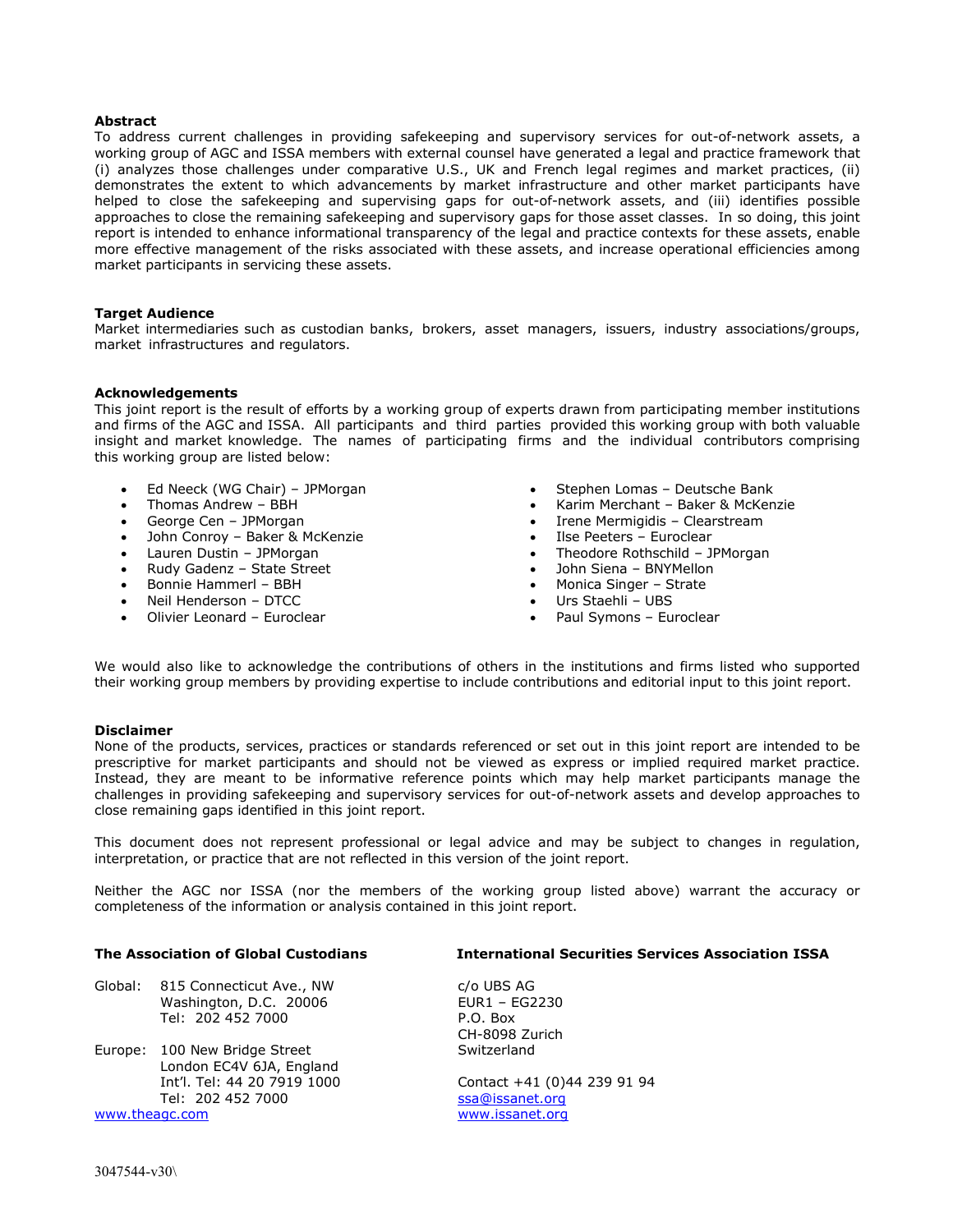### **Executive Summary**

Out-of-network assets present exceptional challenges and risks to global custodians providing custodial services, namely safekeeping and supervisory services, to clients with respect to such assets. These challenges and risks are the result of a combination of factors. On the one hand, global custodians have less control over out-of-network assets than traditional asset classes, which limits the ability of custodians to provide safekeeping and supervisory services. On the other hand, evolving regulations are dramatically increasing the responsibilities of depositaries and other market participants, including global custodians, with respect to the assets they are deemed to hold in custody, which include out-of-network assets.

The purpose of this report is to provide a legal and practice framework to discharge those responsibilities more effectively in whichever legal context applies by (i) demonstrating the extent to which advancements by market infrastructure and other market participants have helped to close the safekeeping and supervising gaps for out-of-network assets, and (ii) identifying possible approaches to close the remaining safekeeping and supervisory gaps for those asset classes. In so doing, this report is intended to enhance informational transparency of the legal and practice contexts for these assets, enable more effective management of the risks associated with these assets, and increase operational efficiencies among market participants in servicing these assets.

To achieve the above-mentioned purpose, the AGC and ISSA have collaborated to generate this report analyzing the following points. By focusing on certain out-of-network asset classes, (i.e., third-party time deposits, interests funds/collective investment schemes and private equity funds, bank loans, derivatives, and precious metals), this report analyzes the legal nature of each asset class and what evidences the asset, in each case, under the laws of the U.S., the United Kingdom and France. Based on an understanding of the market practice for each asset class, the report then describes which market participant or participants have access to the indicia of ownership for each out-of-network asset class and/or the information that may be required by global custodians for each out-of-network asset class. Further, in the case of funds/collective investment schemes and private equity funds, bank loans and derivatives in particular, this report discusses key infrastructure solutions that exist in the marketplace for each such asset class which have helped to close the respective safekeeping and supervisory gaps. The report describes the functionality of these infrastructure solutions and the safekeeping and supervisory gaps that remain for those asset classes.

In addition, this report identifies best practice efforts undertaken by other associations in the financial services industry and other best practice references arising in local legal contexts that address these safekeeping and supervisory gaps. Finally, looking forward, the report identifies possible approaches to be considered in order to close remaining gaps.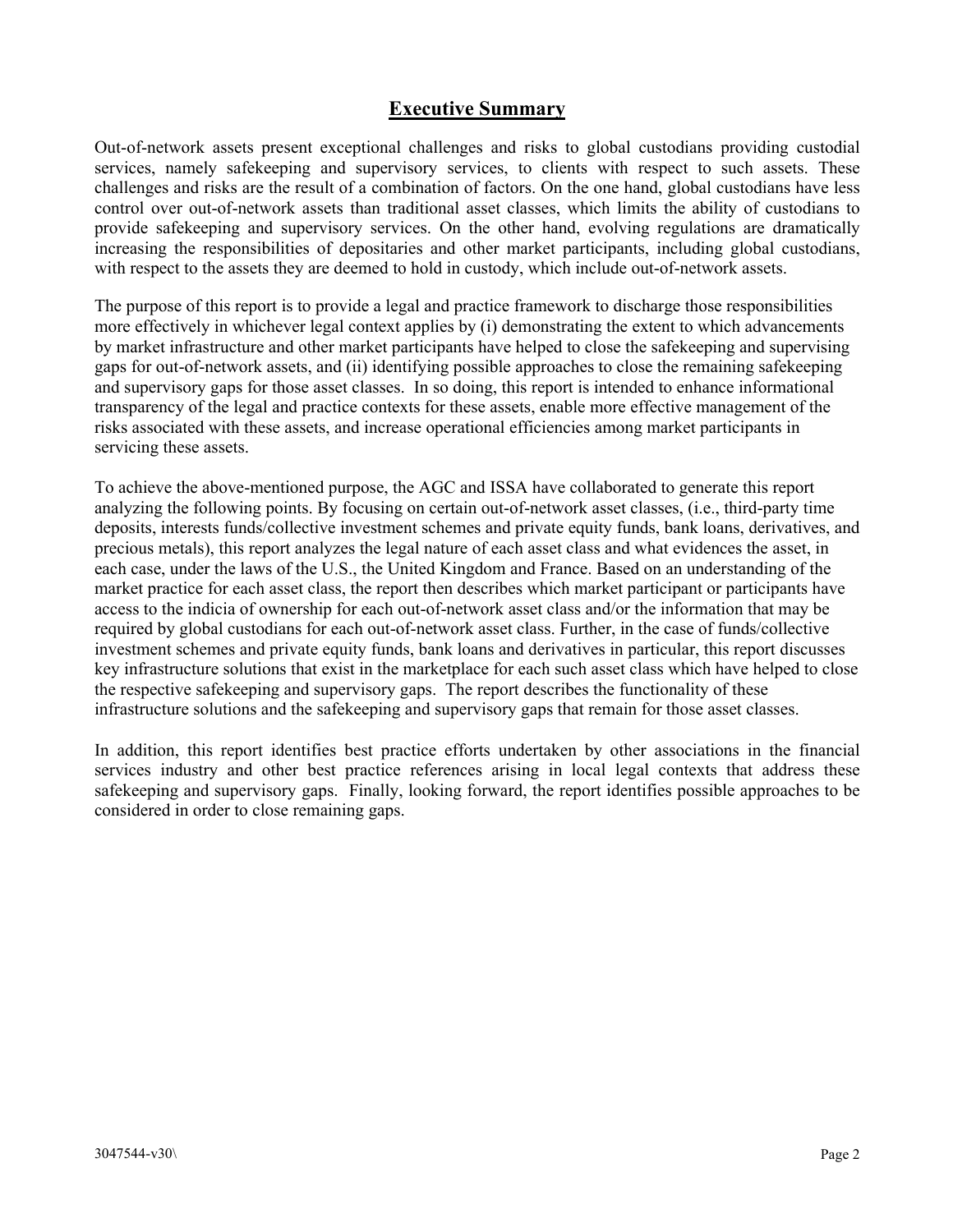### **Introduction**

Global custodians face exceptional challenges and risks in providing custodial services with respect to "outof-network" asset classes; that is, asset classes which, by their nature, are not held through traditional network structures involving depositary banks and central securities depositories. These asset classes include the following: third-party time deposits, interests in funds/collective investment schemes and private equity funds, bank loans, derivatives, and precious metals.

Global custodians do not have the same degree of possession of, or control over, these assets as they do in the case of more traditional asset classes such as shares or interests held via central securities depositories or traded on regulated exchanges. Similarly, they frequently lack direct information concerning asset ownership identification, distributions, valuations, rights, restrictions and encumbrances on these assets. Accordingly, their ability to provide core safekeeping services, ancillary value-added services, and oversight services, now increasingly expected in a growing number of jurisdictions, is constricted and dependent upon the services performed and information provided by brokers, investment fund managers, collateral agents, transfer agents, and other market participants.

The duties of a custodian with respect to assets can vary across jurisdictions and by the type of asset. Broadly speaking, these duties can be characterized as a duty of "safekeeping," which implies a degree of ownership or control over the asset and a "general obligation of supervision," which implies a duty of oversight that does not necessarily entail the elements of ownership or control implicit in safekeeping.

To illustrate, SEC Rules 17f-5 and 17f-7 under the U.S. Investment Company Act are examples of a detailed treatment of safekeeping criteria and duties, including (i) the incorporation of prescribed safekeeping provisions in contractual documentation with the relevant parties in the custody network, and (ii) the selection and monitoring of securities depositories.<sup>1</sup> The Association of the Luxembourg Fund Industry ("ALFI") has articulated best practices for global custodians with respect to the broader approach that entails safekeeping and supervision of assets, including out-of-network assets.<sup>2</sup> These best practices are based on facilitating compliance by global custodians' with their "general obligation of supervision" as established under relevant European law and practice. With respect to out-of-network assets in particular, which may be held by and dealt with through third parties outside the global custodian's network, ALFI states that the global custodian shall satisfy its supervisory responsibility by:

"a) Ensuring that the board of the Fund or its Management Company has adequate procedures in place with respect to the selection and the monitoring of those third parties,

b) Implementing checks on financial resources, competence and reputation of the counterparty,

c) Reconciling records (at least on balances) periodically. Differences are identified, investigated and resolved on a timely basis."

Further, ALFI expects that terms allowing the release of asset-related information to the global custodian should be built into contractual documentation with all of the relevant parties so that the custodian can perform its supervisory role.

The European Securities and Markets Authority ("ESMA") takes a somewhat different approach in the Alternative Investment Fund Managers Directive ("AIFMD") by distinguishing between certain financial

 1 17 C.F. R. §270.17(f)-5(c) and §270.17(f)-7 (2012).

<sup>&</sup>lt;sup>2</sup> "Best practice guidelines for depositary banks in relation to the safekeeping of assets from UCITS funds *NOT held through the traditional custody network*" published by the Association of the Luxembourg Fund Industry.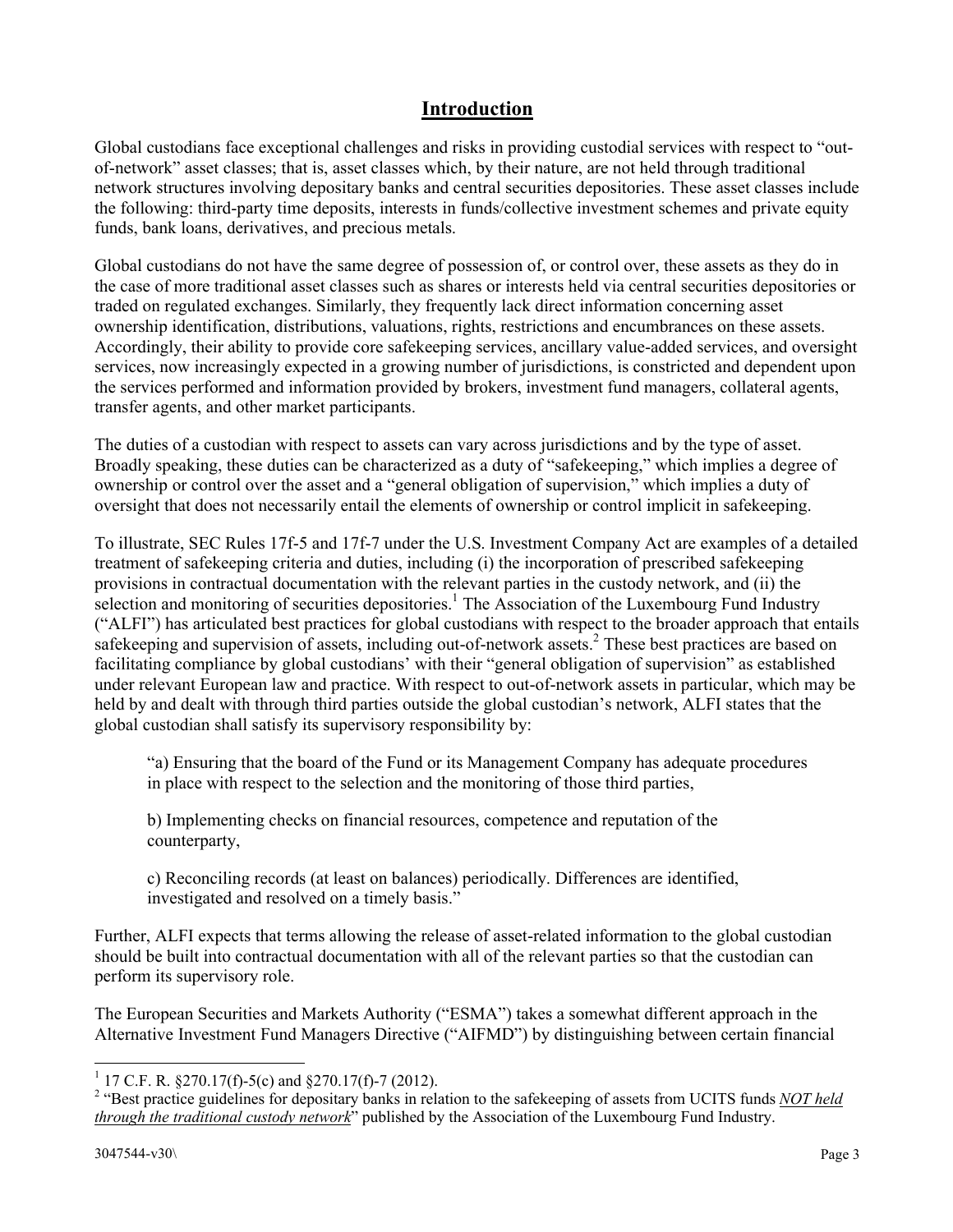instruments that can be held in custody versus all other assets for which the custodian owes supervisory and record-keeping responsibilities.<sup>3</sup> The assets that are capable of being held in custody include (i) those financial instruments that can be delivered to and held by the custodian and (ii) those financial instruments that can be registered in an account opened on the books and records of the custodian. With respect to the custodian's record-keeping responsibilities for all other assets, AIFMD bifurcates the record-keeping duty into two duties: (i) verifying the ownership of assets annually for its customers and (ii) maintaining records of those assets.

Broadly speaking, this approach of distinguishing between asset classes to determine which are capable of safekeeping/custody and which are not is consistent with, and flows from, conceptual approaches followed in certain EU jurisdictions. In **France**, for example, changes made to the French Monetary and Financial Code in January of 2009 established an approach that divides assets into two categories: (i) *financial*  securities and (ii) *financial contracts*.<sup>4</sup> The fundamental conceptual distinction is that *financial securities* are represented by entries in accounts whereby the holder of the account is the owner of the securities recorded in that account,<sup>5</sup> while the holder of a *financial contract* is broadly characterized as a credit counterparty of the issuer of the contract.

- *Financial securities* include equity securities, meaning shares or other securities providing access to capital and voting rights, including convertible securities, warrants, etc. as well as bonds and government securities, but excluding short term commercial paper. This category also explicitly includes units of collective investment vehicles irrespective of their legal form: i.e. (i) body corporate (SICAV) which issue shares or (ii) contractual partnerships (FCP) which issue partnership interests.
- *Financial contracts* include derivatives, swap contracts, forward contracts and other contractual obligations.

Generally, *financial securities* are subject to safekeeping/custody requirements (including the duty to return/replace lost securities under AIFMD/UCITS V) and *financial contracts* are subject to a duty of supervision.

Although the laws of the **U.K.** also establish certain categories of assets, the nature of the attendant custodial obligations has not been differentiated with regard to these categories of assets. The rules in Chapter 6 of the Financial Services Authority's ("FSA") Client Assets Sourcebook ("CASS," and Chapter 6 thereof, "CASS 6") apply to a firm when it (a) holds *financial instruments* belonging to a client in the course of the firm's *MiFID business* and/or (b) carries on the *designated investment* business of safeguarding and administering investments in the course of business that is not a MiFID business (i.e., where it holds assets that are *safe custody investments* or *custody assets*).

- *Designated Investment* includes a security or a contractually-based investment, for example life insurance policies, shares, debentures, government and public securities, warrants, certificates representing certain securities, units in a collective investment scheme, stakeholder pension schemes, personal pension scheme, options*,* futures or contracts for differences*.* 
	- o *Safe Custody Investment* is essentially a Designated Investment which a firm receives or holds on behalf of a client.

<u>.</u>

<sup>3</sup> Article 21(8) of the Alternative Investment Fund Managers Directive 2011/61/EU dated 8 June 2011. *See also*, ESMA Consultation on AIFM Relevant to Assets Held Away and the European Commission's Delegated Regulation (EU) No. 231/2013 of 19 December 2012 Supplementing Directive 2011/61/EU.

Bank deposits are generally subject to separate categorization.

<sup>&</sup>lt;sup>5</sup> French Monetary and Financial Code L.211-4(1).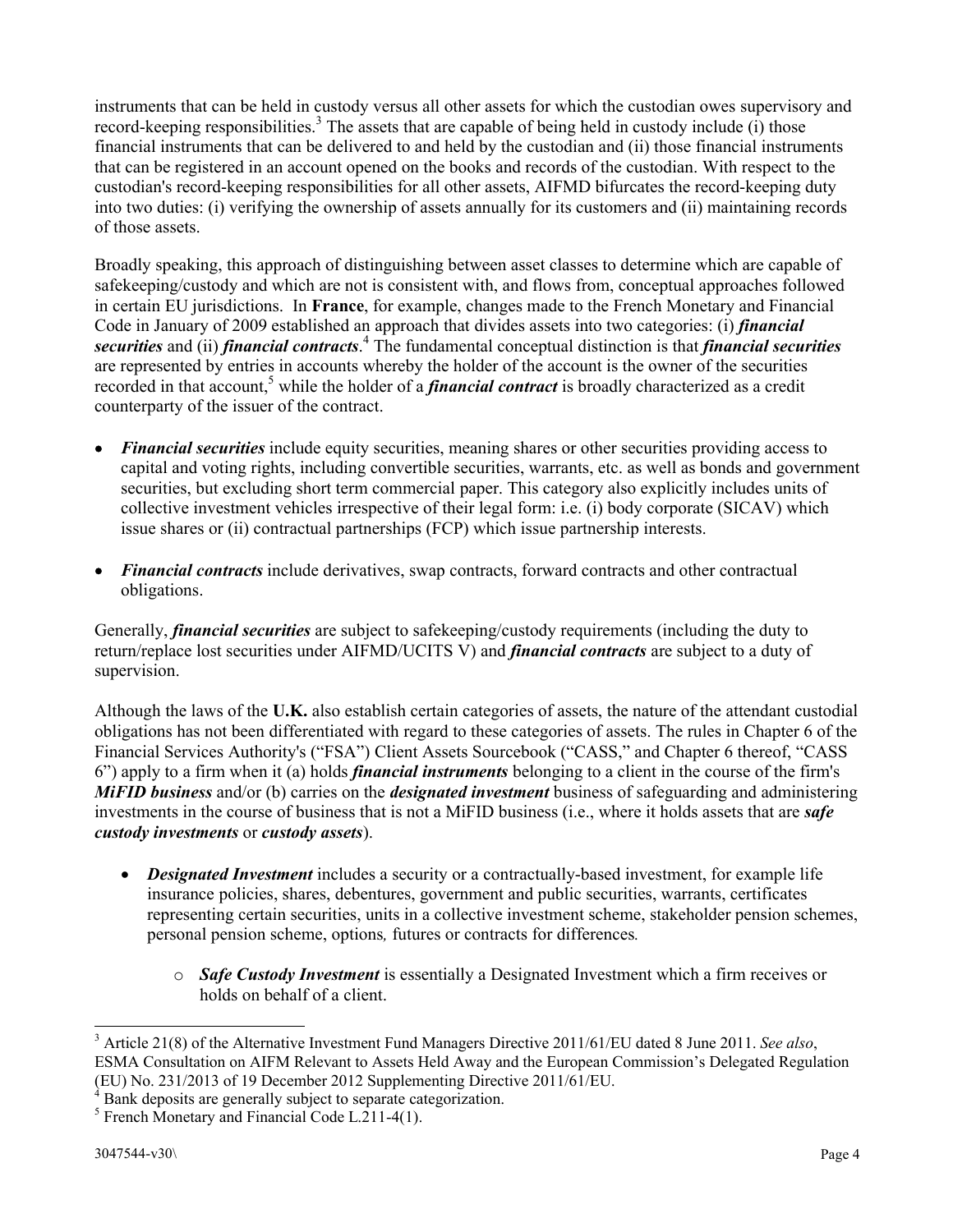- o *Custody Asset* includes Designated Investments, and any other assets that the firm holds or may hold in the same portfolio as a designated investment held for or on behalf of a client.
- *Financial Instrument* encompasses many of the same assets as are covered by Designated Investments, with the exception of life insurance policies, long-term insurance contracts and pension schemes.
- *MiFID business* generally means a firm which has its head or registered office in the European Economic Area and carries on investment services such as receiving and transmitting orders on behalf of clients in relation to securities, money market instruments, units in collective undertakings and derivative instruments.

The primary objective of the CASS client asset rules is to "restrict the commingling of client and the firm's (i.e., the custodian's) assets and minimize the risk of the client's safe custody assets being used by the firm without the client's agreement or contrary to the client's wishes, or being treated as the firm's assets in the event of its insolvency" (CASS 6.1.23G). Under CASS 6, various obligations are placed on firms requiring the segregation of client assets from the assets of the custodian. Related obligations arise requiring the custodian to ensure the registration of legal title to client assets in favor of the clients so that the assets are identifiably distinct from those of the custodian.

The purpose of this report is not to determine, let alone advocate, which asset classes should give rise to which safekeeping or supervising responsibilities under all relevant legal regimes. Instead, this report is intended to provide a legal and practice framework to discharge those responsibilities more effectively in whichever legal context applies by (i) demonstrating the extent to which advancements by market infrastructure and other market participants have helped to close the safe-keeping and supervisory gaps for out-of-network assets, and (ii) identifying possible approaches to close the remaining safekeeping and supervisory gaps for those asset classes. In so doing, this report is intended to enhance informational transparency of the legal and practice contexts for these assets, enable more effective management of the risks associated with these assets, and increase operational efficiencies among market participants in servicing these assets.

To achieve the above-mentioned purpose, this report discusses indicative assets for each of these classes in terms of (i) their legal nature and what determines their ownership, (ii) which parties possess or control those assets and/or relevant information concerning those assets, (iii) what happens to these assets when they are provided as collateral by way of a perfected security interest as compared to a title transfer arrangement, and (iv) what approach should be taken and what recommendations should be considered to address the safekeeping and supervisory challenges that these asset classes present.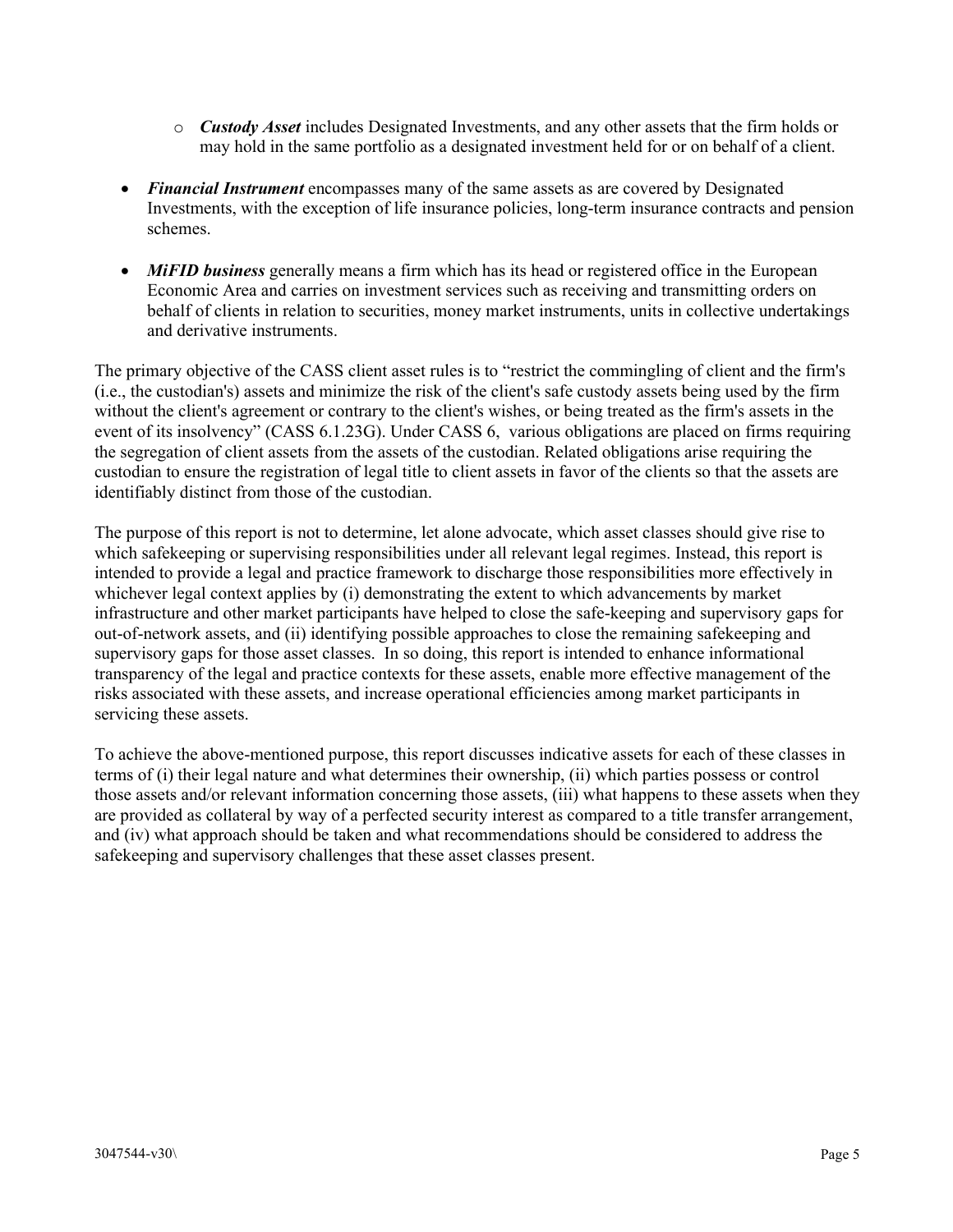## **Table of Contents**

|  | I. Legal Nature/Ownership                                                                                                                                                                                                                                                                                                                                                                              | 6                                                                    |
|--|--------------------------------------------------------------------------------------------------------------------------------------------------------------------------------------------------------------------------------------------------------------------------------------------------------------------------------------------------------------------------------------------------------|----------------------------------------------------------------------|
|  | A. Third-party Time Deposits<br>B. Interests in Funds/Collective Investment Schemes and Private Equity Funds<br>C. Bank Loans<br><b>D.</b> Derivatives<br>E. Precious Metals                                                                                                                                                                                                                           | 6<br>8<br>10<br>13<br>15                                             |
|  | II. Possession/Control: Ownership Interest and Asset Information                                                                                                                                                                                                                                                                                                                                       | 17                                                                   |
|  | A. Ownership Interest<br>1. Third-party Time Deposits<br>2. Interests in Funds/Collective Investment Schemes and Private Equity Funds<br>3. Bank Loans<br>4. Derivatives<br>5. Precious Metals<br><b>B.</b> Asset Information<br>1. Third-party Time Deposits<br>2. Interests in Funds/Collective Investment Schemes and Private Equity Funds<br>3. Bank Loans<br>4. Derivatives<br>5. Precious Metals | 17<br>17<br>17<br>22<br>25<br>28<br>28<br>29<br>29<br>33<br>36<br>39 |
|  | <b>III. Collateralized Assets</b>                                                                                                                                                                                                                                                                                                                                                                      | 39                                                                   |
|  | A. Perfected Security Interests<br>1. Third-party Time Deposits<br>2. Interests in Funds/Collective Investment Schemes and Private Equity Funds<br>3. Bank Loans<br>4. Derivatives<br>5. Precious Metals<br><b>B.</b> Title Transfer Arrangement                                                                                                                                                       | 39<br>39<br>40<br>41<br>41<br>41<br>42                               |
|  | <b>IV. Approaches to Close Gaps</b>                                                                                                                                                                                                                                                                                                                                                                    | 43                                                                   |
|  | A. Relevant Best Practice and Legal References<br>1. Asset Information<br>2. Accounts and Records<br><b>B.</b> Possible Approaches<br>1. Multilateral Practice Standards/Conventions<br>2. Market Infrastructure<br>3. Express Third-Party Undertakings/Reasonable Reliance<br>on Unrelated Third Parties                                                                                              | 43<br>43<br>44<br>46<br>46<br>46<br>46                               |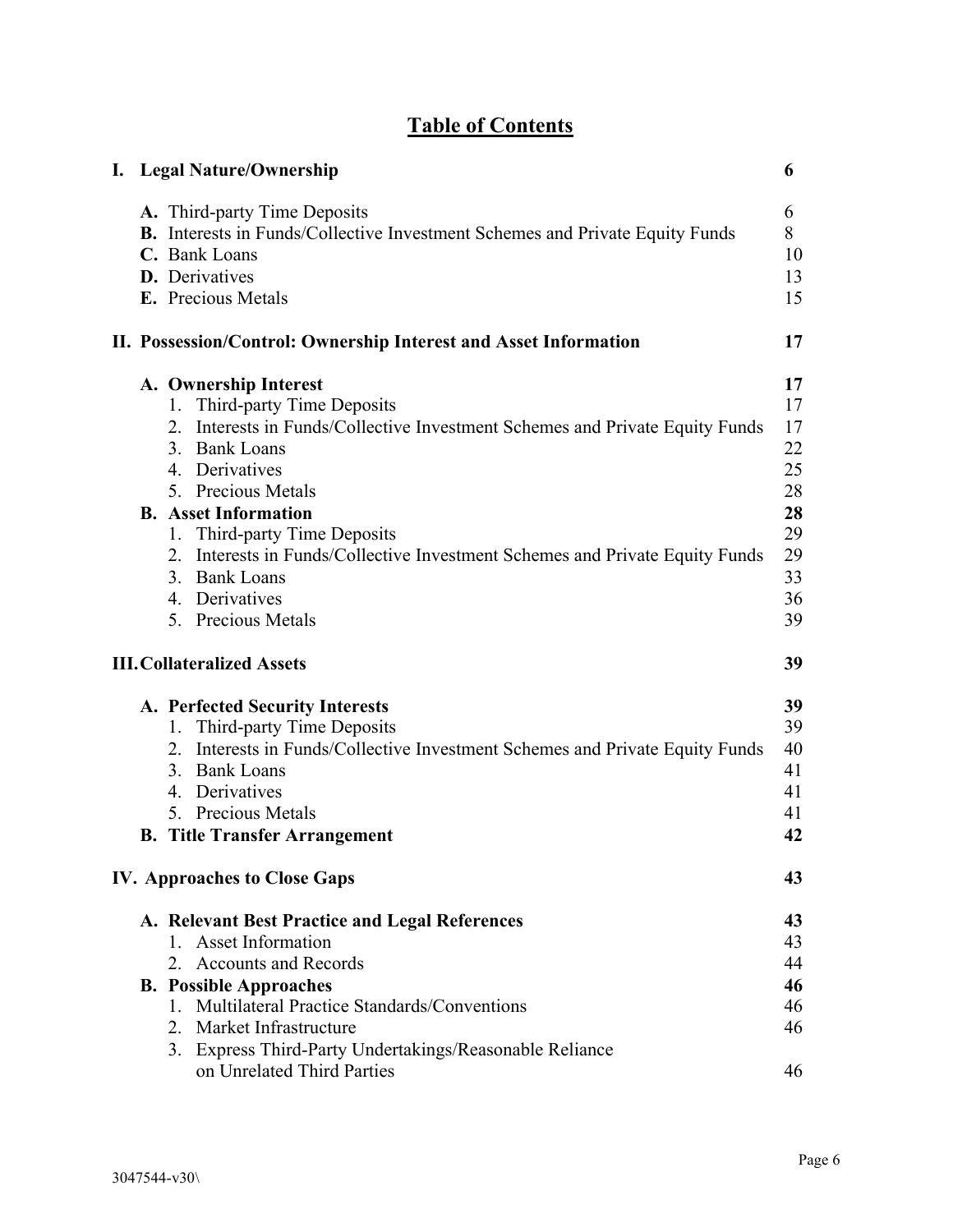- **V. Annexure A Third-Party Time Deposits**
- **VI.Annexure B Bank Loans**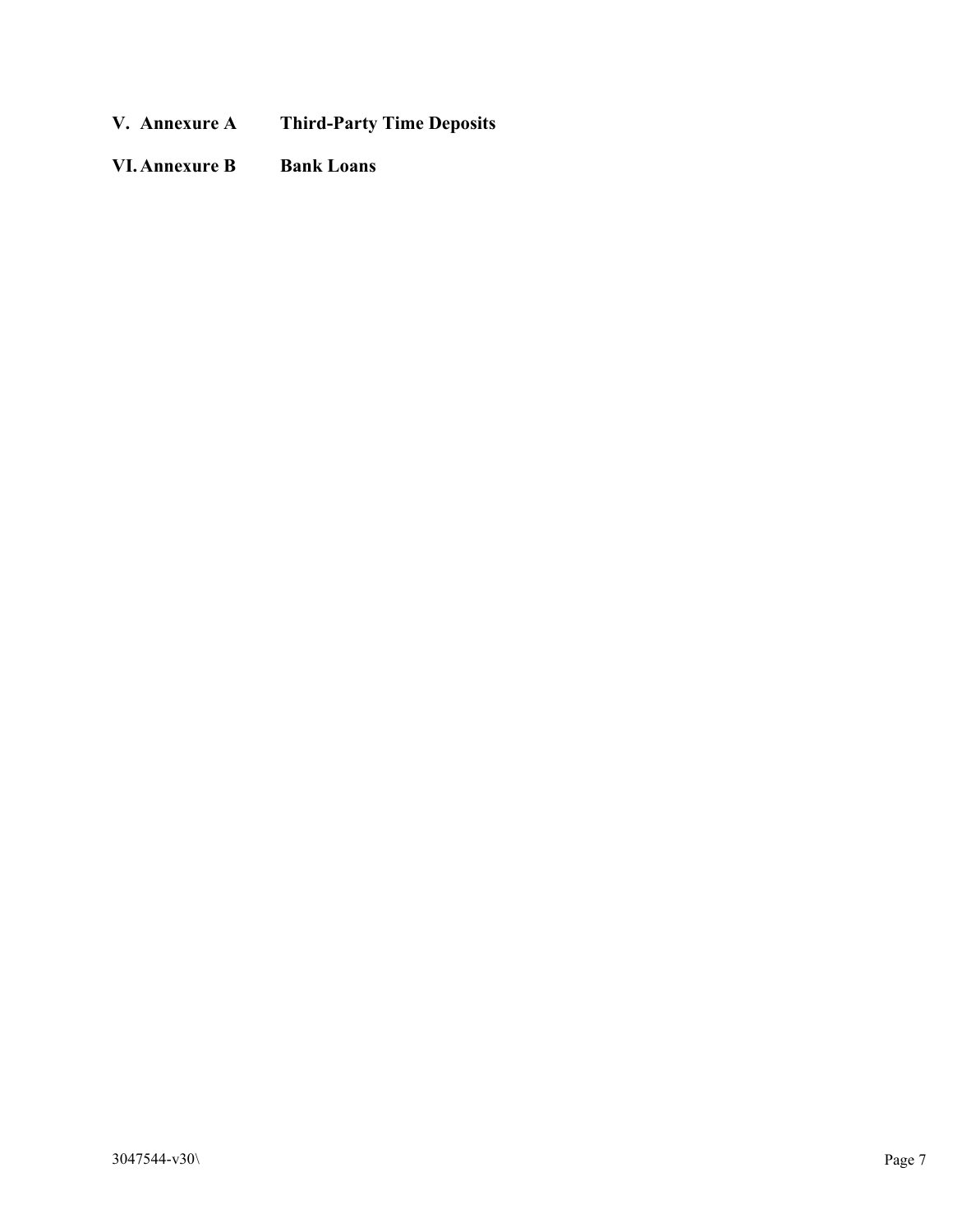### **Discussion**

**I. Legal Nature/Ownership**: What is the legal nature of the following assets, and what determines ownership (or is commonly considered in the market to be indicative of ownership) of each of the following asset classes (the "Covered Asset Classes")?

### **A. Third-party Time Deposits**

### **1. Legal Nature**

**a) U.S.**

- The legal nature of a time deposit is that it is a debt obligation of the depository institution to repay the depositor at a given maturity date.
- Time deposits under the UCC may be categorized as time deposit accounts and certificates of deposit.
- $\bullet$  Section 3-104(j) defines a certificate of deposit as "an instrument containing an acknowledgment by a bank that a sum of money has been received by the bank and a promise by the bank to repay the sum of money. A certificate of deposit is a note of the bank." The term "instrument" is further defined in Section 3-104 to mean a "negotiable instrument," which is defined, with certain limited qualifications, as "an unconditional promise or order to pay a fixed amount of money . . . if it (1) is payable to bearer or to order at the time it is issued or first comes into possession of a holder; (2) is payable on demand or at a definite time; and (3) does not state any other undertaking or instruction by the person promising or ordering payment to do any act in addition to the payment of money  $\dots$ ."
- A "deposit account" under the UCC includes "a demand, time, savings, passbook, or similar account maintained with a bank" and specifically excludes "accounts evidenced by an instrument" (Section 9-102(29)).

- The legal nature of a time deposit varies depending on the type of time deposit, which may either be a time deposit account or a certificate of deposit.
- A time deposit account is a bilateral contract between a bank and a depositor where the bank will receive funds from the depositor in consideration for the obligation to return an equivalent amount plus interest at maturity. The depositor transfers the ownership of the cash and has a claim against the bank.
- A certificate of deposit is a negotiable debt security issued by a bank to the depositor of funds. The certificate records the amount of money deposited, the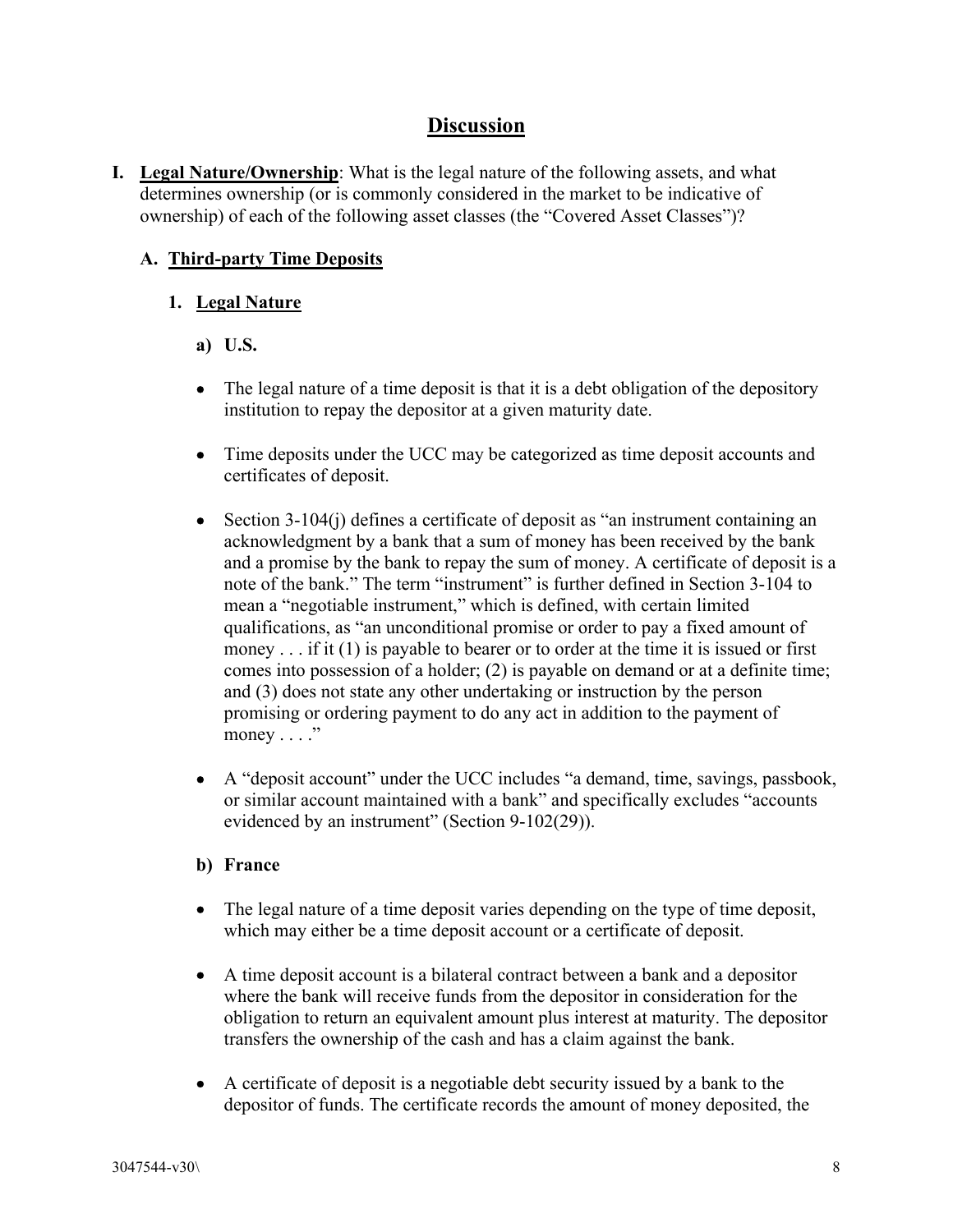term of the deposit and the fixed interest rate payable, and entitles the bearer to repayment under those terms. If the depositor needs money before the end of the fixed term, he can sell the certificate to a third party, usually a discount house. Certificates of deposit qualify as financial securities under Article L. 211-1 of the French Monetary and Financial Code.

- **c) U.K.**
- A deposit is defined under the Financial Services and Markets Act 2000 (Regulated Activities) Order 2001 (the "RAO"), in summary, as a sum of money paid on terms on which it will be repaid with or without interest on demand or in agreed circumstances.
- Where a client deposits money with a bank, the client transfers ownership of the funds deposited to the bank and no longer has any proprietary interest in those funds. The client acquires a chose in action against the bank, being a right to the repayment of the funds transferred to the bank. English law is not generally prescriptive around the other features of a deposit, the key characteristic of a deposit being that the funds must be accepted on terms on which they are repayable. As noted, under the RAO definition of a deposit, the funds in question must be repayable on demand or in agreed circumstances. In the case of a time deposit, the "agreed circumstances" are that the funds are transferred to the bank on the basis that they will be repaid at the expiry of an agreed period of time. The parties may also agree to other features such as periodic payments of interest.
- A certificate of deposit is likely to fall within the description of a financial instrument. Article 77 of the RAO contains a definition of *Instruments creating or acknowledging indebtedness* for regulatory purposes. Such instruments are stated as including "certificates of deposit". The contrast between a certificate of deposit and a deposit made with a bank is that the former is in the nature of a negotiable instrument.

### **2. What Determines Ownership**

- **a) U.S.**
- As suggested by the foregoing points, ownership interests in time deposits may be represented by several forms including a certificate, instrument, pass-book, statement or book-entry notation.
- **b) France**
- In the case of the time deposit account, the ownership interest of the depositor/account holder in the deposit account is established by the agreement signed between the parties specifying the deposited amount, duration and interest rate. The claim of the depositor under the time deposit account is not assignable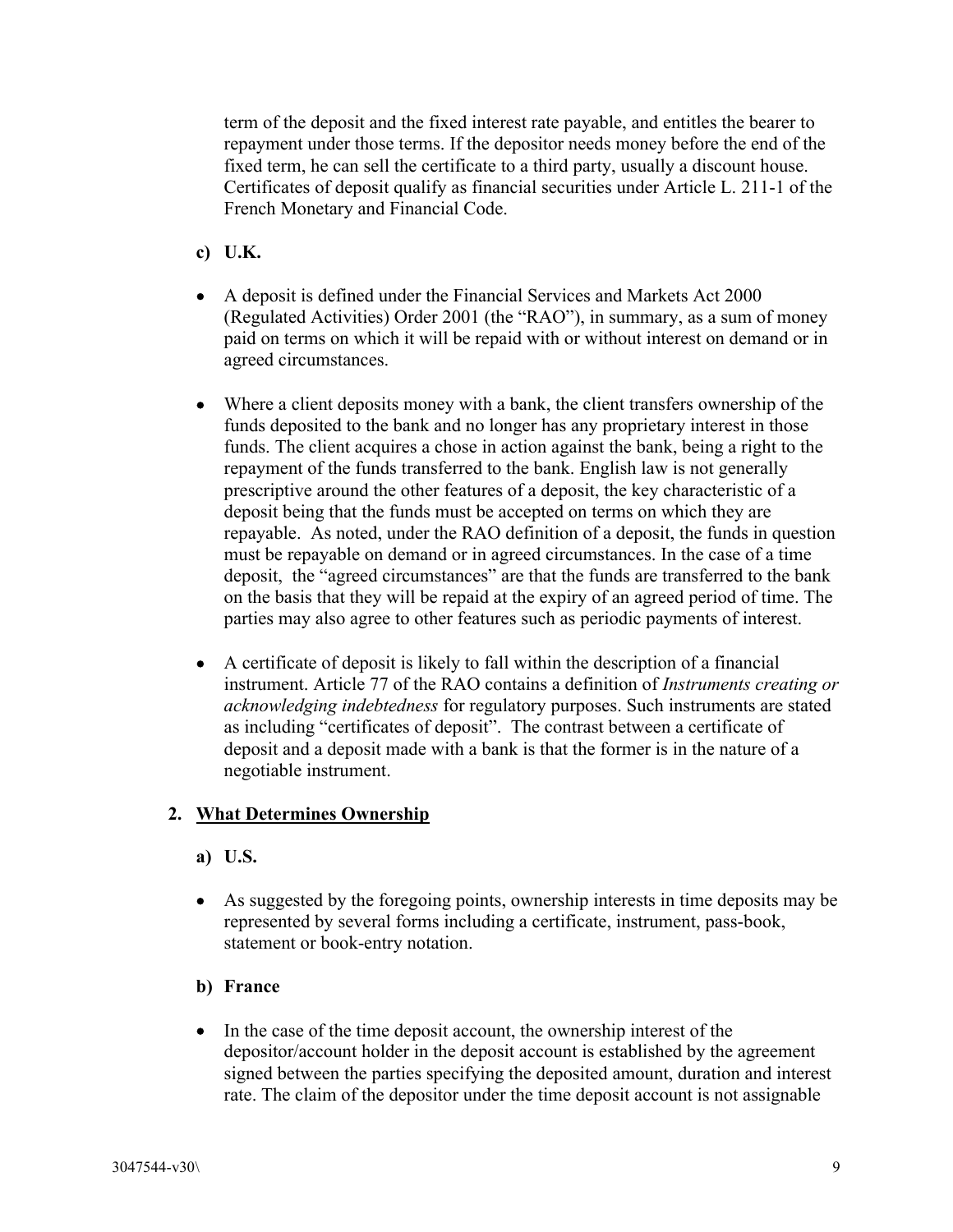and is evidenced also by a record in the books of the bank and by a bank statement remitted to the depositor by the bank.

- The ownership of certificates of deposit is established by holding a financial security. Such financial security takes the form of an electronic record in a securities account opened (i) with the issuer if the certificate is in nominative form (i.e. registered form in U.S. terms) or (ii) with an investment firm or credit institution if the certificate is in bearer form. The transfer of ownership of a certificate of deposit is effective upon the recording of the financial security in the securities account of the purchaser.
- **c) U.K.**
- In the case of a deposit the depositor obtains a chose in action against the bank by virtue of being the other contracting party to the bank. Accordingly, the contract or the bank mandate will provide evidence of "ownership" of the deposit. In principle, the chose in action being the right to the debt due from the bank to the customer, could be assigned to another party.
- Issuers of certificates of deposit are able to issue non-material certificates of deposit into CREST (the central securities depository for the U.K.) in the form of eligible debt securities. Legal title to the certificates of deposit will be held by a nominee. The beneficial holder will need to be recorded in the books of its custodian as the owner of the certificates of deposit. Certificates of deposit may be issued and held in non-security printed form within any depository or clearing system for immobilised securities. They may be transferred within a depository or clearing system in this plain paper form. The beneficial owner will need to be recorded in the books of the custodian as the beneficial owner.

### **B. Interests in Funds/Collective Investment Schemes, and Private Equity Funds**

### **1. Legal Nature**

- **a) U.S.**
- In the U.S., funds and collective investment schemes can take several different forms. For example, "mutual funds," which are open-end funds and are regulated pursuant to the U.S. Investment Company Act of 1940, are usually organized as corporations or trusts. Mutual funds continuously issue their shares to the public and shares can be purchased from the fund directly or through an intermediary (e.g. a broker, a bank, etc.). "Closed-end funds" are similar, however, these funds offer a fixed number of non-redeemable securities which can be bought and sold in the secondary market. Banks can offer Collective Investment Funds ("CIFs") pursuant to a trust arrangement that complies with certain regulatory requirements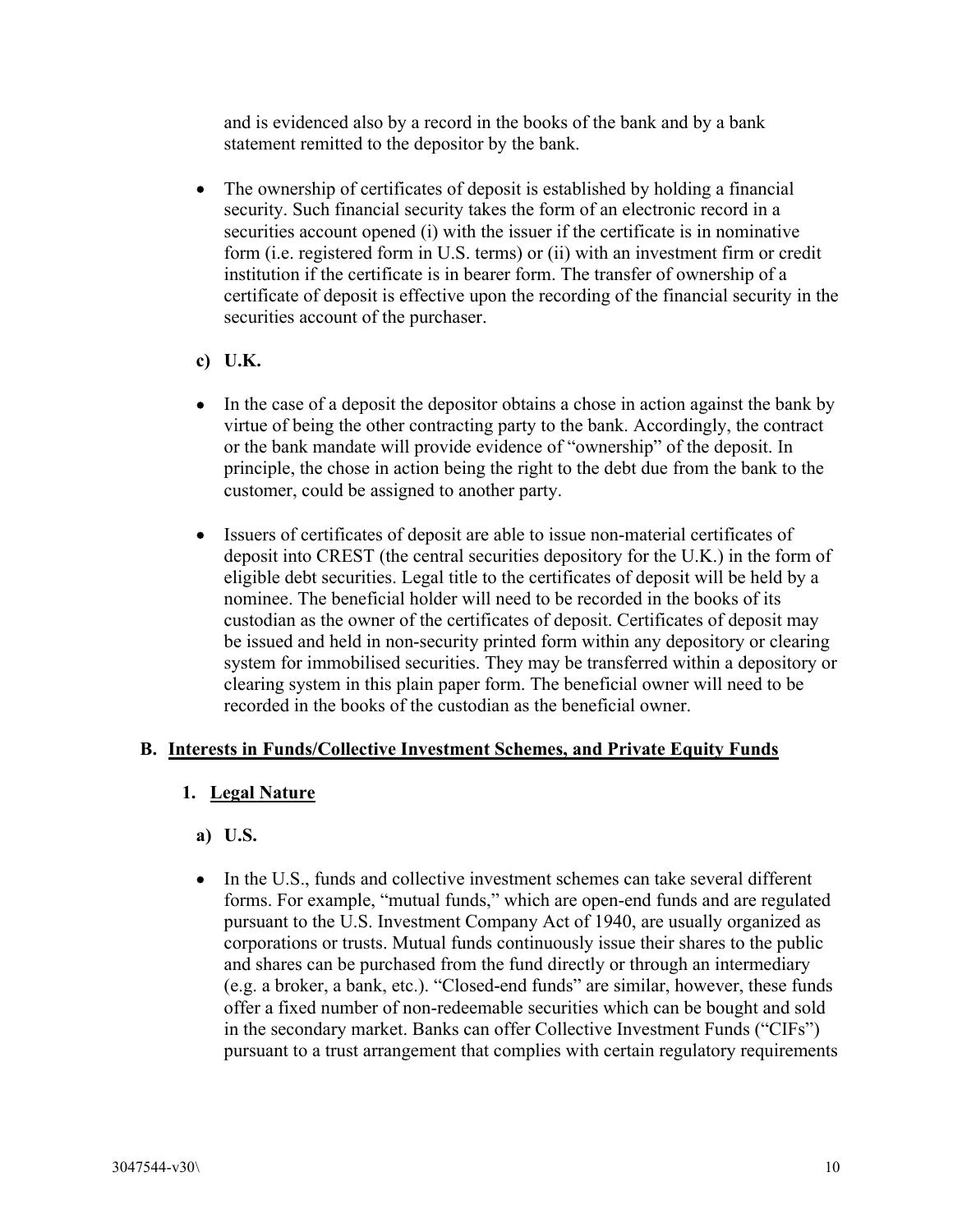including the preparation of a written "plan" addressing various prescribed matters<sup>6</sup>

- Investments in private equity funds most commonly take the form of limited partnership interests. Limited partnership interests are generally characterized as general intangibles under the UCC (Section 9-102(42)). Their treatment may be different, however, if the limited partnership interest in question constitutes a "security" under Section 8-103(c), which requires that such interest be (i) traded on a securities exchange or in securities markets, (ii) by its terms, expressly governed by Article 8, or (iii) in a registered investment company (e.g., a mutual fund).
- Investments in private equity vehicles that are corporate in structure (including limited liability companies) are generally treated as shares in corporations and are treated as a "security" under the UCC.

### **b) France**

- French collective investment schemes may either take the body corporate form or contractual partnership form. Under the corporate form they issue shares whereas under contractual form they issue partnership interests.
- Shares and partnership interests of collective investment schemes are financial securities within the meaning of Article L. 211-1 of French Monetary and Financial Code.
- **c) U.K.**
- Collective investment schemes are defined very broadly in section 235 of the Financial Services and Markets Act 2000 as "*any arrangements with respect to property of any description, including money, the purpose or effect of which is to enable persons taking part in the arrangements (whether by becoming owners of the property or any part of it or otherwise) to participate in or receive profits or income arising from the acquisition, holding, management or disposal of the property or sums paid out of such profits or income*". Certain other requirements must also be satisfied in relation to the characteristics of the arrangements, but the extract from the definition demonstrates that all arrangements are caught irrespective of their nature. That said, the most commonly encountered schemes include unit trusts, limited partnerships and open-ended investment companies ("OEICS"). Limited partnerships are most commonly used in private equity investments. Unit trusts and OEICS are often used in the case of retail funds, including UCITS funds. Interests in vehicles that are corporate in structure (e.g., OEICS) are treated as shares.

<sup>6</sup> *See* 12 CFR 9.18.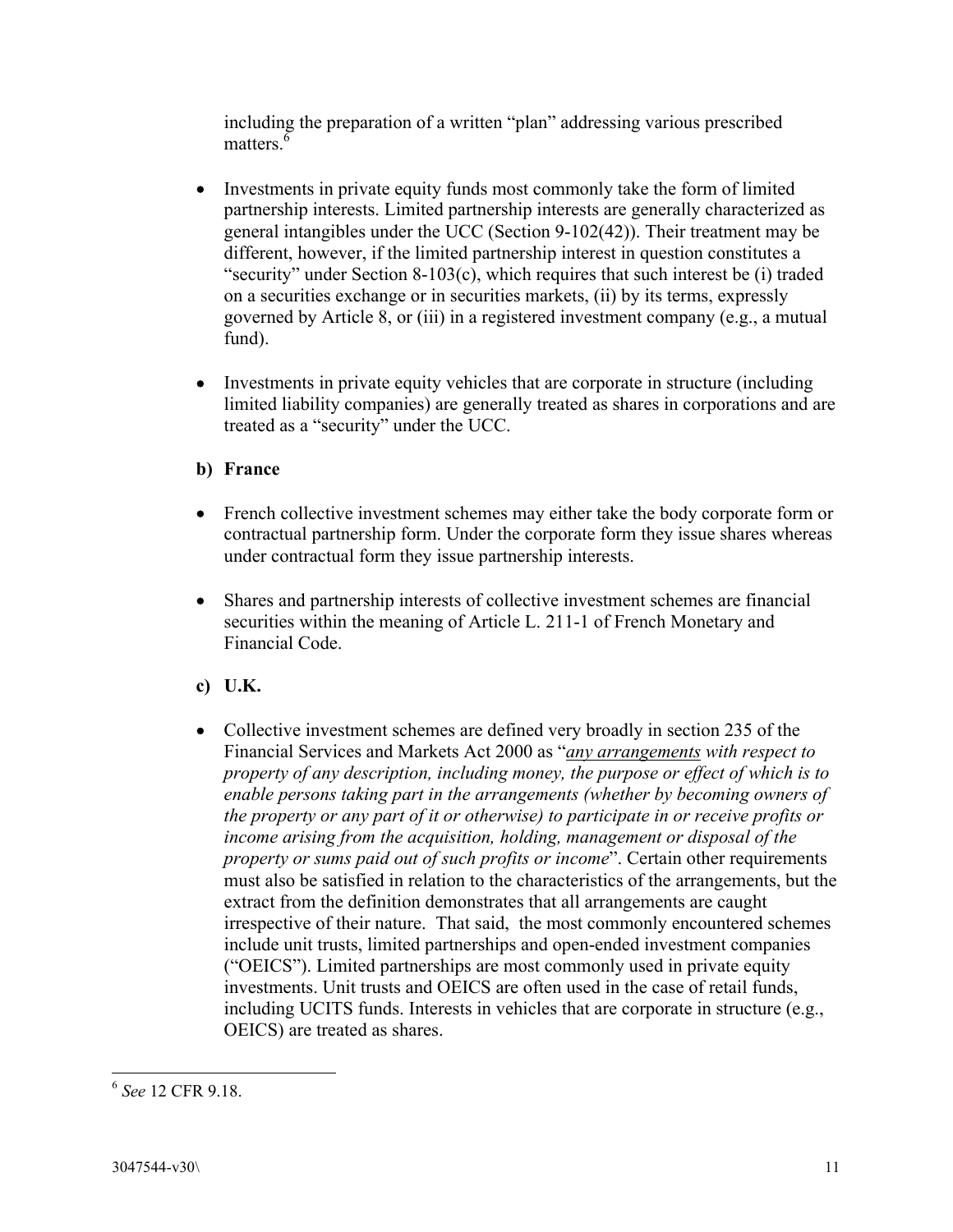Both shares and units in collective investment schemes are "securities" within the meaning of Section 3(1) of the RAO.

### **2. What Determines Ownership**

- **a) U.S.**
- In the case of mutual funds, the fund's transfer agent maintains an electronic record of the investors in the fund. If the mutual fund shares were purchased directly from the fund, ownership of the shares may be reflected in the name of the purchaser. If the shares were purchased through an intermediary, ownership may be recorded in the nominee name or "street name" used by such intermediary. An investment in a CIF is known as a "participating interest" and each bank sponsoring a CIF is required to maintain a detailed ownership register.
- For private equity funds, the interest of each initial investor in a fund is typically evidenced by a subscription agreement between the investor and the fund.
- Transfers of investments are consummated through a transfer agreement, to which the fund or the general partner is often a party in addition to the transferor and the transferee, as well as a purchase and sale agreement between the seller and buyer of the interest in the fund.

### **b) France**

- The ownership of shares or partnership interests in collective investment schemes is established by holding a financial security. Such financial security takes the form of an electronic record in a securities account opened (i) with the issuer if the share or partnership interest is in nominative form or (ii) with an investment firm or credit institution if the share or partnership interest is in bearer form. The transfer of ownership of the share or partnership interest is effective upon registration of such financial securities in the securities account of the transferee (purchaser).
- **c) U.K.**
- What determines ownership will depend on the nature of the arrangements that constitute the collective investment scheme. For example, open-ended investment companies are required to maintain a register of persons who hold shares in the company. A unit trust will maintain a register of unit holders, which provides evidence of the title to the units. A subscription agreement entered into by an investor seeking to become a limited partner in a limited partnership will evidence the partnership interest of that investor.

### **C. Bank Loans**

### **1. Legal Nature**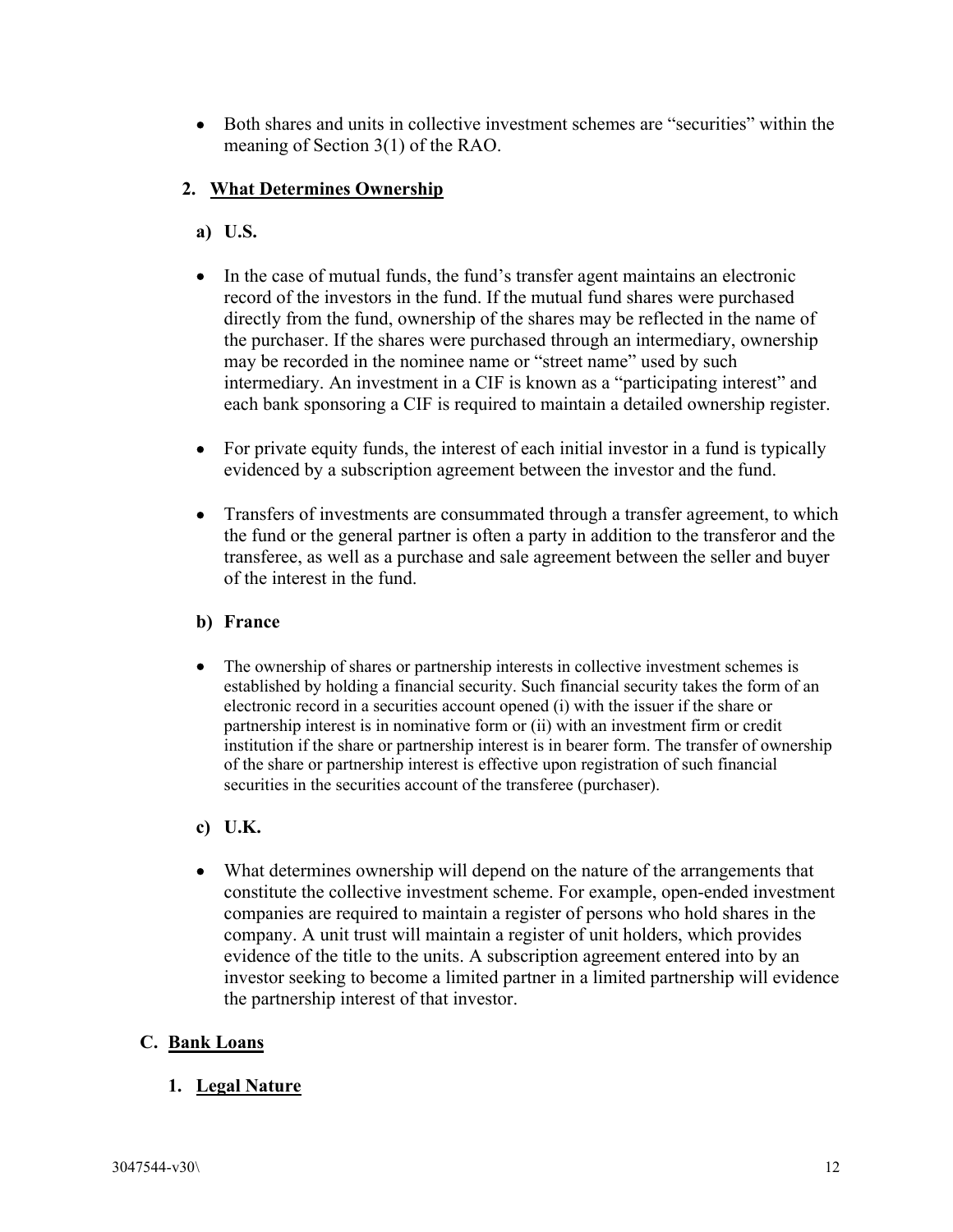### **a) U.S.**

- The legal nature of a bank loan is that it is a contractual debt obligation.
- A document evidencing a bank loan will be categorized as an instrument under the UCC where such document constitutes a "promissory note," which the UCC defines as "an instrument that evidences a promise to pay a monetary obligation, does not evidence an order to pay (e.g. a check), and does not contain an acknowledgment by a bank that the bank has received for deposit a sum of money or funds" (Section 9-102(65)). If the document does not constitute a promissory note under the UCC, it may still be a writing that evidences a payment obligation and otherwise satisfies the criteria for what constitutes an "instrument," as set forth in the discussion of Third-party Time Deposits above.
- Interests in bank loans may also take the form of participations, which allow a lender to transfer all or part of its beneficial interest in a loan to one or multiple participants while remaining a counterparty to the loan agreement and retaining the rights and obligations of a lender thereunder.
- Loans, to the extent not evidenced by an instrument (as defined in the UCC), and participations in loans are likely to be considered general intangibles, and specifically, payment intangibles (which term is described in the discussion of Derivatives below).

### **b) France**

- A bank loan is an agreement whereby a bank transfers the ownership of cash to the borrower against the obligation to repay in one or several instalments such amount plus interest. The borrower therefore owes a monetary debt towards the bank.
- Interests in bank loans may also take the form of participations, which allow a lender to transfer all or part of its beneficial interest in a loan to one or multiple credit institutions while remaining a counterparty to the loan agreement and retaining its portion of rights and obligations of a lender thereunder.
- **c) U.K.**
- The legal nature of a bank loan is a contractual arrangement whereby a borrower agrees to repay to a bank the funds advanced by the bank. The loan will usually require payment of interest from the borrower. The bank has a contractual right against the borrower to enforce repayment and/or payment of interest. Lending may take place on a syndicated basis whereby there are multiple lenders to a single borrower.

### **2. What Determines Ownership**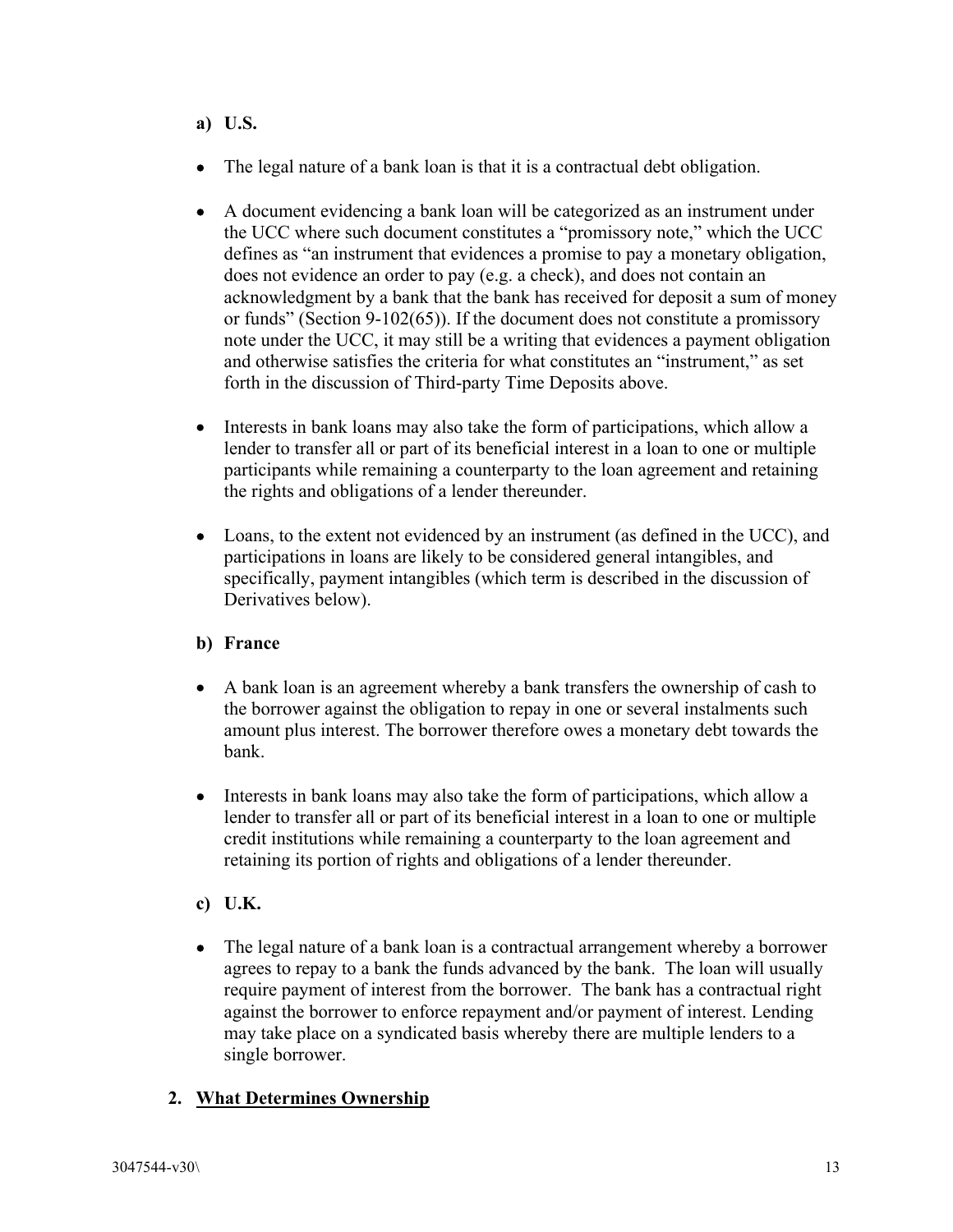#### **a) U.S.**

- The loan documentation among the parties determines the interest of the lender and borrower in the loan agreement. This documentation may be in the form of a promissory note and/or a loan agreement. An assignee's ownership interest will be reflected by an assignment and assumption agreement and a participant's interest will be evidenced by a participation agreement.
- The Loan Syndications and Trading Association ("LSTA") in the U.S. has created standardized documentation for the transfers of loan assets. Confirmed and binding trades of loan interests are documented within one to two days after the trade date using a form document called a "Confirm," which includes all of the economics of the trade and identifies the underlying loan asset. Typically within several days thereafter, in the case of an assignment, the parties execute and deliver an assignment and assumption agreement (a form of which is proposed by LSTA), which is typically attached as an exhibit to the loan agreement. In the case of a participation, the LSTA Standard Terms and Conditions for Participation Agreement is used, which document again remains as is, along with the corresponding Transaction Specific Terms. Though the trade Confirm is a binding agreement, it is superseded by the execution and delivery of the foregoing transfer documentation. In addition to the transfer documentation, the seller also delivers a funding memo to the buyer which contains sufficient information to describe the underlying loan including principal, tenor, purchase price, CUSIP, if any, interest rate, etc.

- Ownership interests in a bank loan are determined by contractual documentation. Rights and obligations under loan agreements may be transferred through assignment or novation agreements.
- Syndication among financial institutions is effected through contractual documentation entered into by the parties. The standard documentation in France is based on the Loan Market Association forms. Such standard documentation is not mandatory. Under such documentation, the transfer of rights and obligations of a lender shall take the form of an assignment of rights and accession to the loan documentation.
- **c) U.K.**
- Ownership interests in a bank loan are determined by the loan contract entered into between the parties, and those ownership interests may be transferred through an assignment or novation agreement.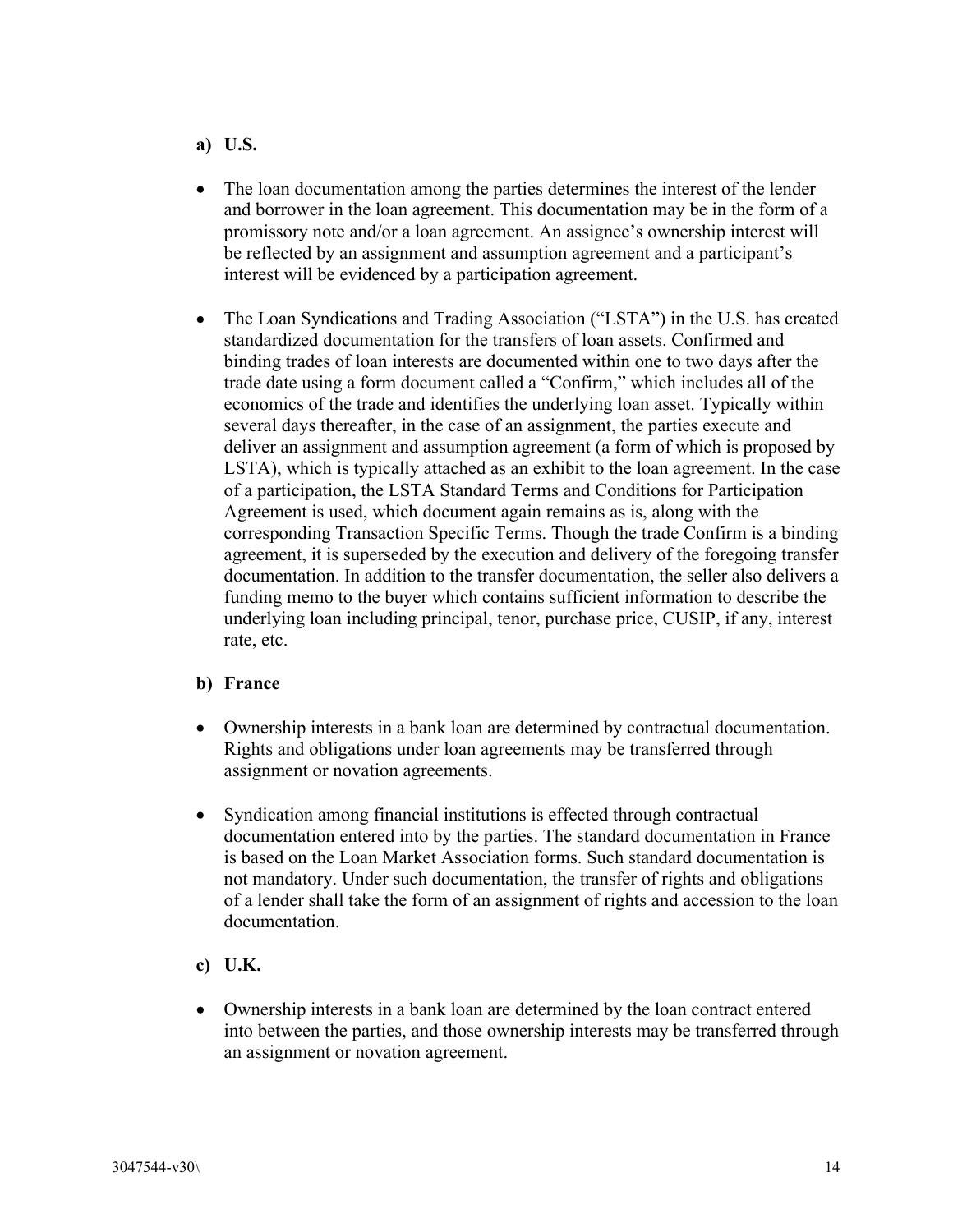With respect to syndicated facilities, the ownership interests are governed by the contractual documentation entered into between the parties. The Loan Market Association publishes template loan agreements which are commonly used as a starting point for loan documentation in the U.K. However, the Loan Market Association template agreements are not mandatory. Under such documentation, the most common form of transferring the lender's rights and obligations take the form of an assignment or novation.

### **D. Derivatives**

### **1. Legal Nature**

- **a) U.S.**
- The legal nature of a derivative is that it is a contractually vested financial interest which can generate both "assets" and "liabilities" during the term of the contract.
- While the UCC does not specifically reference derivatives contracts as an asset class, given their nature as executory contracts under which, post-netting, one or the other party would likely have a payment obligation on a payment date, such cash-settled derivatives contracts would likely constitute "general intangibles" and specifically "payment intangibles." Payment intangibles are defined as general intangibles "under which the account debtor's principal obligation is a monetary obligation" (Section 9-102(61)). A right to receive cash in connection with a physically settled derivatives contract would likely be characterized either as a general intangible or an account (but not a payment intangible since the debtor's principal obligation of delivering the underlying physical asset would not be a monetary obligation). And finally a right to receive a physical asset in connection with a physically settled derivatives contract would likely be characterized as a general intangible.

- Derivatives are financial instruments that are either financial securities or financial contracts. Their value depends on the value of the underlying assets.
- Derivatives in the form of financial contracts are contractual agreements which may, under certain conditions, be traded on regulated/organized markets or on OTC markets.
- **c) U.K.**
- In broad terms, derivatives are financial instruments the value of which is determined by reference to the fluctuations in value of and underlying asset, benchmark or other variable. Although the term "derivative" is not defined under the Financial Services and Markets Act 2000, the RAO lists various categories of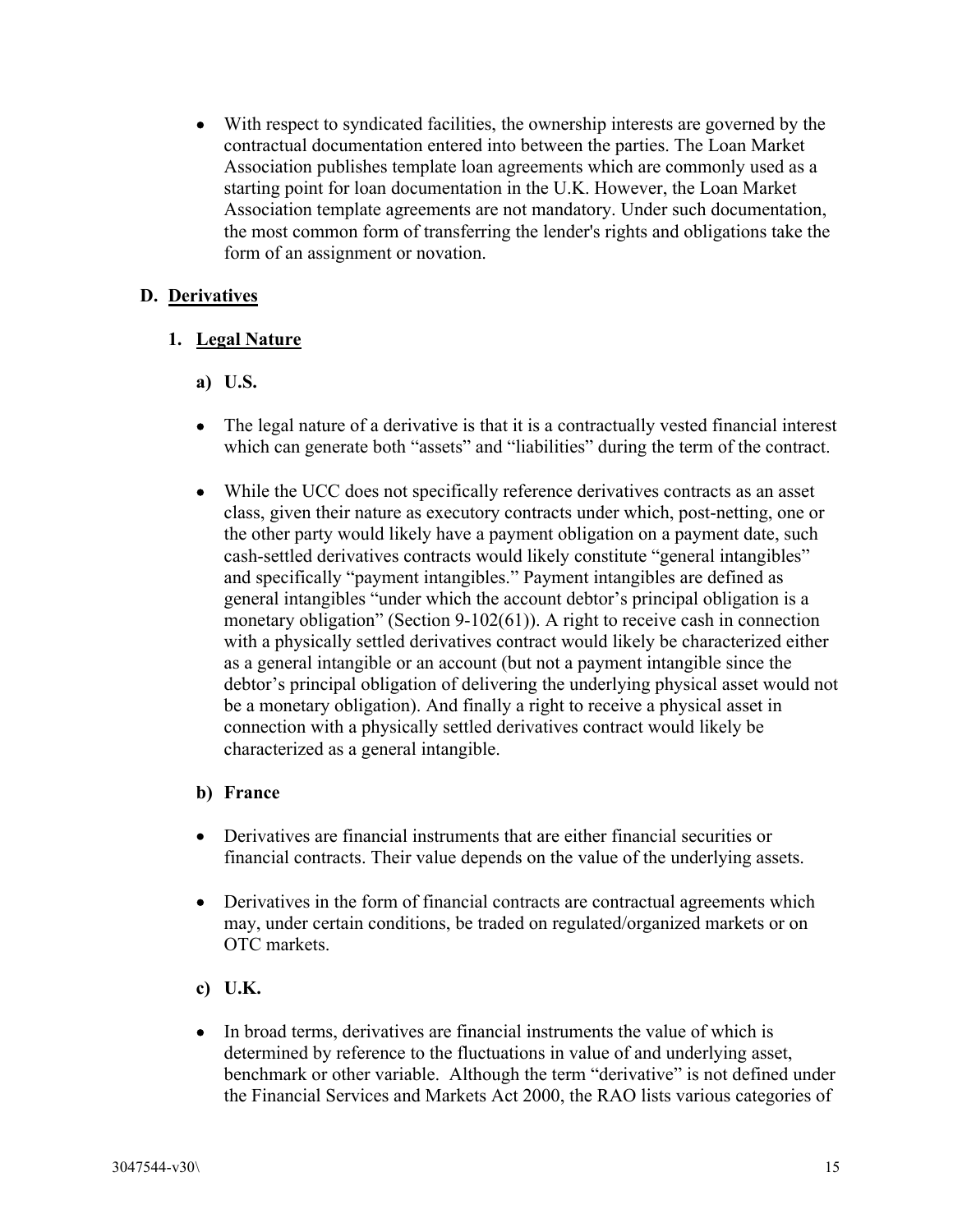financial instruments that constitute derivatives. These instruments are options (article 83 of the RAO), futures (article 84 of the RAO), contracts for differences (article 85 of the RAO) and rights to and interests in investments (article 89 of the RAO). In addition to this it should be noted that the Markets in Financial Instruments Directive ("MiFID") in Annex 1 Section C lists various categories of financial instruments. These include a broad range of derivative financial instruments. U.K. legislation gives effect to both the U.K. and MiFID definitions.

 Derivatives are contractual investments and the nature of the rights of the parties to the transaction are contractual in nature. Derivatives may be collateralized involving the transfer of collateral from one party to another. Derivatives may be OTC or may be standardized contracts traded on an exchange.

### **2. What Determines Ownership**

- **a) U.S.**
- The ISDA Master Agreement contains the standard terms and conditions central to any OTC derivatives transaction. Any modifications to the Master Agreement are made via the Schedule to the Master Agreement and, together with the Credit Support Annex, applicable to the extent the transaction is being supported by collateral, contain the transaction-specific terms.
- Transfers or novations of derivatives contracts are effected most commonly by entry into the ISDA Form Novation Agreement by the transferor, transferee and the remaining contract party.

- Ownership of derivatives in the form of financial securities is established by holding a financial security. Such financial security takes the form of an electronic record in a securities account opened (i) with the issuer if the financial security is in nominative form or (ii) with an investment firm or credit institution if the financial security is in bearer form. The transfer of ownership of the financial securities results from the registration of such securities in the securities account of the transferee.
- The rights and obligations under a derivative in the form of a financial contract are usually set forth in standard documentation based on templates issued by associations such as ISDA or the French Banking Federation. The French practice does not call for transfers of derivatives financial contracts, but the party to such contract that wants to exit will enter into a new derivative financial contract the terms and conditions of which will be similar, so that the rights and obligations of both agreements trigger a technical set-off from which will arise a gain or loss.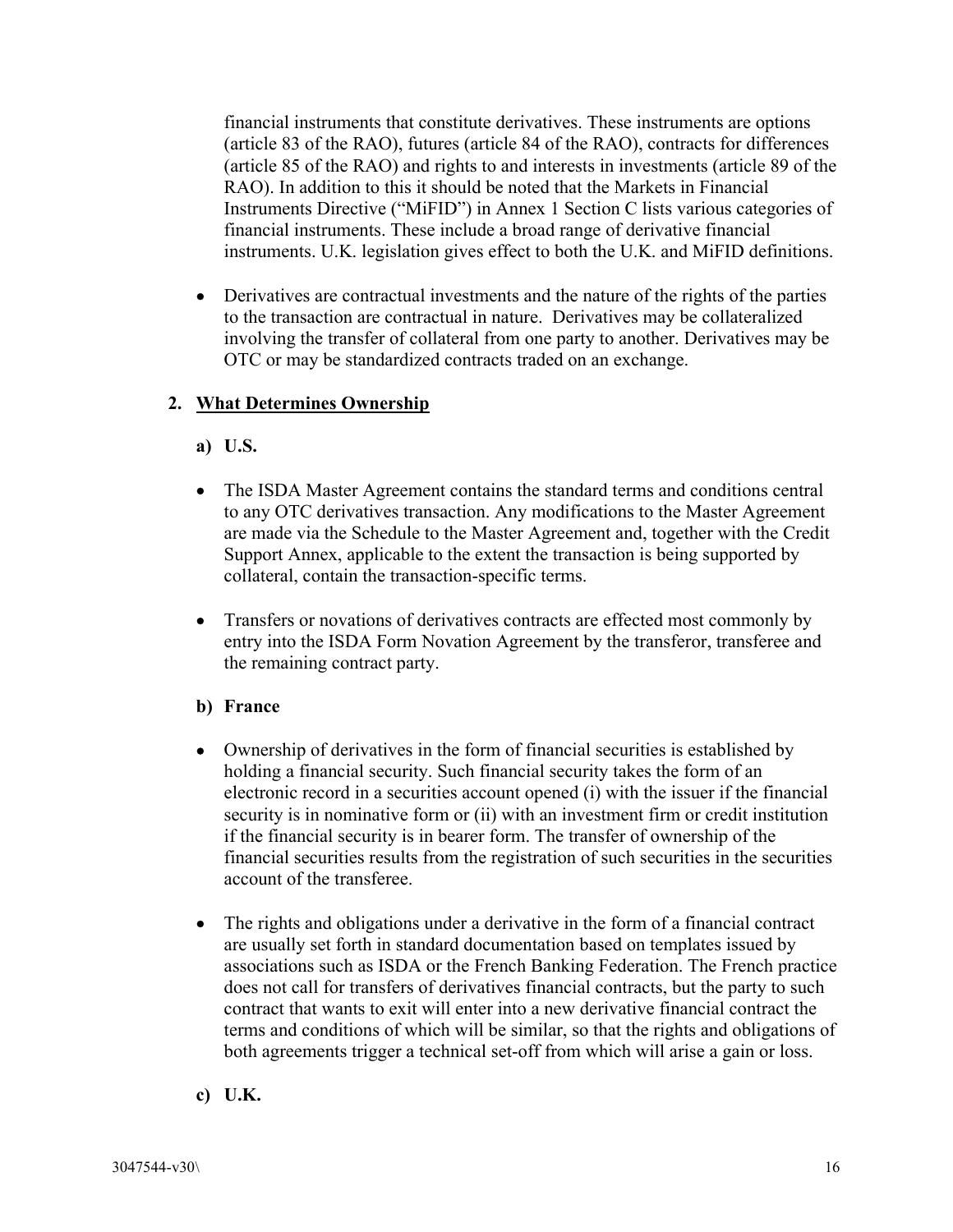- As noted, derivatives are contractual in nature, and the contract sets forth the rights of the parties. OTC transactions will generally involve a framework master agreement (such as the ISDA Master Agreement) with specific transactions taking place pursuant to the terms of individual confirmations. Transfers or novations of derivative contracts are effected most commonly by entry into the ISDA Form Novation Agreement by the transferor, transferee and the remaining contracting party.
- Standardised transactions on a market or exchange will take place pursuant to the rules of the exchange which will provide specifically for the rights of the contracting parties (together with the standardized contracts). A client may enter into a back to back contract with the exchange/clearing member.

### **E. Precious Metals**

### **1. Legal Nature**

**a) U.S.**

- The legal nature of a precious metal is that it is a "good," as such term is defined by Section 2-105 of the UCC, which essentially describes goods as moveable property.
- If the collateral is instead a precious metal certificate, it may be considered a "document of title" per Section 1-201(16) if it is a document "(i) that in the regular course of business or financing is treated as adequately evidencing that the person in possession or control of the record is entitled to receive, control, hold, and dispose of the record and the goods the record covers and (ii) that purports to be issued by or addressed to a bailee and to cover goods in the bailee's possession which are either identified or are fungible portions of an identified mass." Documents of title may be in tangible or electronic form, and "electronic document of title" is defined in Section 1-201(16) to mean "a document of title evidenced by a record consisting of information stored in an electronic medium."

- Precious metals are tradable assets and are deemed to be fungible goods. It means that such goods are not individualized but can be exchanged for the same amount and kind of goods.
- **c) U.K.**
- Precious metals are physical assets. An investor may hold precious metals on an allocated or an unallocated basis. Given practical issues around storage it is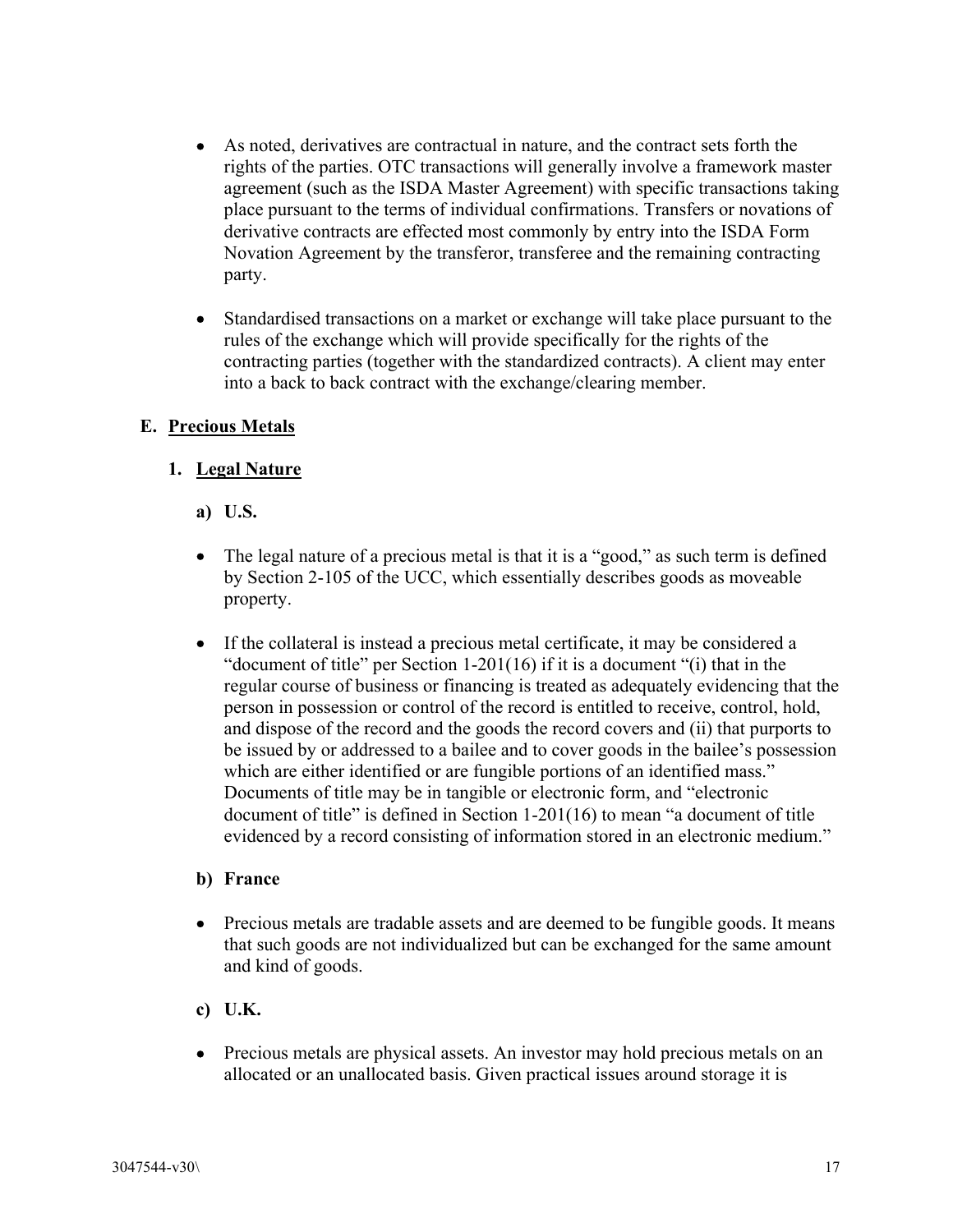usually the case that investors will use a third party to store precious metals held for investment purposes.

### **2. What Determines Ownership**

- **a) U.S.**
- Typically, possession of the metal or the certificates and supporting sale/transfer documentation evidencing how ownership interest in the same was acquired demonstrates ownership in such assets. This is similar to the manner in which title transfers of other objects of tangible personal property in the ordinary course of business are substantiated.

- The ownership of the precious metal is constituted by its physical possession.
- The transfer of ownership of precious metal is effective upon remittance to the transferee and may be evidenced by sale/transfer agreements.
- **c) U.K.**
- The nature of the investor's ownership rights will depend on whether the metal is held for the investor on an allocated or unallocated basis. Where the precious metals are held on an allocated basis, the investor will have a proprietary right to the allocated metal. The person providing the storage facilities for the metal will be a bailee of the precious metals and will not acquire rights to them.
- Where precious metals are held on an unallocated basis, then the investor may have no more than a contractual right to call for the delivery of metals to an equivalent quantity to that stored. This will depend on the way in which the person providing the storage facilities accounts for the metals and what the agreement is with the investor. Generally, however, the person providing the storage services will not have any proprietary right to the metals and will again be a bailee. The investor will have an interest in the fungible pool held for all clients.
- In some cases a custodian of metals will hold metals as trustee. This will only arise where the arrangements are structured in this way.
- The evidence of the investor's interest will be the agreement that the investor has with the person providing the storage of the metals. In the case of Exchange Traded Funds ("ETFs") or other funds relating to metals (e.g., gold ETFs), the investor may not have a property interest in the underlying metals, but merely a contractual right to benefit from movements in the price of the metals. In some cases the investor may acquire a stapled security where the investor acquires a security with a stapled right to the underlying metal (e.g., a stapled trust interest).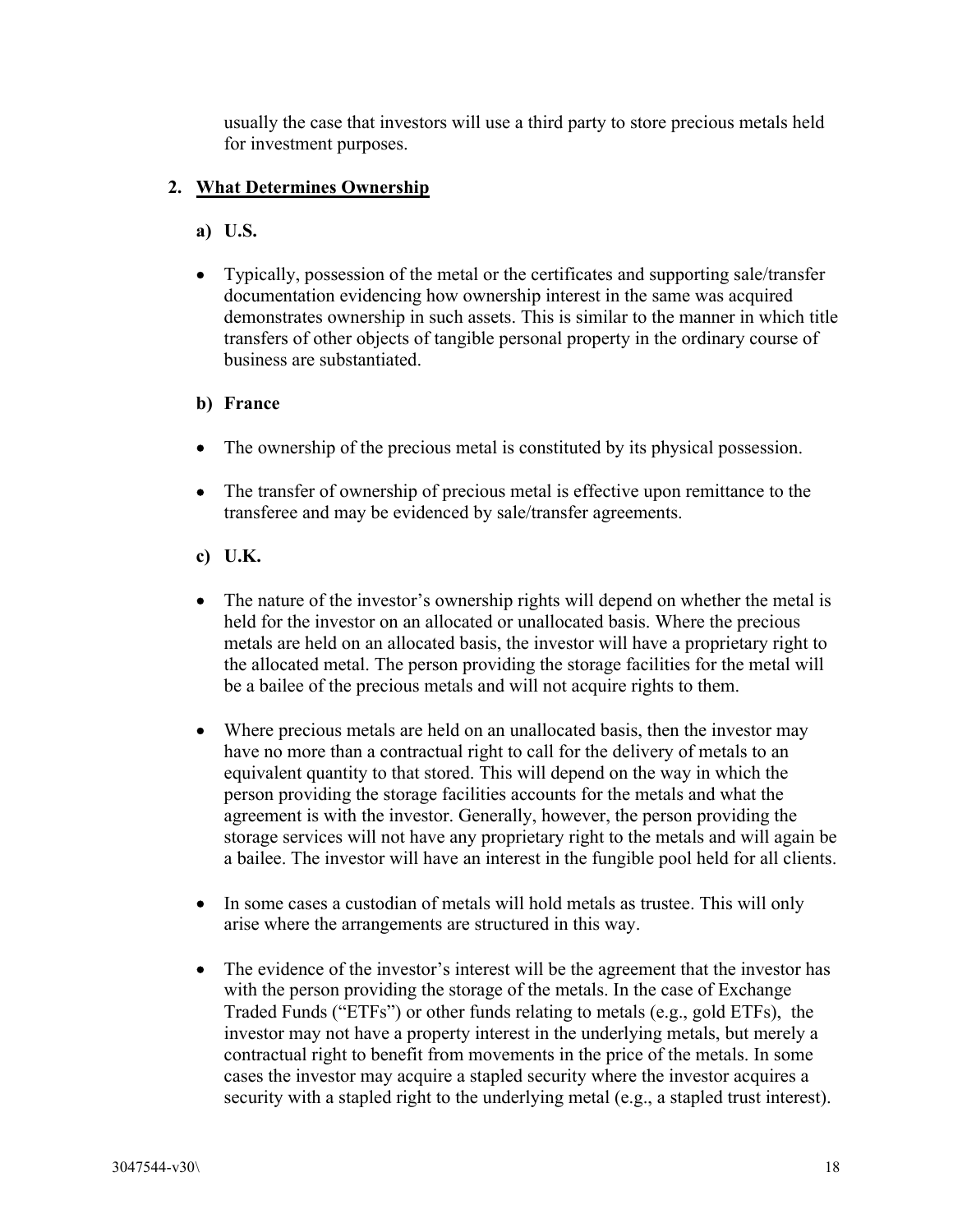#### **II. Possession/Control: Ownership Interest and Asset Information**

**A. Ownership Interest**: Who has possession of, or control over, that which constitutes or evidences an ownership interest in each of the Covered Asset Classes?

### **1. Third-party Time Deposits**

- Under **U.S. law**, in the case of certificates of deposit, the party holding the physical certificate or a bailee possessing the certificate on behalf of the payee possesses the physical evidence of the ownership interest in a certificate of deposit.
- Under **French law**, the party that has possession and control over a certificate of deposit remains the account holder of the securities account in which the certificate has been recorded.
- Under **U.K. law**, evidence of ownership depends on the nature of the certificate of deposit. If the certificate of deposit is a paper bearer certificate of deposit, the owner is the party holding the physical certificate and the holder of the certificate therefore also possesses the physical evidence of the ownership interest in the certificate of deposit. If the certificate is held in demateralised form within a depositary, the legal owner will be the nominee and the beneficial owner will be the party recorded in the books of the custodian. The custodian will therefore possess the evidence of the ownership interest in such certificate of deposit.
- $\bullet$  In the case of deposit accounts, under U.S., French and U.K. law, each of (i) the depository bank with whom the account is established and whose records reflect the existence and beneficiary of the account and (ii) the account beneficiary holding any passbook tied to the account or possessing any other information permitting access to the account (e.g. account number, passwords, etc.) possesses the physical evidence of the ownership interest in the deposit account.
	- (i) *Extent to Which Infrastructure Closes Gaps in Asset Custody.*
		- 1. Custodians provide safekeeping and supervisory services to customers whose third party time deposit assets they hold in custody. However, unlike with some of the other asset classes discussed in this report for which considerable infrastructure support exists (e.g. funds, bank loans and derivatives), there are few, if any, infrastructure tools available, of which custodians are aware, that better enable them to satisfy their safekeeping and supervisory responsibilities towards their clients owning hird party time deposit assets. Consequently, infrastructure does little to help custodians close any custody gap that exists with respect to these assets.

### **2. Interests in Funds/Collective Investment Schemes, and Private Equity Funds**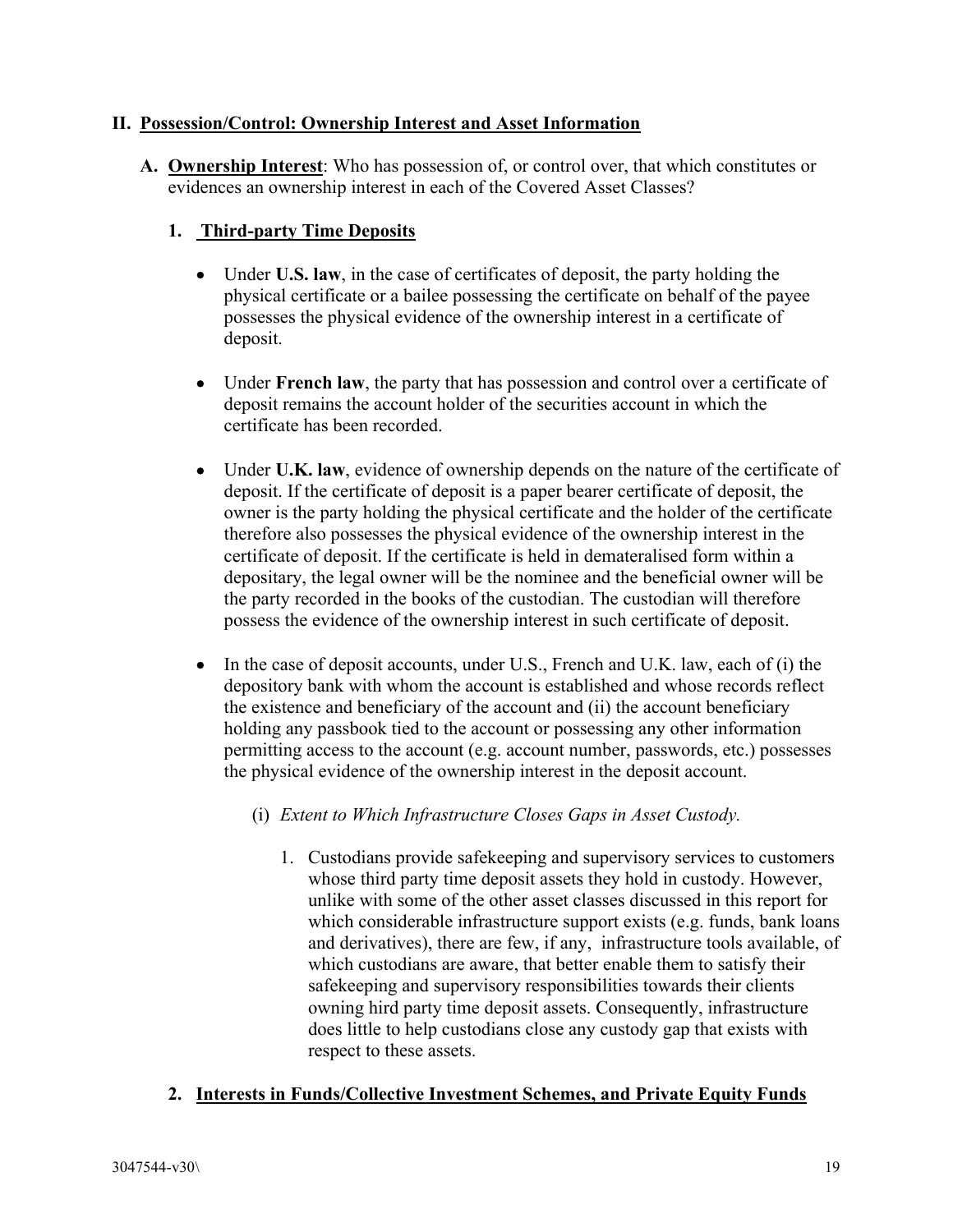- Under **U.S. law**, mutual funds must appoint a transfer agent that is registered with the SEC under the Securities Exchange Act of 1934, as amended, to record changes of ownership, maintain the issuer's record of security holders, cancel and issue certificates and issue dividends. Alternatively, banks may provide similar services to mutual funds by registering with their appropriate federal or state bank regulator. In the case of collective investment funds, banks must maintain the evidence of ownership pursuant to the applicable trust agreement and "plan." For limited partnerships, the general partner and the investor will each typically have the subscription agreement and any transfer agreement evidencing a sale or assignment. Where a fund is a limited liability company or other corporate entity, a fund administrator or other independent party may act as transfer agent, and ownership is maintained and represented by means similar to those that apply to publicly offered funds, albeit in a less formal regulatory environment.
- Under **French law**, the person that has possession and control over the shares or partnership interests of collective investment schemes remains the account holder of the securities account on which the shares or partnership interests have been recorded.
- Under **U.K. law**, evidence of ownership depends on the nature of the arrangements that constitute the collective investment scheme. For example, for open-ended investment companies, the person that is recorded on the register of shareholders will typically be issued a share certificate to evidence ownership of the shares in the open-ended investment company. A unit trust will maintain a register of unitholders which provides evidence of title to the units. In respect to a limited partnership structure, the general partner and investor will each typically have the subscription agreement to evidence ownership of the partnership interests, including any transfer agreement in the event of a transfer/assignment of such interests.
- The ownership interests in private equity company portfolio assets are more commonly held by the owners of such interests in their own names rather than in the nominee name of a custodian bank. By contrast, ownership interests in fund assets are typically held by a custodian acting as a nominee. Where custodian banks do hold such assets in a nominee name, they are thereby able to monitor changes in asset ownership. We note, however, that custodians holding such assets in nominee name may very well decide to discontinue serving as a nominee to avoid the imposition of liability for loss of assets under AIFMD by virtue of its determination that such an asset held by a custodian as nominee would be deemed "in custody."

## *(i) Extent to Which Infrastructure<sup>7</sup> Closes Gaps in Asset Custody.*

 7 Includes market infrastructure in the U.S. and Europe.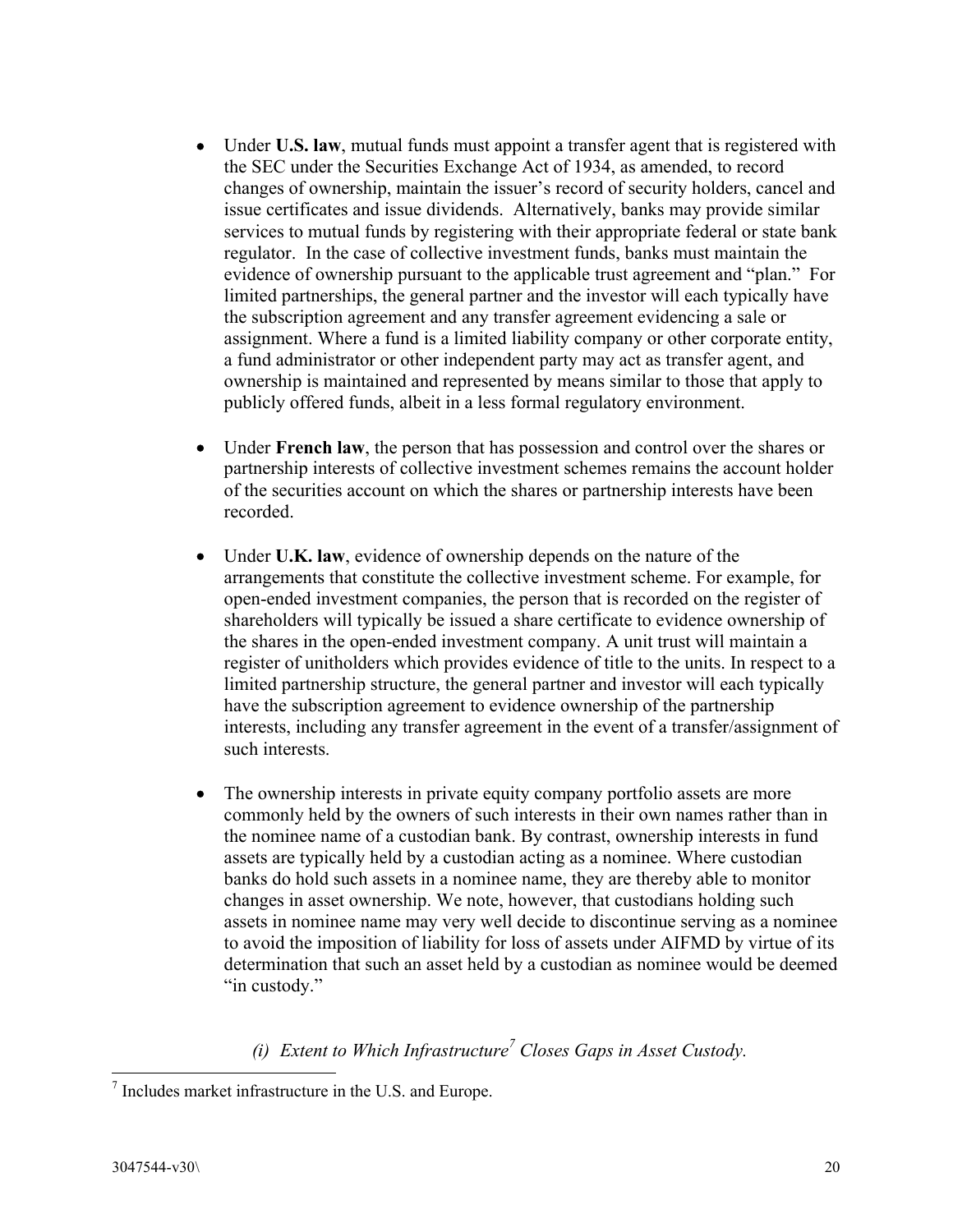- 1. Fund/SERV by DTCC
	- a. Fund/SERV, a product of DTCC, is a centralized platform with standardized communication protocols whereby fund companies, banks, trust companies, third-party administrators, broker dealers and other distribution firms can complete order entry (purchases, exchanges and redemptions), confirmations, registrations and money settlement. Products served include funds regulated by the Investment Company Act of 1940 (including loads, no loads, openend funds, money market funds), and other pooled investment products (e.g. non-US funds including UCITS<sup>8</sup>, SICAVs<sup>9</sup>, ICVC<sup>10</sup> and  $AUTs<sup>11</sup>$ , bank collective investment funds, unit investment trusts and US state qualified tuition programs). Fund/SERV does not serve closed-end, exchange traded funds.
	- b. Fund/SERV acts as a conduit for the transmission of information between funds, brokers and/or investors and third parties. Fund/SERV is not a data repository and transaction documents for transactions consummated through Fund/SERV may not be transmitted or stored on Fund/SERV.
- 2. Alternative Investment Products (AIP) by DTCC
	- a. AIP, also offered by DTCC, caters to market participants including asset managers, custodians, administrative agents and broker dealers to provide end-to-end processing of private equity, hedge funds, fund of funds, non-publically traded real estate investment trusts (REITs) and limited partnerships. Through AIP, trading firms can transmit trade and customer-specific information, purchases and redemptions/tender offer transactions, and the exchange or "switch" of shares and monies within the same fund family. Funds can initiate the transmission of redemption and tender-offer transactions, the transfer of shares and monies within the same fund family and can transmit various types of information, including relating to the fund profile, commission and fee reporting (including settlement), payment information, periodic (daily, weekly and/or monthly) position and performance information, and actual or estimated net asset values for individual securities within a fund family.

 $\overline{a}$ 

 $8$  Undertakings for collective investment in transferable securities.

<sup>9</sup> *Société d'investissement à capital variable*.

<sup>&</sup>lt;sup>10</sup> Investment company with variable capital.

 $11$  Authorized unit trust.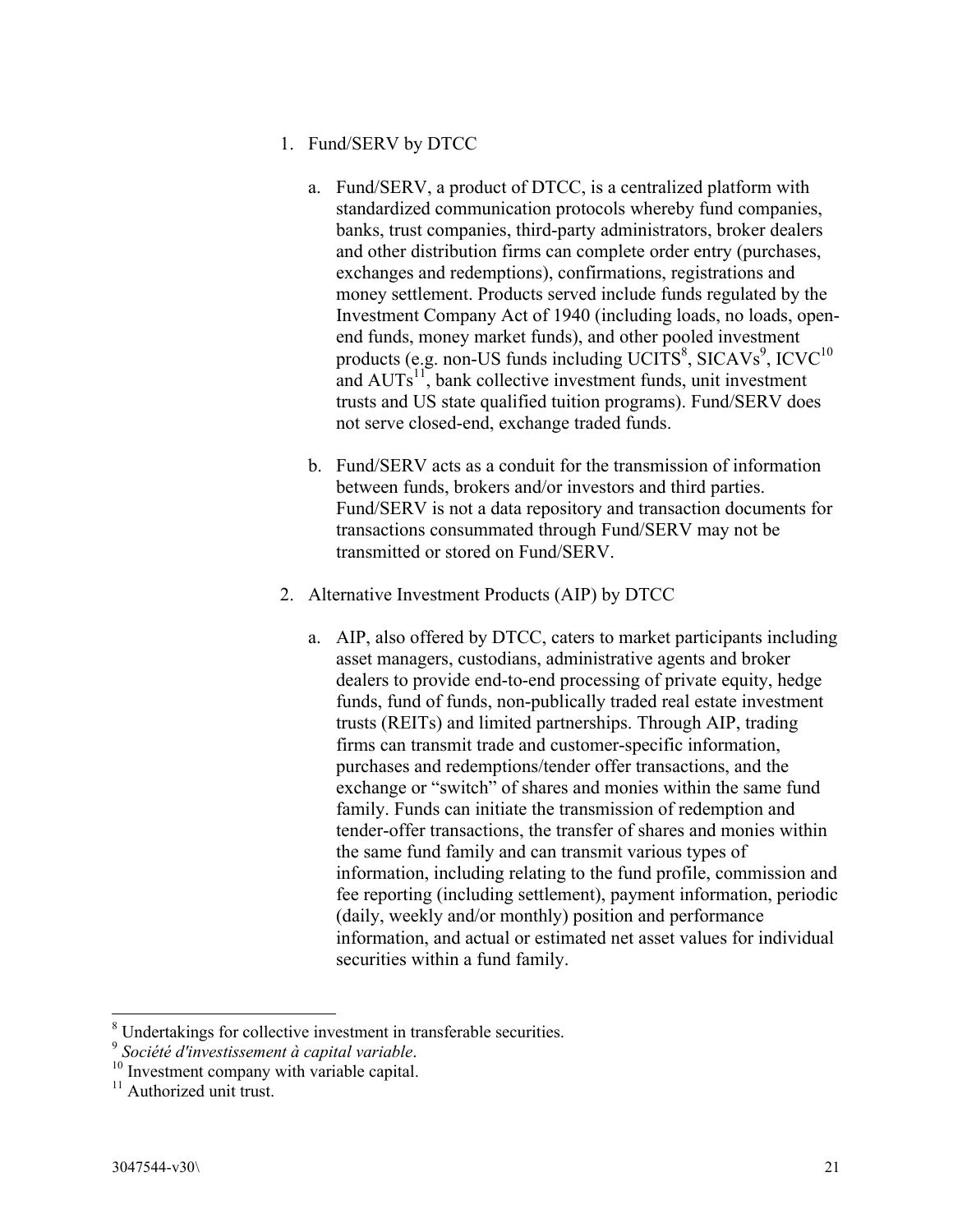- b. The "Paper Workflow" functionality on AIP permits users to transmit documents in digital format along with their orders or other communications. Such documents remain available for collection by the intended recipient for a period of seven business days. AIP, like Fund/SERV, is also not a data repository and does not permit the storage of transaction-specific or other underlying documentation. No documentation evidencing confirmed or settled trades is generated by AIP.
- 3. FundSettle by Euroclear
	- a. FundSettle, a product of Euroclear, is a platform that brings together third-party fund distributors with investors, brokers, fund management companies, custodians and transfer agents for automated fund transaction processing and servicing. FundSettle serves cross-border, offshore and domestic funds from 26 domiciles. Funds organized as private partnerships or other organizational forms, the ownership interest in which is neither represented by shares nor units, are ineligible. FundSettle supports funds organized in a corporate form (e.g. SICAV or  $OIEC<sup>12</sup>$ ) or as trusts (e.g.  $FCP<sup>13</sup>$  or unit trusts), be they mutual funds, money market funds, hedge funds or exchange-traded funds. FundSettle allows trading, settlement, asset servicing and reconciliation of such funds. The platform supports different communication channels, such as SWIFT, an online browser, and secured file transfer. In line with fund market practices, FundSettle reflects securities positions on a trade-date basis, while the cash is processed on settlement date.
	- b. As described in detail in Section  $(II)(B)(2)(i)(3)$  below, FundSettle is a data repository. However, since ownership in the fund types served by FundSettle is evidenced by book-entry rather than by means of documents evidencing ownership, FundSettle accordingly does not permit the storage of documents. FundSettle provides clients with statements of holdings on a daily basis. The information is provided electronically (either through SWIFT or an online browser). No paper document is required.
- 4. Vestima by Clearstream
	- a. Vestima is a platform that permits the trade, settlement and reconciliation of funds globally. The DVP exchange of cash and

<sup>&</sup>lt;sup>12</sup> Open-ended investment company.

<sup>13</sup> *Fonds commun de placement.*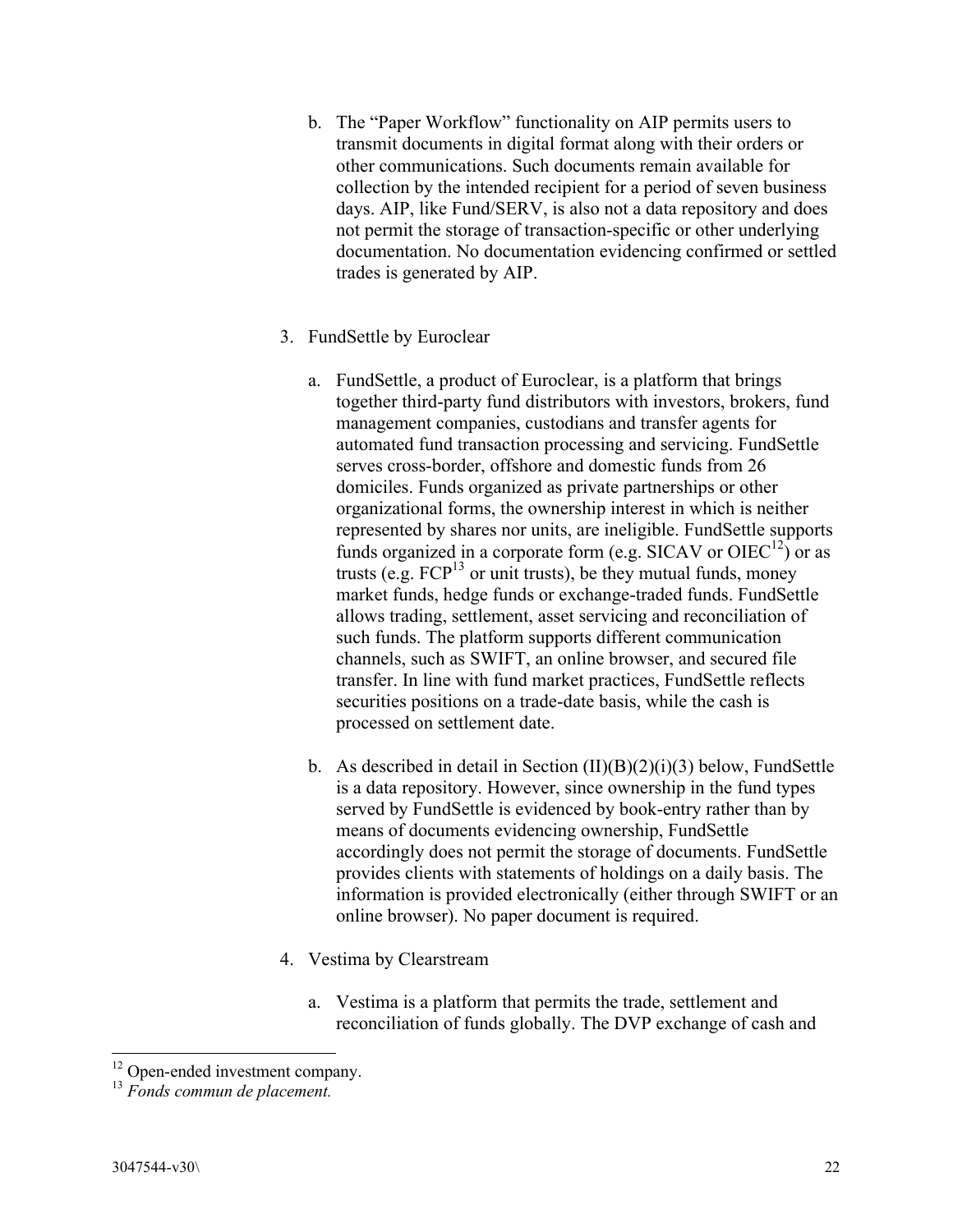fund units occurs via Clearstream's CreationOnline portal (where settlement takes place) through an online browser, secured file transfer protocol (SFTP) or SWIFT messaging. Similar to FundSettle, Vestima supports fund products that are unitized as shares, units of trusts or other securities that can be transferred via book-entry in Clearstream (including mutual funds, hedge funds, money market funds and exchange traded funds).

b. As described in detail in Section  $(II)(B)(2)(i)(4)$  below, Vestima is a data repository. Unlike FundSettle, Vestima does permit the storage of documents by customers. However, Vestima only caters to fund entities the ownership interests in which can be transferred by book-entry methods. Therefore, while document storage is available, it is not likely that Vestima customers would utilize this service to store documents evidencing their ownership interest in assets traded through Vestima. Documents stored on Vestima are available for online retrieval for a period of 13 months. However, such documents can subsequently be accessed for as long as ten years.

#### *(ii) Remaining Asset Custody Gaps*

- 1. While the products discussed above make information about fund assets available to custodians to varying degrees and assist with the booking of transactions in fund assets, there presently exists no independent repository for fund assets (i.e. a "control location"), either in the U.S. or Europe, that (i) controls the flow of transactions with a standardized naming convention, (ii) supervises DVP settlement, and (iii) provides access to the relevant, independent evidence of asset ownership. The absence of an infrastructure solution that gives custodians greater access and or control over fund assets is of particular concern in areas of existing practice in the custody market where custodians hold fund assets in their customers' names rather than in the name of a nominee or of the custodian bank for the benefit of the customer. Increasingly, custodian banks are choosing to hold fund assets in the latter manner to increase their control over such assets, mainly with regard to the disposition of such assets.
- 2. In the case of book-entry fund interests (e.g. interests in mutual funds, money market funds, or exchange-traded funds), asset verification gaps can be either closed or significantly minimized to the extent that the custodian is able to reconcile its records with either (i) the transfer agent or other agent responsible for maintaining the fund's records or ownership register or (ii) a data repository that is connected to such agents (e.g. FundSettle and Vestima).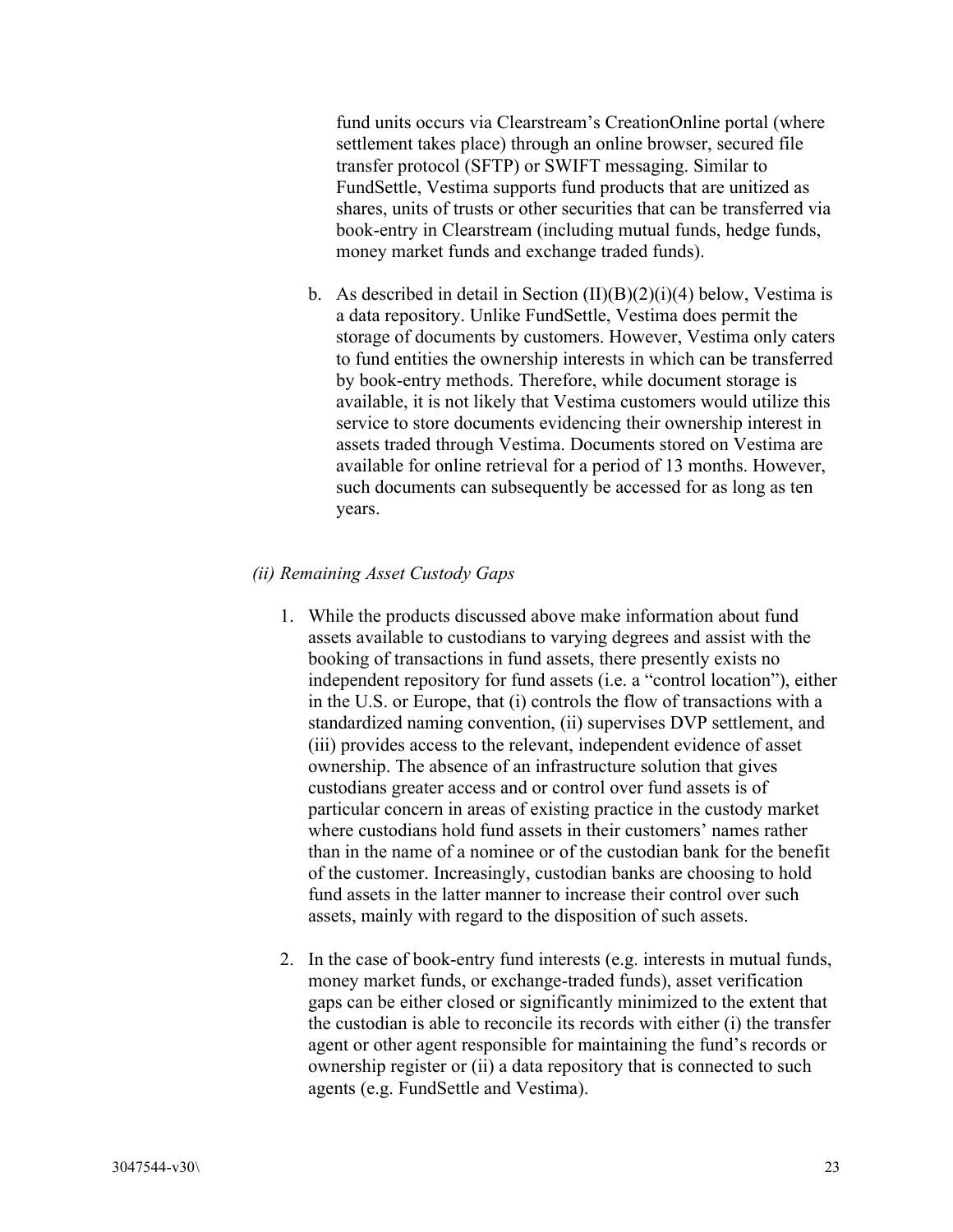- 3. Non-book-entry funds and/or collective investment schemes that are not served by any infrastructure platform would require alternative means for custodians to verify their customers' ownership of such assets. This might be necessary, for example, in the European context where Vestima and FundSettle only serve book-entry fund assets, or in the U.S. in cases where infrastructure products such as AIP are not being used. In lieu of supportive infrastructure for these types of assets, custodians must ensure that they receive or otherwise have access to the requisite ownership documents from their customers.
- 4. To the extent that fund assets are not held by the transfer agent or other intermediary in the name of the custodian for the benefit of the customer, cash disbursements could be made with respect to the asset or fraudulent transfers conducted with the custodian gaining knowledge, at best, only after the fact. Custodians should consider weighing the risks and benefits of holding fund assets, including private equity fund assets, in nominee name, recognizing that any liability to which the custodian bank might be exposed varies across jurisdictions.
- 5. In any case, the infrastructure products serving alternative fund assets (e.g. non-book-entry funds and collective investment schemes) do not address the challenge that custodian banks face in assessing the authenticity of the documents provided to them purporting to evidence ownership of such fund assets by their customers.

### **3. Bank Loans**

• The agent of the bank syndicate and potentially the other loan parties will have copies of the loan documents (i.e. the loan agreement and/or promissory note and related loan and security documentation). In the case of an assignment, the assignor, assignee and agent will have a copy of the assignment and assumption agreement and any related transfer documentation, and in the case of a participation, the seller and buyer of the participation will have copies of the participation purchase agreement.

## *(ii) Extent to Which Infrastructure<sup>14</sup>Closes Gaps in Asset Custody.*

1. Primary Market Transactions<sup>15</sup>: Lenders, custodians and other participants seeking to access loan documentation may be able to do so via web-based transaction and document management tools, if Agents

 $\overline{a}$ <sup>14</sup> Includes market infrastructure in the U.S. and Europe.

<sup>&</sup>lt;sup>15</sup> "Primary Market Transactions" includes bilateral loans and original syndicated loan transactions, whether or not using LSTA/LMA form documents.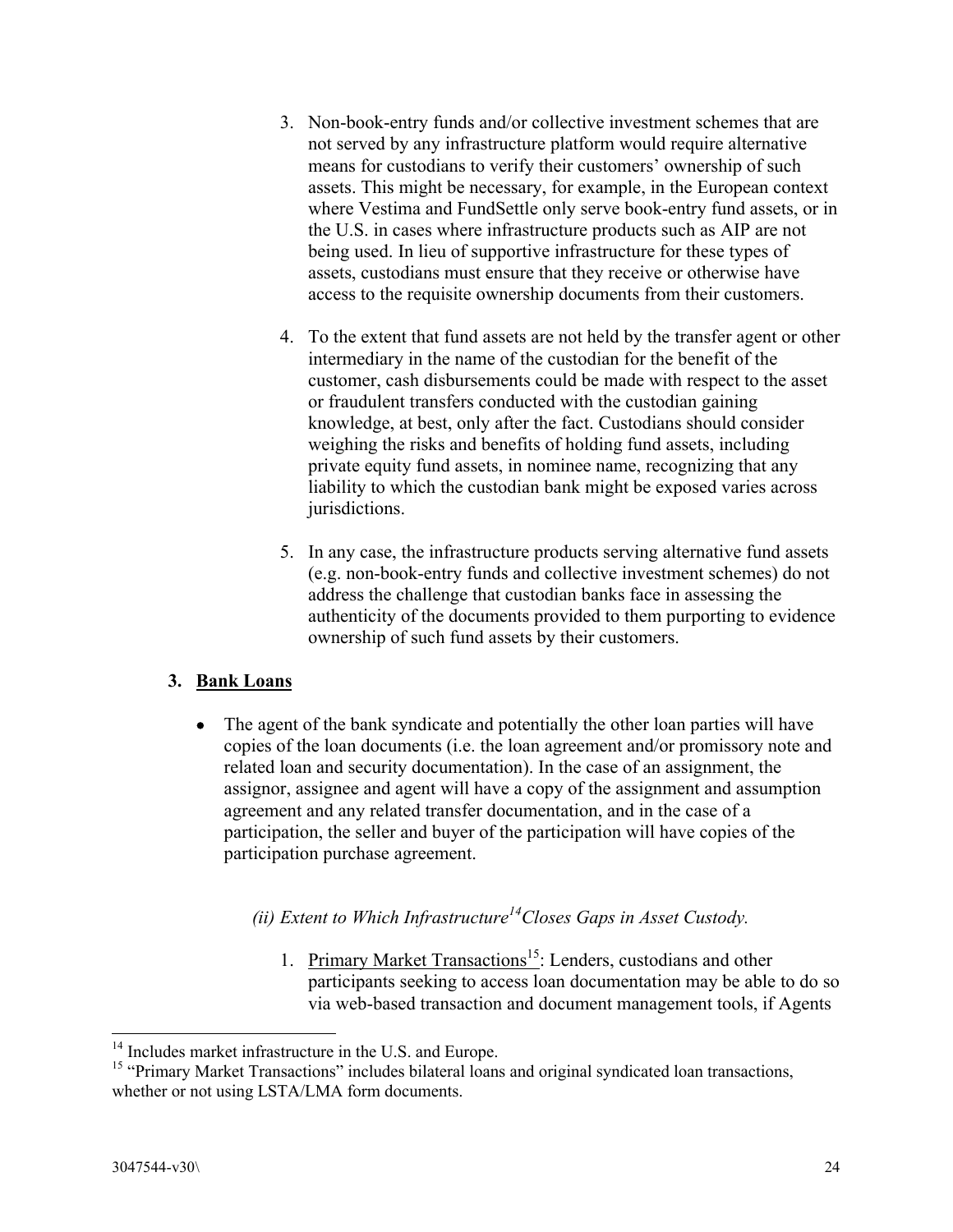choose to use them. Document management tools are split into two distinct categories:

- a. those focused on credit agreements and deal related documents. Examples of these tools include DebtDomain, SyndTrak and Intralinks. Although Agents can grant access to the folders on these sites containing the relevant loan documentation to lenders and custodians, more typically, custodians are provided with their customers' loan documentation through direct electronic transmission (i.e. by e-mail or facsimile) rather than by means of granting access to the aforementioned document sites; and
- b. those focused on the lender specific settlement documentation required for the issuance and placement of primary market transactions. The primary example is Markit ClearPar, which enables the generation, execution and dissemination to each specific lender of the documentation required for settlement.

Currently, there does not appear to exist any infrastructure supporting primary market transactions that integrates the ability to store and manage transaction documents along with transaction processing and settlement. However, the online tools listed above do offer a means by which custodians can at a minimum access stored documents evidencing the bank loan assets of their customers. These documents are typically available through the aforementioned services for a period of seven years.

2. Secondary Market Transactions<sup>16</sup>: Lenders party to secondary loan transactions and their custodians or other participants may also maintain asset transfer documents on web-based transaction and document management tools, again, to the extent that Agents choose to use them. One prevalent example is Markit ClearPar, which, in addition to being a document repository, is also a trade workflow, matching and settlement instruction platform. Linking each of the parties to a transaction (including the Agent, the buyer, the seller and, with permission, a custodian), a trade processing platform (such as Markit ClearPar), and counterparty accounts permits the transfer of cash and legal ownership of transferred assets to occur simultaneously on the settlement date. Custodians typically require copies of the asset transfer documents to be included in the "trade packs" to be provided to them as a condition to the release of funds in a purchase and sale transaction. Although these documents are typically provided to custodians by electronic transmission (e.g. e-mail or facsimile) in

<sup>&</sup>lt;sup>16</sup> "Secondary Market Transactions" refers to transfers of loan assets using LSTA/LMA documentation as described in Section  $I(C)(2)(a)$ .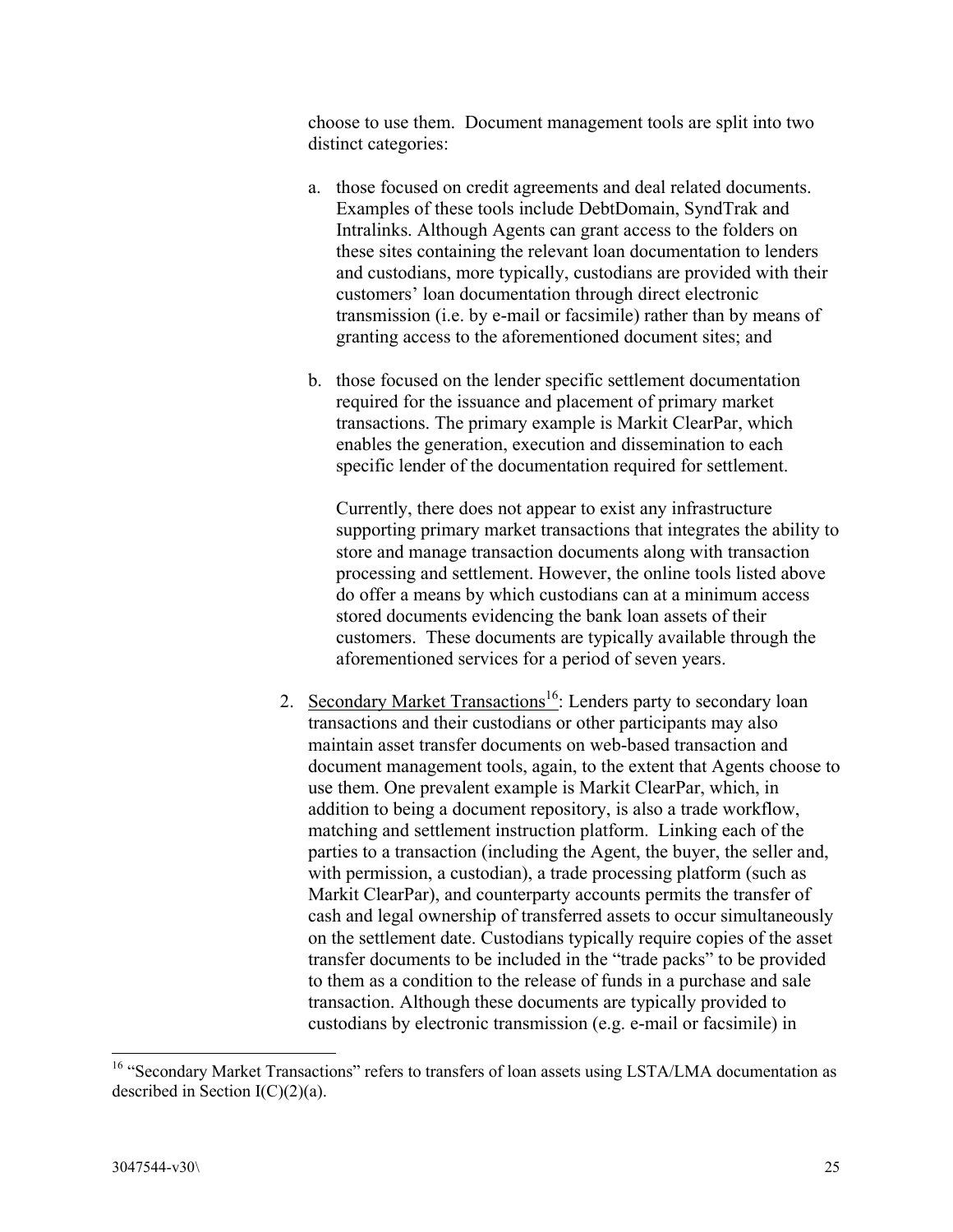connection with the funding of the transaction, they could be made available to custodians through Markit ClearPar or other such electronic platforms. Ultimately, custodians can gain access to the asset transfer documents whether or not they are participants in an electronic document management tool such as Markit ClearPar.

Unlike in the case of Primary Market Transactions, which are not currently supported by infrastructure that provide DVP capability, the link between DTCC's Cash on Transfer service and Markit ClearPar, which does provide DVP capability, suggests the potential for the market to broadly embrace a more integrated platform whereby transaction documents are made effective and available among transaction participants (including custodians) simultaneous with trade settlement. Functionality to allow delivery versus payment is in the testing phase with LoanReach (which tool is further discussed in Section  $II(B)(3)(i)(2)$  below). However, rather than the actual, effective asset transfer documents being made available through LoanReach, it is contemplated that an authenticated instruction would be issued to the Agent directing it to record the transfer of ownership interests in its books.

#### *(iii) Asset Custody Gaps that Persist*

- 1. With regard to the gap in asset verification, although the current prevailing practice is for custodians to acquire the requisite bank loan asset documents from their clients, much of that gap can be closed via document management sites, provided Agents and broker dealers use them and custodians gain access. Close to 100% of the leveraged loan market is reportedly served by online document management sites (e.g. largely DebtDomain, SyndTrak and Intralinks in the primary market and primarily Markit ClearPar, with reportedly approximately 95% of market share, in the secondary market). Coverage is less for smaller and middle-market deals, bilateral loans and participations. In the absence of such document management sites, lenders and custodians must ensure that they receive the requisite documents via email, post or otherwise.
- 2. In the case of primary and most secondary market transactions, both whether to use any online document management tool for a given transaction and which one to use remains a choice of the Agent banks and the broker dealers respectively. The combination of this circumstance and the sheer number of agents active in the market can create substantial variations in the processes and procedures of completing transactions.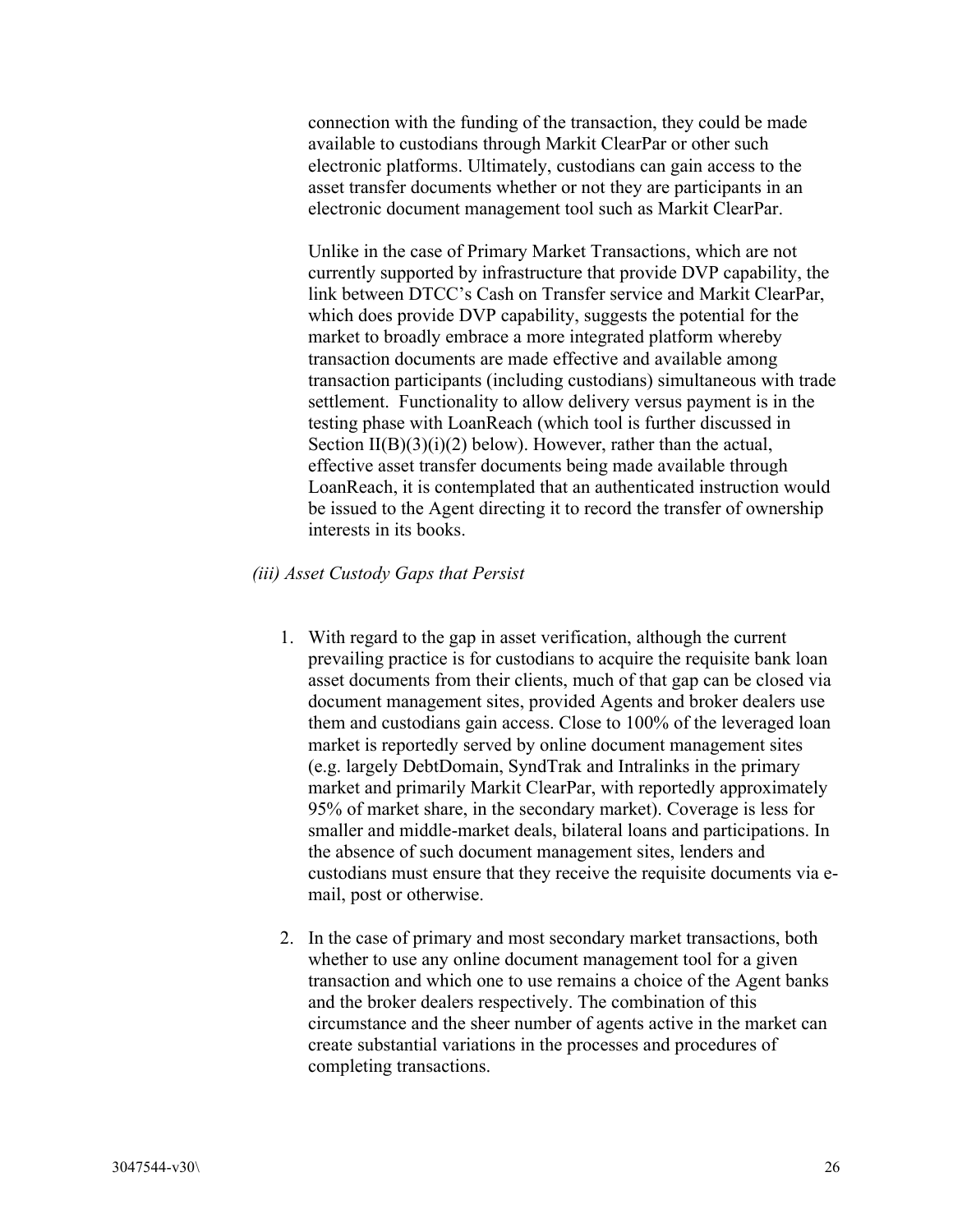- 3. In the case of bank loan assets, transfer documents are often finalized and executed by the parties ahead of the payment and receipt of funds. The risks presented by this time lag, including failure to make timely payment or fraudulent conveyance, can be mitigated by means of a DVP mechanism, such as Cash on Transfer, which links the execution of asset transfer documentation directly with the receipt or payment of funds. However, Cash on Transfer's market share (and that of any similar products) is very limited and must grow significantly to close this gap.
- 4. Generally speaking, apart from the document repository support described above and the product solution provided through Cash on Transfer, there is less infrastructure support for bank loans than for the other asset classes discussed in this report. There is no prominent infrastructure platform that serves as a comprehensive, independent asset and information repository for bank loan assets in the primary and secondary markets and that facilitates transactions. Accordingly, for these other areas of support, custodians are only able to access documents through the document repositories populated by the Agent banks.
- 5. In any case, the infrastructure products serving the market for bank loan assets do not address the challenge that custodian banks face in assessing the authenticity of the documents provided to them purporting to evidence the ownership of such bank loan assets by their customers.

### **4. Derivatives**

- Under **U.S. law**, the derivatives contract parties and/or their respective broker dealers will have the signed ISDA documentation reflecting the interests of the respective parties. Where collateral support is offered, often third party derivatives collateral management agents are engaged to provide administrative services, including to ensure that valuation calculations required under the ISDA Master Agreement are correctly performed and that appropriate collateral positions are maintained.
- Under **French law**, the person that has possession and control over derivatives in the form of financial securities is the account holder of the securities account in which the derivatives in the form of financial securities have been recorded.
- Under **U.K. law**, the derivatives contract parties and/or their respective broker dealers will have the signed relevant framework agreement (e.g. ISDA documentation) reflecting the interests of the respective parties.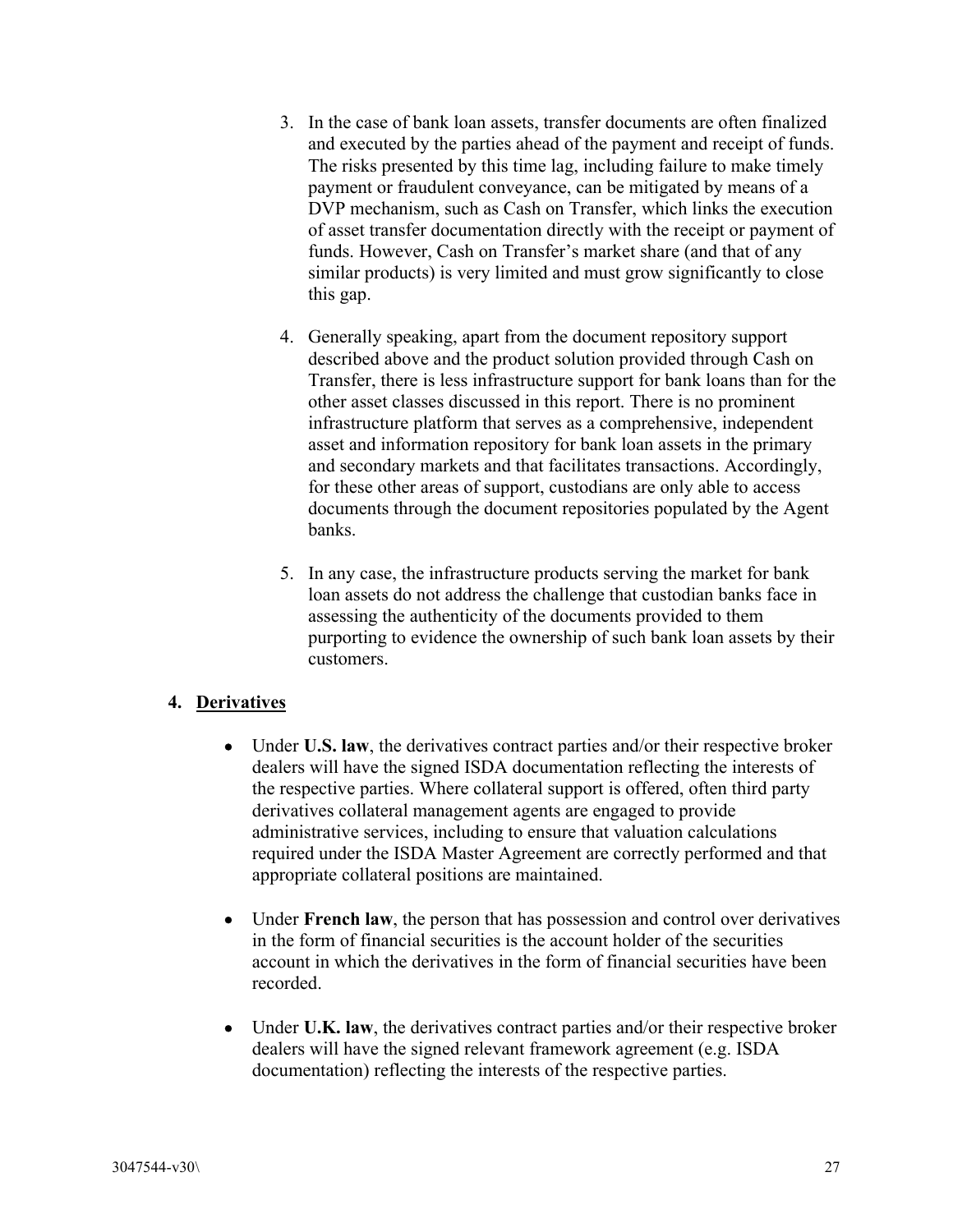## *(i) Extent to Which Infrastructure<sup>17</sup> Closes Gaps in Asset Custody.*

- 1. Global Trade Repository (GTR) by DTCC
	- a. GTR, a product of DTCC, is a trade repository for derivatives and covers cleared and non-cleared OTC derivatives. The kinds of derivatives served include credit-default swaps, interest rates, equities, FX and commodities. GTR also covers listed derivatives, but custodians often access reliable records through margin statements from clearing brokers.
	- b. GTR does not support the storage of principal underlying documents such as the ISDA Master Agreement or the Credit Support Annex. DTCC is in the process of establishing a Client Data and Documentation service that will permit the storage of such underlying documents. However, GTR does permit the storage of images of transaction/trade-specific documentation such as the ISDA Form Novation Agreement and trade confirmations.
	- c. Upon the requisite permissions being granted, custodians and other third parties may access documentation available on GTR. However, in circumstances where a given fund has multiple custodians, it is not common that custodians are granted access to such fund accounts on GTR. Custodians may be permissioned by their customers to upload or modify documents or information on GTR on their customers' behalf, although this is not typically done. Documents for standard transactions are available within seconds or minutes after the completion of a trade, but can take several days to become available in the case of more complex, non-standard transactions. Documents are stored on GTR for as long as is required by regulators (the practice in the U.S. and in Europe is reportedly to store such documents for a period of 10 years).
	- d. GTR is reportedly linked to over twenty swap execution facilities (SEFs), which include inter-dealer brokers (e.g. Tullet and ICAP) and electronic trading platforms (e.g. Bloomberg and MarketAxess), whereby electronic representations of the trade confirms issued by such SEFs for trades executed on such SEFs can be immediately uploaded to GTR and made available to GTR users. In instances of highly complex derivative transactions, SEFs will report to GTR an electronic summary of the key trade terms

 $17$  Includes representative market infrastructure in the U.S. and Europe. Other trade repositories are available and emerging as noted in Section II(B)(3)(ii) infra.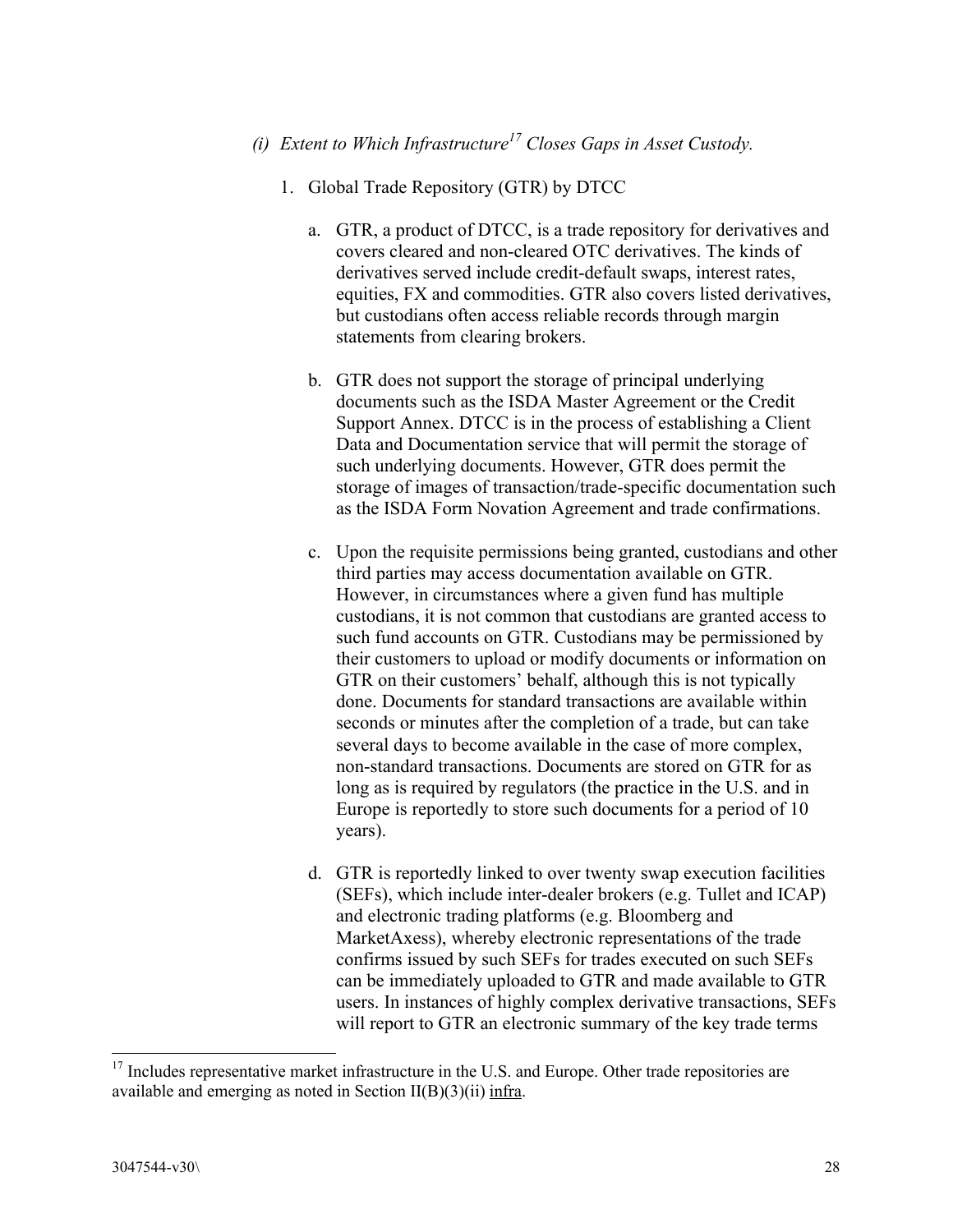and attach an image of the full confirmation. Three jurisdictions (Europe, the US and Japan) are "live" in the reporting of OTC derivative transactions. GTR's market share reportedly is approximately 90% of non-cleared transactions. For greater access to transfer documents pertaining to cleared transactions, Custodians would need to look elsewhere (including e.g. futures commission merchants (FCMs)). In the case of commodities, GTR's market share reportedly is approximately 50%, with the other major commodities trade repository being the International Commodities Exchange.

- e. In the case of Credit Default Swaps (CDSs) in particular, DTCC's Trade Information Warehouse (TIW) reportedly contains 98% of all CDS contracts globally and reportedly maintains the most current CDS contract details in the form of "gold records" for both cleared and non-cleared bilateral CDS transactions. "Gold records" are intended to replace the trade confirmation or other document evidencing the trade between parties and constitute an agreement between the parties that such gold record will represent the entire agreement between the parties to the trade and have the same legal effect as that of the trade confirmation or other fully executed transaction document. Gold records are peculiar to CDSs and, among other things, contain the schedule of payments due under the contracts. Given that DTCC provides asset servicing for CDSs, which is a service not provided for other derivative assets, DTCC must ensure that the gold records contain the complete, definitive set of the governing terms agreed by the parties to be so that DTCC may correctly discharge its service. Gold records therefore constitute an authoritative source for asset verification and reconciliation.<sup>18</sup>
- 2. REGIS-TR by Clearstream
	- a. While GTR has been functioning in the marketplace, REGIS-TR, a product of collaboration between Clearstream and Iberclear, has just gone "live" in the first quarter of 2014. REGIS-TR will serve OTC derivatives and also listed derivatives.
	- b. REGIS-TR will not have the functionality to permit the storage of transaction documents within the repository and will only contain data concerning the trades reported to it.

*(ii) Remaining Asset Custody Gaps*

 $18$  We note that not all custodians rely on Gold Records for their asset verification purposes.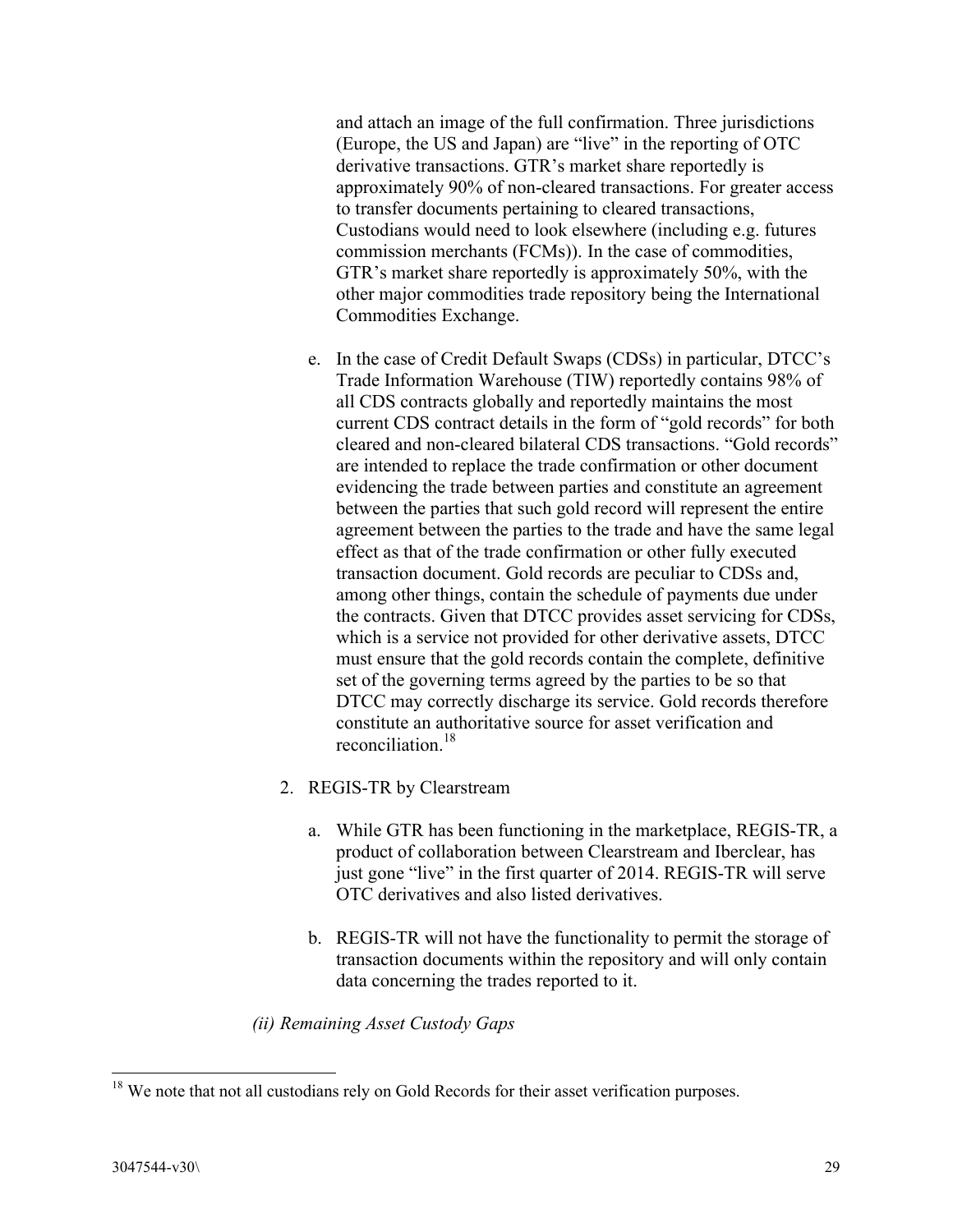- 1. GTR, which is presently active in the marketplace, serves creditdefault swaps, interest rates, equities, FX and commodities. Types of derivatives that are out of network and which are not served by infrastructure products such as GTR or, in the future, by REGIS-TR would presumably present asset verification gaps. In lieu of these (and any other similar tools), custodians must ensure that they receive the requisite ownership documents from their customers. In the case of any trades not conducted on an SEF, including bilateral trades, a custodian must rely on the customer or its counterparty to report that trade and submit the trade confirmation and related documentation to the relevant infrastructure platform.
- 2. For instances where GTR is not connected to an SEF on which a custody bank's customer has consummated a trade, the custodian would presumably then be dependent on its customer or the trade counterparty to provide the trade confirm and trade related information to the custodian, unless there is another source for this information. In the case of an SEF that does not supply the physical trade confirm or other ownership documentation to GTR, the custodian would be dependent on its customer to supply the same.
- 3. Where a given customer has multiple custodians and therefore does not grant to its custodians access to GTR, or in other circumstances in which customers do not grant custodians access to GTR, such custodians must rely on their customers to supply the asset ownership documentation.
- 4. Custodians with customers using REGIS-TR and needing access to copies of the transaction documents evidencing their customer's ownership interest in such customers' derivative assets will need to seek such documents from their customers or identify alternative means of accessing and maintaining such documents.
- 5. With the exception of perhaps Gold Records described above, which are created and maintained by DTCC for credit-default swaps and which may not be relied upon by all custodians, the infrastructure products serving derivatives assets do not address the challenge that custodian banks face in assessing the authenticity of the documents provided to them purporting to evidence ownership of such derivatives assets by their customers. The extent to which Gold Records displace the original CDS documentation as dispositive legal evidence of the rights of the swap parties is a question that is beyond the scope of this report.

### **5. Precious Metals**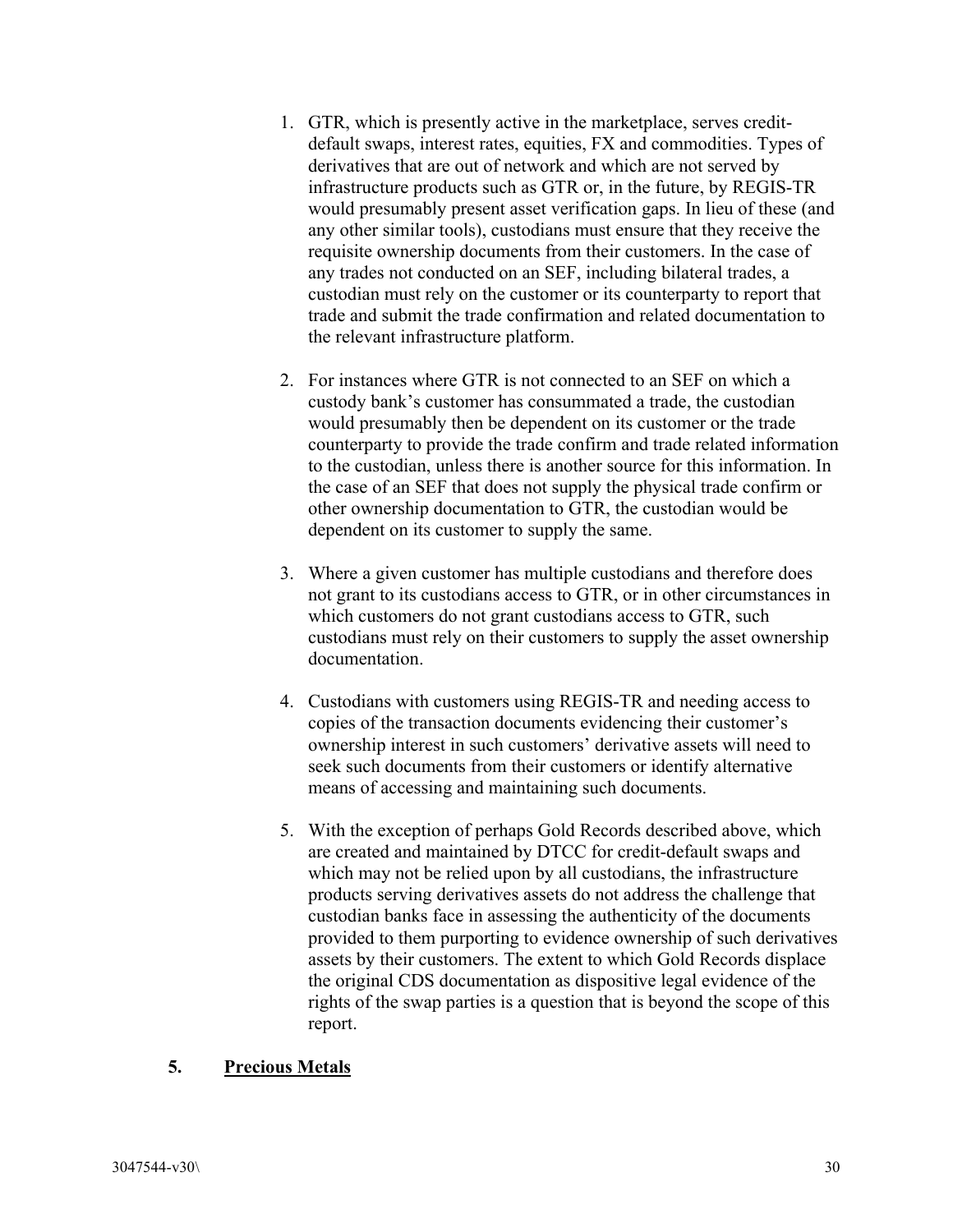- In the case of ownership of the actual metal or precious metal certificates, the owner him or herself or the depository institution with which the metal or the certificates have been deposited for safekeeping likely possess and control the metal or the certificates and whatever sale/transfer documentation that reflects how the owner gained title to the same.
- **B. Asset Information**: Who has possession of, or control over, information related to the identification, ownership, valuation, and income of each of the Covered Asset Classes?

### **1. Third-party Time Deposits**

- The account beneficiary or an investment manager, if any, trading interests in time deposits on behalf of the account beneficiary as well as the depository bank are the parties that will have all relevant information concerning the time deposits including the account balance, maturity, interest rate, early withdrawal penalties, negotiability, etc.
	- (i) *Extent to Which Infrastructure Closes Gaps in Asset Information*.
		- 1. As mentioned with respect to gaps in asset custody in subsection (A) above, the limited availability of infrastructure tools catering to third party time deposits means that, presently, infrastructure cannot meaningfully help custodians to close any asset information gaps that may exist.

### **2. Interests in Funds/Collective Investment Schemes, and Private Equity Funds**

- In the case of mutual funds, as described above, transfer agents or banks that may be providing the services typically provided by transfer agents must maintain complete information on ownership of the fund. With respect to CIFs, the bank administering the CIF would have an accurate record of the participants in the trust.
- With limited exceptions, since the general partner must consent to any transfer by any limited partner of its interest in the fund, the general partner, or the fund manager, who often serves as the fund's general partner, is aware at any given time of the identity and remaining commitments of the investors in the fund.
- Investors serviced by portfolio managers typically require in their fund documents that their portfolio manager be authorized to communicate on their behalf and be provided with copies of all fund documents and correspondence. Such portfolio managers would therefore also be privy to the investor's fund positions.
- Where a fund is a limited liability company or similar corporate fund, a fund administrator or other independent party may act as transfer agent, and ownership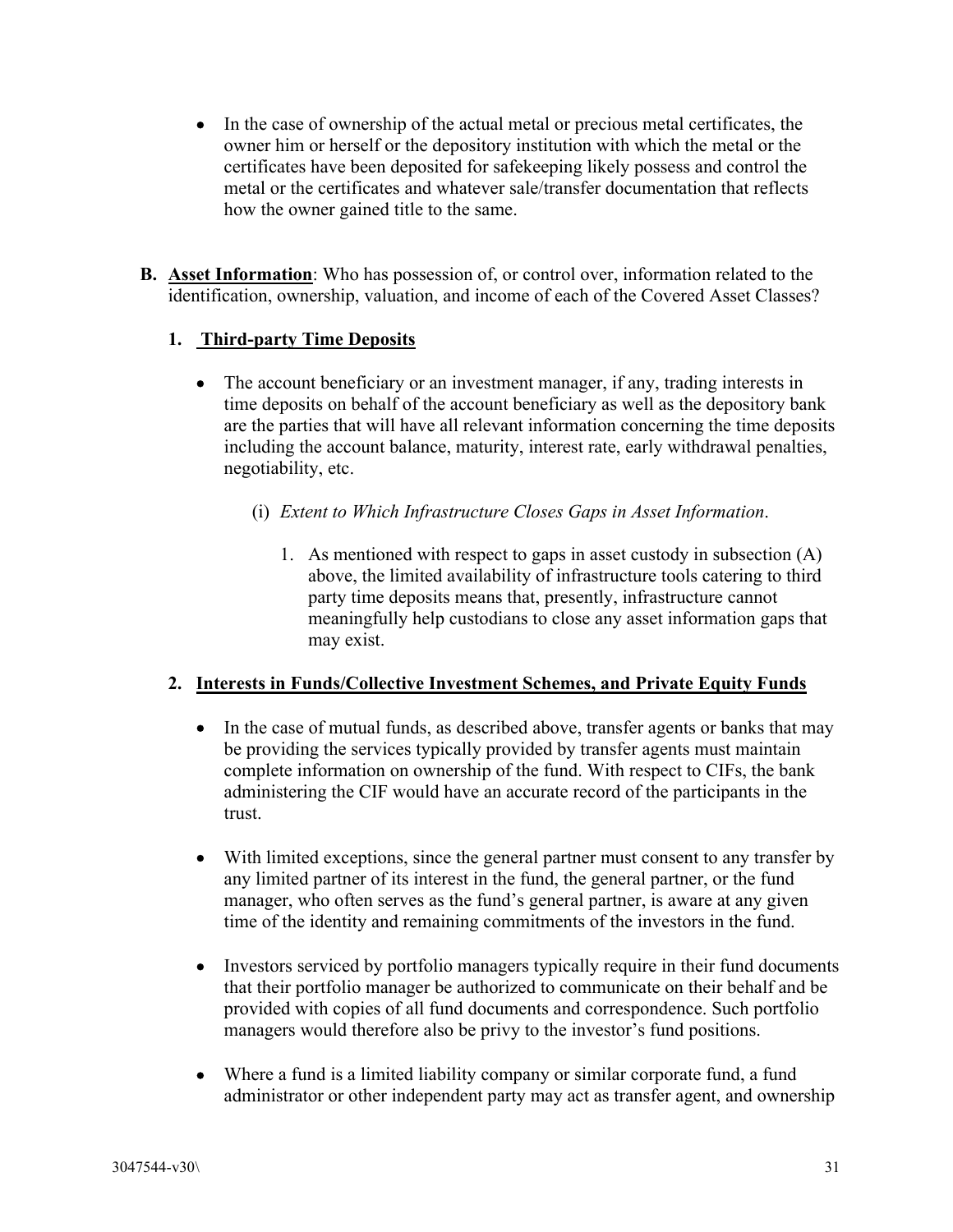is maintained and represented by means similar to those that apply to publicly offered funds, albeit in a less formal regulatory environment.

- Typically, investments by a private equity fund in portfolio companies are held through one or more interposed special purpose vehicles ("SPVs"), which make asset monitoring challenging. The private equity funds holding ownership interests in the SPVs will be able to control asset information via the status of shareholders/unit-holders notably evidenced by the shareholders register. Given the market practice to date of appointing custodian banks as nominees to hold fund portfolio investments, a custodian bank would generally have access to information about such portfolio assets for oversight services that it has agreed or is obligated to provide. In the event that a custodian discontinues serving as a nominee for the reasons explained in Section  $II(A)(2)$  above, then the custodian would be reliant on third party information and sources such as asset managers, audited financial statements, updated fund documentation, board/governance committee minutes, legal repositories, and accounts/records held by other third parties to acquire the asset information it needs.
- In addition to reporting requirements under the applicable GAAP (whether US, IFRS, or other), the International Private Equity and Venture Capital Board's (the "IPEV Board") proposed Investor Reporting Guidelines (April 2012) sets forth the "essential disclosures" and "additional disclosures" that the IPEV Board expects fund managers should be able to provide to their investors to avoid the need to consult the fund formation documents. This information includes the fund's legal structure and investor-specific information including total and unfunded commitment, percentage ownership, cumulative distributions, cumulative realized portfolio gains and losses, and capital account at "fair value" (as defined in the guidelines) at the end of the reporting period.
	- *(i) Extent to Which Infrastructure<sup>19</sup> Closes Gaps in Asset Information*.
		- 1. Fund/SERV by DTCC
			- a. As mentioned above, Fund/SERV acts as a conduit for messaging and trade execution between brokers and funds. Fund/SERV does not itself maintain a database of information on trades or customer assets. Fund/SERV and Networking, a complementary additional DTCC service to share non-trade related data, collect information submitted to it in bulk by funds, disaggregates such information and makes it available to the relevant Fund/SERV users. Fund/SERV can relay information such as for completed trades, while Networking shares client positions and valuation as frequently as daily. However, the frequency with which

l <sup>19</sup> Includes market infrastructure in the U.S. and Europe.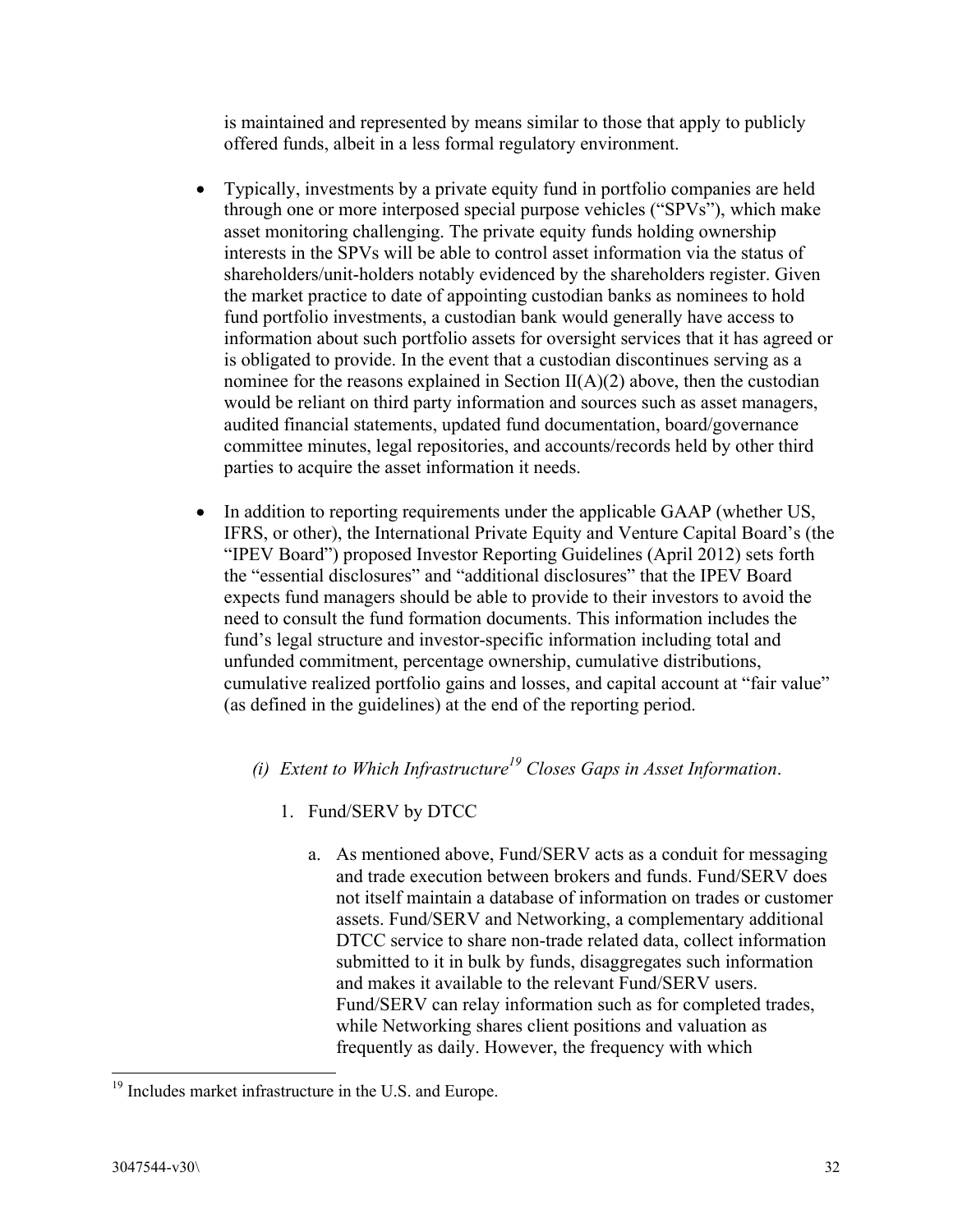information is made available to Fund/SERV and Networking, and therefore the customer, is determined pursuant to the arrangement that exists between the fund itself and the broker. As a general matter, Fund/SERV transactions are included in DTCC's daily settlement at the close of the US business day, thereby offering accurate, daily information on trades confirmed and settled through Fund/SERV/DTCC.

- b. Custodians may interact on Fund/SERV and Networking with the full functionality that is available to brokers and other firms. Custodians may receive reporting provided by funds and may transmit updates/revisions to reconcile their records with those of the funds.
- c. Fund/SERV and Networking do not themselves provide any reconciliation or information audit service given that it serves more as a medium of communication than as a repository. It does, however, facilitate regular reporting to allow the parties to perform reconciliation functions as frequently as desired.
- 2. AIP by DTCC
	- a. AIP functions similarly to Fund/SERV in that it also serves as a conduit for order delivery, reporting and other communication between brokers/firms and funds. Full order, payment and settlement functionality is available through AIP as it is with Fund/SERV. AIP supports initial and subsequent subscriptions, redemptions, tender offers, exchanges, position reporting, valuation and price reporting as well as non-financial reporting. As with Fund/SERV, AIP facilitates the transmission of reporting provided by the funds to the brokers/client, however, Fund/SERV permits the communication of more retail information that is not relevant to the products served by AIP, which are traded more in the wholesale market.
	- b. In addition, given the illiquid nature of the asset types served by AIP and the fact that the valuation of, and positions in, these assets change less frequently, financial reporting is ordinarily less frequent. However, AIP is available daily to report this information when provided.
- 3. FundSettle by Euroclear
	- a. FundSettle offers order routing, settlement, asset servicing and reconciliation to its clients. Clients have access to all information in real time through the FundSettle online browser or SWIFT or secured file transfers.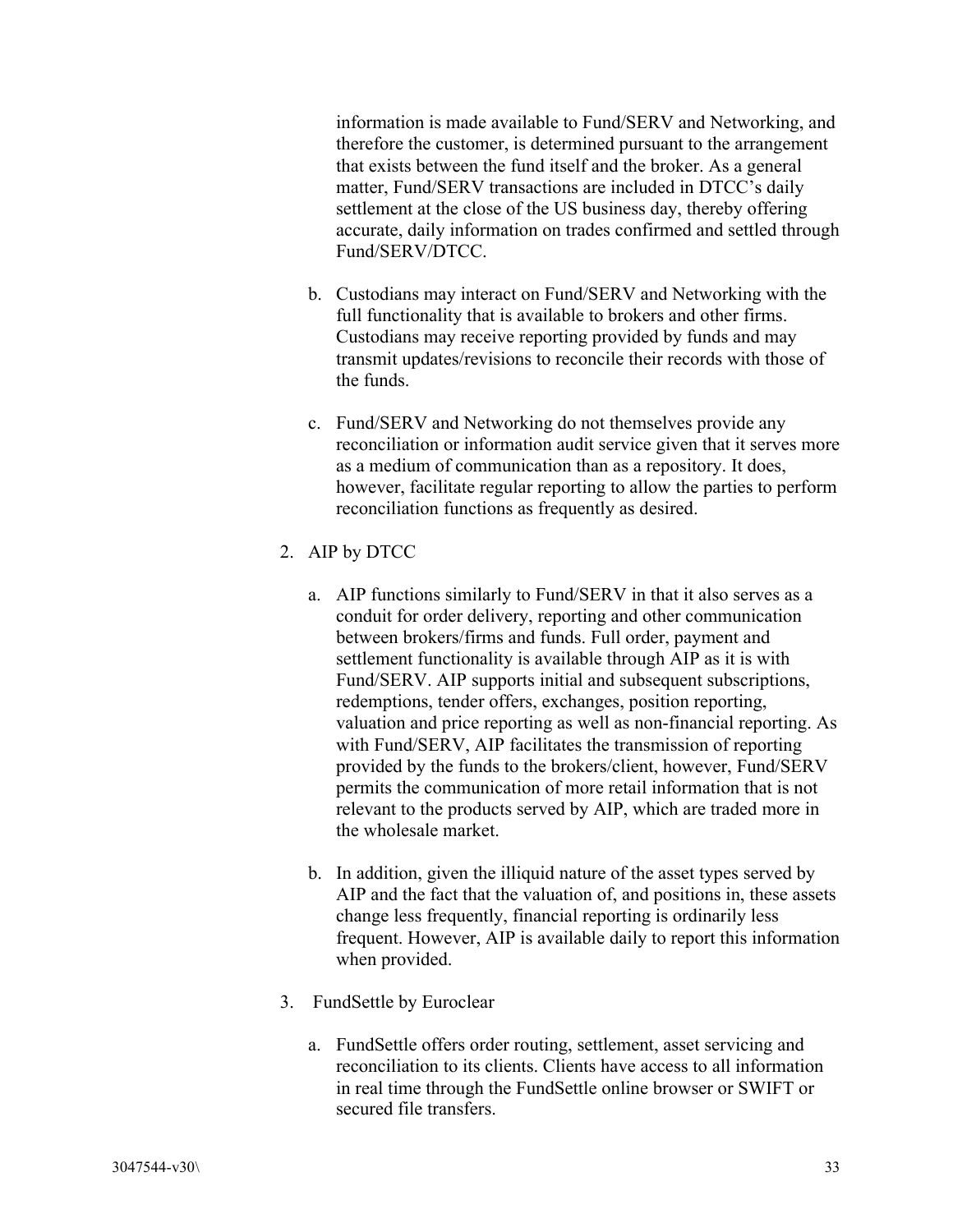- b. FundSettle offers custodians two methods in particular by which to permit their customers to place orders and trade through FundSettle. One method, referred to as the "plug and play" model, allows custodians to grant their customers access to interact directly with FundSettle. In this model, once orders are transmitted and confirmations are received by the customer, FundSettle issues confirmations and settlement instructions to the custodian. The customer receives consolidated reporting on the customer's activity through the custodian. In the other model, referred to as the "fully integrated" model, custodians can provide value-added services to their customers by taking orders from the customer and otherwise dealing on behalf of the customer (rather than permitting the customer direct access to FundSettle).
- c. FundSettle offers its users trade date accounting (in addition to settlement date accounting).The contract note, issued by the transfer agent as evidence of the payment for and confirmation of the trade and containing the trade particulars, is what FundSettle refers to in order to update its records to reflect the trade. In this way, FundSettle's records match the books of the transfer agent and the shareholder register of the fund.
- d. FundSettle reconciles its records against those of the funds on a monthly basis as reported to FundSettle by the transfer agents. The process is automated. FundSettle staff review and reconcile identified discrepancies with the support of the transfer agent as needed. Daily reconciliation is also performed where transfer agents are able to provide reporting on a straight through process (STP) basis.
- e. Given that it is the custodian, rather than the trading party/customer, that is the account holder on FundSettle, the custodian has full access to all of the reporting services provided by FundSettle as regards order routing, settlement and asset servicing and has full authorization to input and update information concerning customer asset information on FundSettle.
- 4. Vestima by Clearstream
	- a. Vestima allows for trade, cash payment, settlement and asset servicing all to occur on its platform. Therefore, information on trades as well as orders and positions is available on Vestima in real time via web browser, SFTP or SWIFT. Customers receive statements on transactions and positions on a daily basis.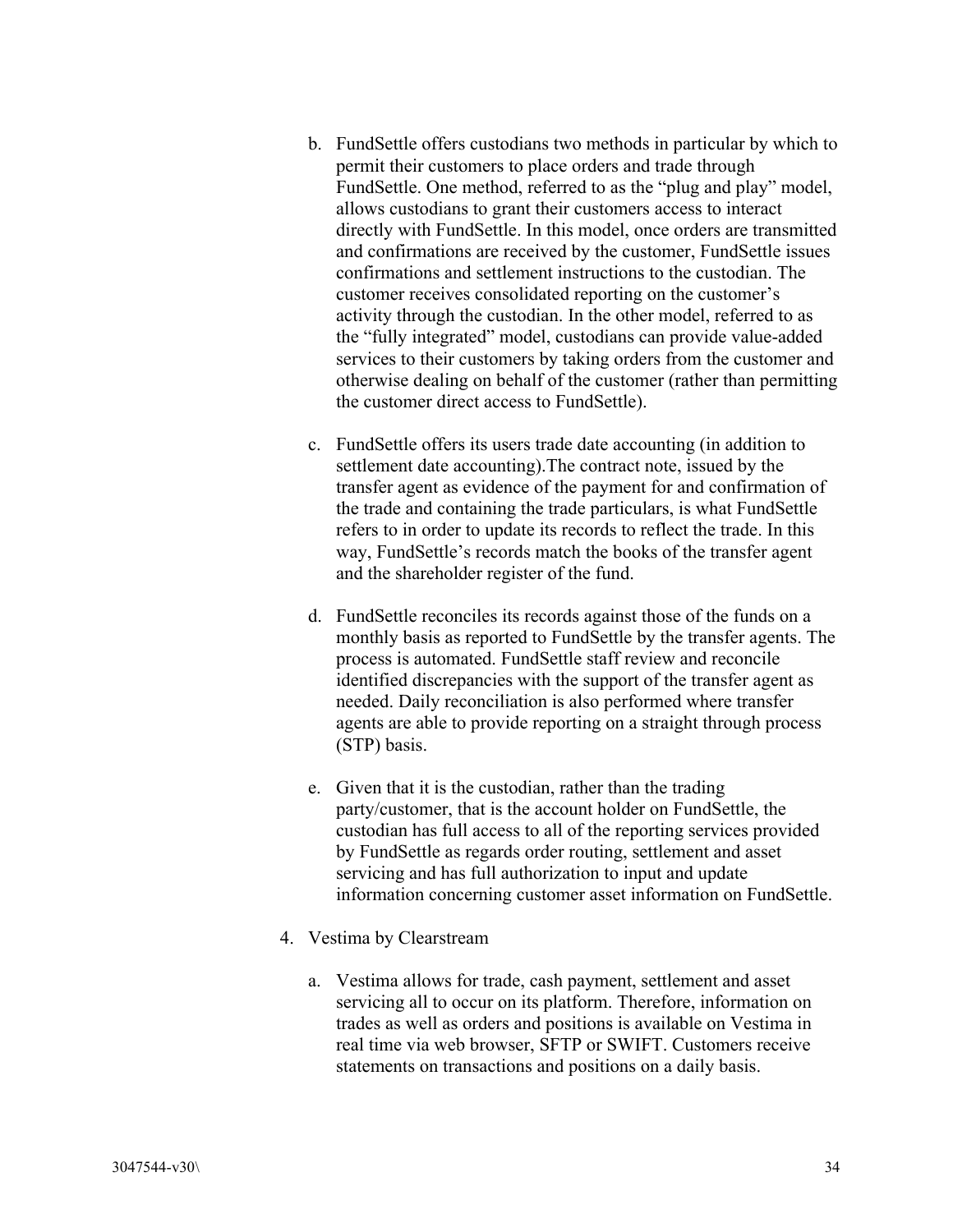- b. Vestima can organize the account structure to permit the custodian to act as a "settlement agent" on behalf of its customer and directly settle trades with the trade counterparty on Clearstream. In this manner, the custodian would be privy to all reporting provided by Vestima on each trade and the corresponding assets.
- c. In addition to the daily statements issued to Vestima customers that facilitate their ability to identify and address any discrepancies in Vestima's transactions and holdings records, Vestima also reconciles on a daily basis with the funds side through its product Central Facility for Funds (CFF). CFF provides services to fund distributors and transfer agents to support and increase the degree of automation in the settlement and custody process. Through CFF, Vestima is able to ensure that its records (and therefore the statements it issues to its customers) align with those of the funds and the transfer agents.
- (ii) *Asset Information Gaps that Persist*
	- 1. Given that Fund/SERV and AIP are not data repositories, custodians using either of these products would themselves have to maintain current, accurate records concerning their customer's fund assets and would use either Fund/SERV or AIP to receive reports provided by the fund to update their records. Asset information would not be available to the custodian on demand, but rather would be made available upon the fund sharing the same based on the frequency that has been agreed with such fund, or the transfer agent thereof.

### **3. Bank Loans**

- In the case of loan assets trading in the secondary market, the agent for the banks possesses the loan documentation and maintains an accounting of interests/participations in a given loan pool regarding the interests in the assets at any given time. An assigning lender is typically required to notify the agent and sometimes to seek the consent of the borrower (so long as no event of default is continuing) in advance of consummating a loan assignment, but typically, unless the documentation otherwise provides, a lender need not notify the borrower or the agent of any participation of its interest in a loan.
	- *(i) Extent to Which Infrastructure<sup>20</sup> Closes Gaps in Asset Information*.
		- 1. Loan/SERV Reconciliation Service by DTCC ("LSR")

 $20$  Includes market infrastructure in the U.S. and Europe and, in this case, refers to services provided by DTCC and Euroclear, with Clearstream collaborating with DTCC.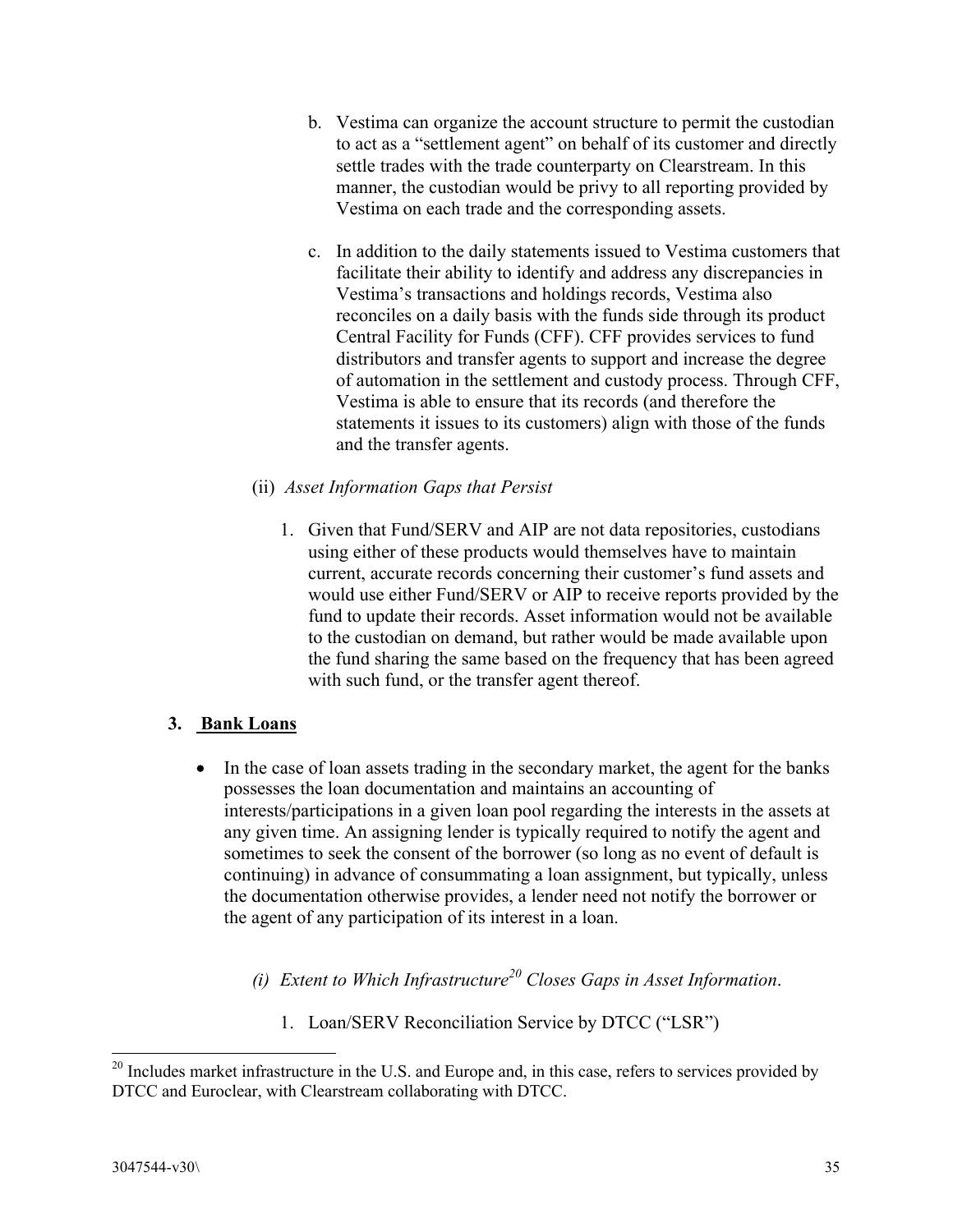- a. To the extent that Agents have opted to use LSR, custodians and lenders would, through this web-based tool, gain access to agent records for a given lender for primary transactions, secondary trade activity, and underlying corporate actions effecting lender balances and loan details. Records available on LSR would include loanspecific information, including asset identifiers (including ISINs and CUSIPs), facility type and credit agreement dates, lender and borrower-specific information, loan balance, information on transactions that affect outstanding balance, including pay downs, drawdowns, or assignments and transfers. Some agents may also provide contract level data, which could include information on individual drawings, ancillary contracts and other related data to accurately track payments of interest and the various fees due on the loans. Currently 8,000 facilities from 40 countries are available on LSR for reconciling purposes.
- b. LSR does not permit the storage of the underlying loan or transfer documentation itself. However, through its Cash on Transfer service, DTCC integrates trade settlement and document management platforms, such as Markit ClearPar, to permit trade settlement and payment upon the execution and delivery of transfer documentation and results in real-time and more accurate information about the transaction and the transaction parties' interests in LSR.
- c. LSR permits full two-way reconciliation between the Agent and a designated party, which may be the lender, its administrator or its custodian. The designated party would load data on a daily, weekly or intermittent basis, at the position, transaction or contract level for reconciliation with the Agent's records. The lender designating a third party to perform reconciliation on its behalf retains the ability on LSR to access and monitor the data being uploaded by the Agent and the lender's representative. LSR provides "exception management" and a challenge process to address any data inconsistencies that emerge in the reconciliation process and work towards a resolution.
- 2. LoanReach by Euroclear
	- a. Similar to LSR, LoanReach is an online application by means of which Agents are expected to upload data concerning loan assets into LoanReach's Centralized Global Database. The categories of data supplied to LoanReach are similar to that made available on LSR. Agents should submit this data on a daily basis, and may submit in real time or overnight. LoanReach does not support the storage of transaction documents.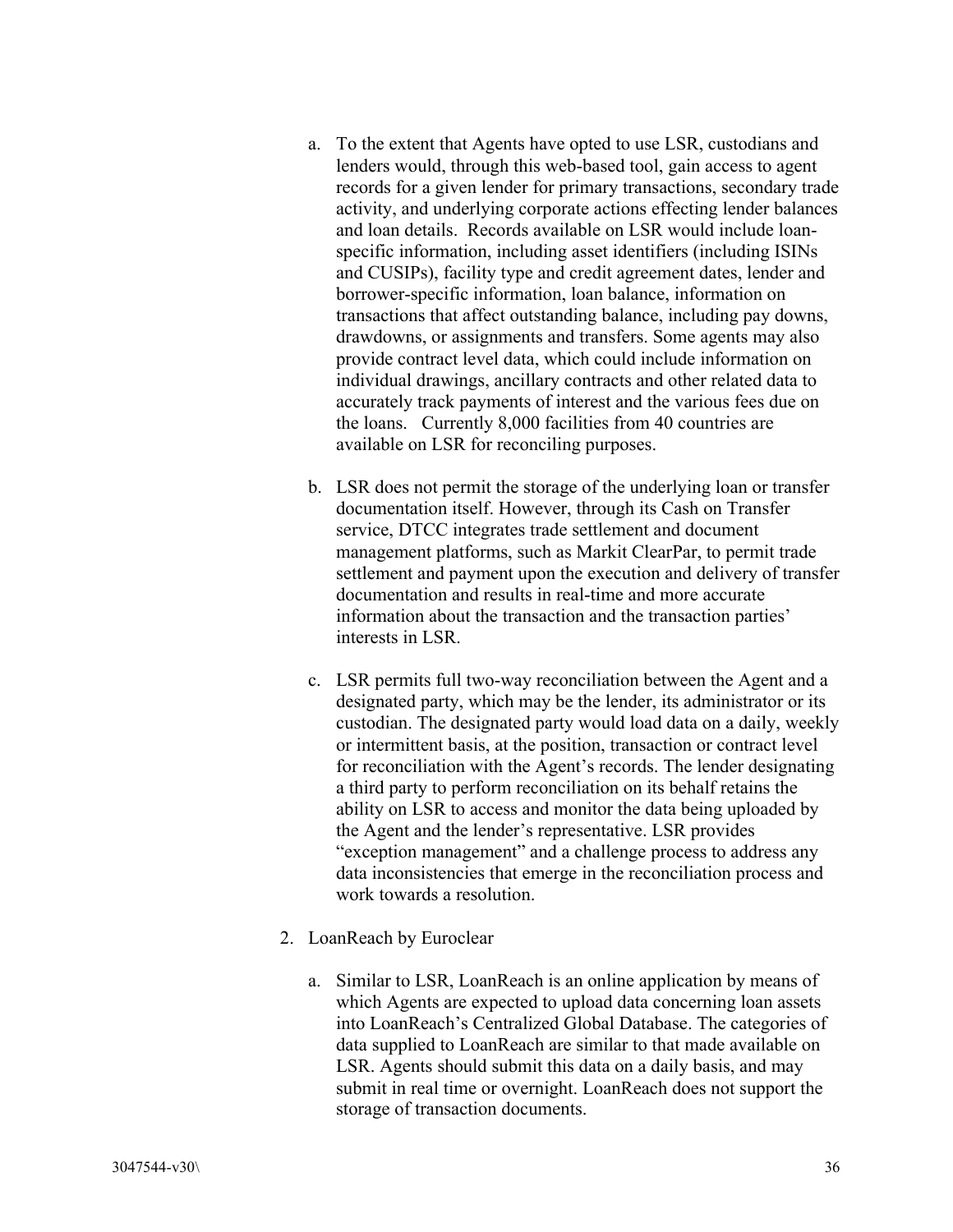b. The data uploaded by an Agent to LoanReach is subject to reconciliation by lenders and the Agent. LoanReach identifies inconsistent information supplied by the Agent and the lenders to then be resolved by the parties. The Agent controls who has access to information on LoanReach. A custodian acting on behalf of a lender can be granted access to LoanReach, along with the ability, on behalf of the lender, to reconcile data uploaded to LoanReach via a specific account structure whereby the lender's account becomes a sub-account to that of the Custodian.

#### (ii) *Asset Information Gaps that Persist*

- 1. As mentioned earlier, currently 8,000 facilities from 40 countries are reportedly available on LSR for reconciling purposes. Further, reportedly, most fund managers are indicating 50-80% coverage on LSR for their US portfolios. Coverage in Europe, which is provided by LSR and LoanReach, is limited. To the extent that either of these data repositories is being used and a custodian has been granted access to its customer's accounts and information stored in each repository, such custodian's informational needs concerning its customer's loan assets is satisfied to a significant degree. Some limitations on the asset types covered by these platforms and the asset information available through them are described below.
- 2. In the case of either LSR or LoanReach, both whether to use these tools for a given transaction and which one to use remains a choice of the Agent banks.<sup>21</sup> Under such circumstances, lenders and custodians are dependent on the Agents to opt for the use of these online tools. Where these tools are not being used, lenders and custodians must manually request this information from Agent banks, which can be a time consuming process.
- 3. Given the nature of participations and bilateral loans, the parties to transactions involving these assets do not generally make information about such transactions available on LSR or LoanReach. Further, given that in the context of bank loan assets, demand for services has been driven largely by the syndicated loan market, these tools are designed with the Agent in mind as the central actor rather than the lenders and are under-utilized and may be less developed for use by lenders.
- 4. Although existing infrastructure products do not appear to offer reconciliation audits to ensure that asset information being uploaded by a

<sup>&</sup>lt;sup>21</sup> However, to the extent that bank loan assets are maintained with Euroclear, LoanReach must be used.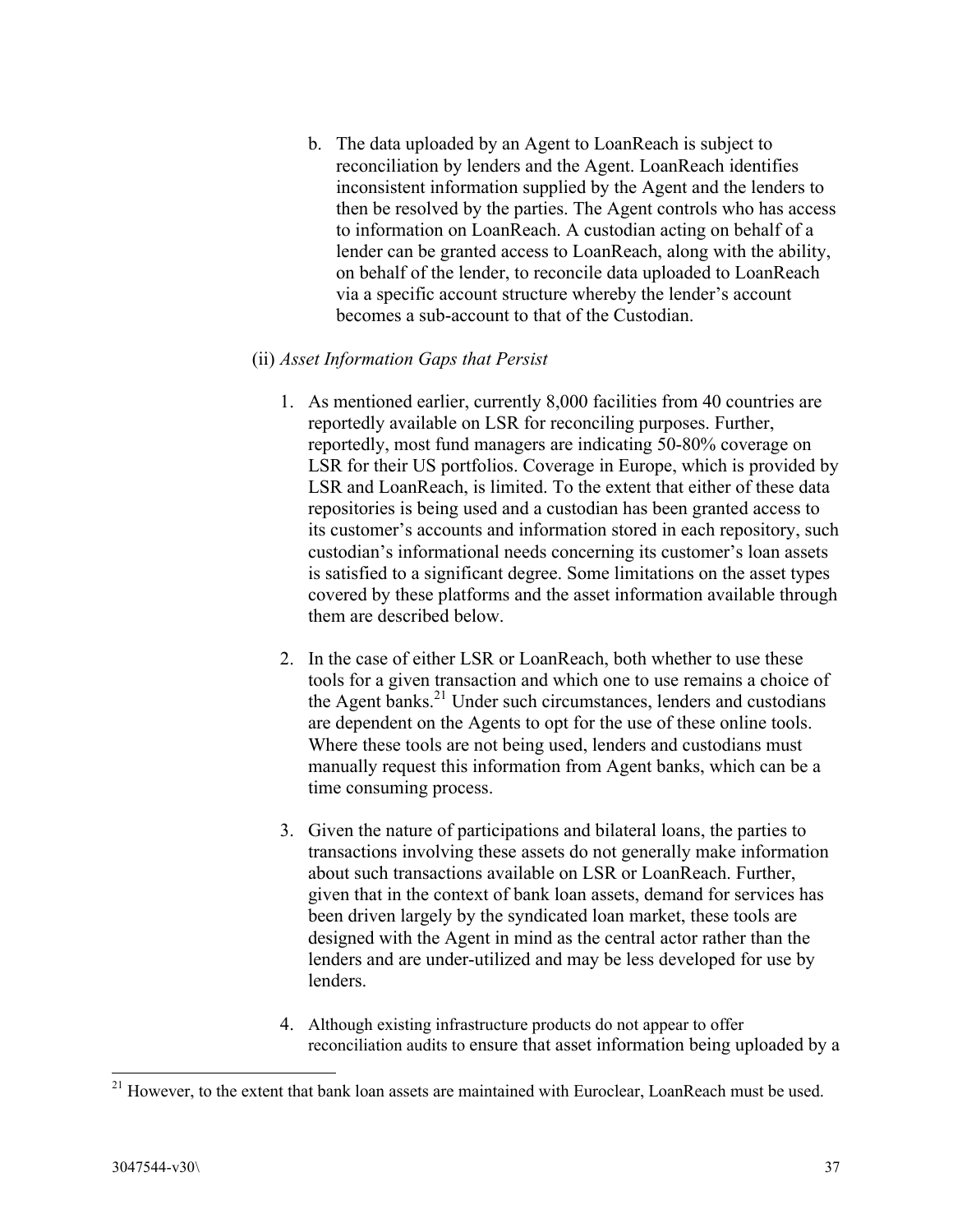participant is consistent with the Agents' books and records, LSR has discrepancy logic to ensure that transactions and balances are in sync between the Agents' books and records and those showing on LSR. Given that Loan/SERV Cash on Transfer facilitates simultaneous payment and settlement through its link to Markit ClearPar, a link to LSR to permit the upload to LSR of data from transactions consummated through Loan/SERV Cash on Transfer and Markit ClearPar might be expected to be more real-time and therefore potentially more accurate. Markit ClearPar reportedly serves approximately 90% of the U.S. market in secondary loan trading and approximately 50% of the European market. Linking LoanReach to Markit ClearPar and other prominent trade settlement platforms in Europe could serve to improve the quality and timeliness of data available on LoanReach.

5. While some progress has been made<sup>22</sup>, there remains no single, standard industry asset identifier that is consistently applied to syndicated loan facilities. CUSIPs and LoanX IDs are often used for US issued leveraged loans, but coverage is not 100%. ISINs are less often used in Europe to identify syndicated loan facilities. Identifiers are essential for effective system-to-system communication to support issuance, secondary trading, settlement, ongoing corporate action events tracking and reconciliation.

### **4. Derivatives**

- The derivatives contract parties and/or their respective broker dealers are typically the persons that will have the information regarding the positions of the parties. If appointed, the collateral management agent will also be aware of asset value to ensure that appropriate collateral positions are maintained.
	- *(i) Extent to Which Infrastructure<sup>23</sup> Closes Gaps in Asset Information*.
		- 1. GTR by DTCC
			- a. Custodians with access to their customers' accounts on GTR will have access to information concerning customers' trades (i) to the extent such information is populated in GTR through the SEF on which the trade was executed or, (ii) in the case of trades not concluded on an SEF, including bilateral trades, or in the case of block trades allocated post execution, to the extent such information was reported by the reporting party/user on GTR. Real time pricing information is reported at the time of trade execution

l  $^{22}$  More than 90% of the 8,000 facilities within LSR include an ISIN or CUSIP.

<sup>&</sup>lt;sup>23</sup> Includes market infrastructure in the U.S. and Europe.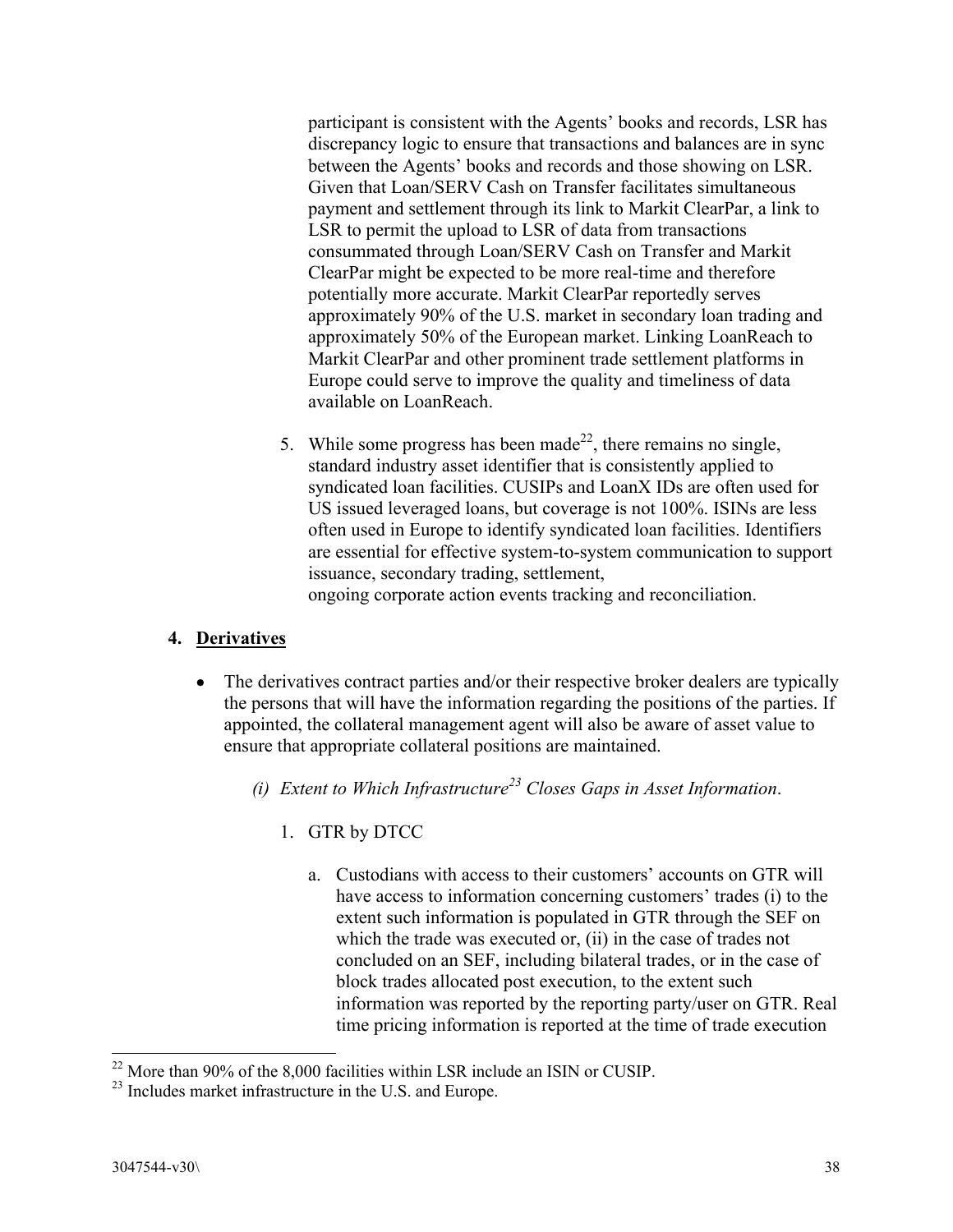by the SEF, is made publically available, and includes, without limitation, price, product type, and the notional amount of the underlying traded asset (e.g. in the case of commodities, barrels, bushels, etc.). Pricing/valuation data is then reportedly updated daily by one of the trading parties.<sup>24</sup> Also provided to GTR at the time of trade execution are certain "primary economic terms" which consist of several data points including the identity of the buyer and seller and any applicable payments schedule. Following execution of the trade, the primary economic terms provided upon execution are supplemented by the trading parties to the extent that the information provided initially is incomplete. Unlike the pricing information, the primary economic terms are maintained confidentially and disclosed to the relevant regulators and available to the trading parties.

- b. GTR provides both "snapshot" and "lifecycle" reporting. Snapshot reporting provides a daily, point-in-time report of a company's portfolio, whereas lifecycle, or transaction-based reporting provides a transaction history with respect to any given contract. Both of these are available to custodians upon permission granted by the customer.
- c. Either party to a trade can submit information to GTR for reconciliation purposes and GTR provides reconciliation reports to either or both parties on a daily basis. Revisions to information on GTR are only accepted if submitted by a reporting party. The information supplied to GTR is the information that reporting parties make available to regulators, which incentivizes accurate reporting.

### 2. REGIS-TR by Clearstream

a. REGIS-TR will permit trade information to be reported to it from multiple sources including reporting participants, trading platforms and third party service providers, including custodians. REGIS-TR will comply with ESMA's requirements for the data fields that must be maintained by a derivatives data repository, and the information captured will include information concerning the trade counterparties, contract terms (including any payment schedules), pricing information, etc. Mark-to-market valuation data will be required to be updated daily. Data on derivatives contracts will be maintained on REGIS-TR for a period of 10 years after their termination.

l  $^{24}$  In Europe, these updates can reportedly occur up to 180 days apart.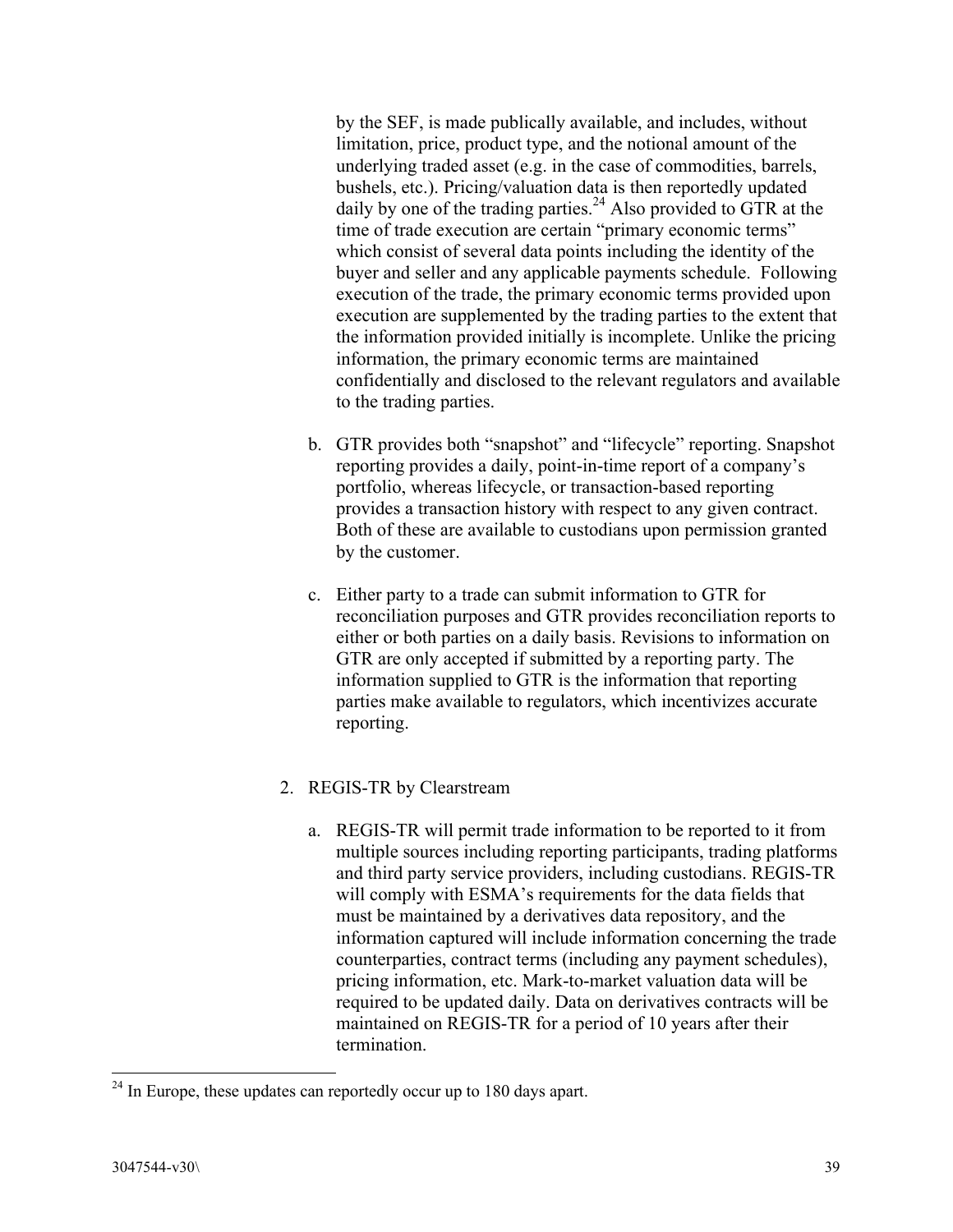b. Trade-related information reported to REGIS-TR by a reporting participant will be populated in the master account and subaccounts of that reporting participant. Such information will be viewable by that reporting participant and by third parties, including custodians, for whom subaccounts have been created and to whom the requisite permission has been granted to access particular information. Upon the granting of permission, custodians will also be able to upload asset information to REGIS-TR on behalf of their customers. However, the custodian will not be permitted to modify information submitted by the customer. In the event that a custodian is itself a reporting participant on REGIS-TR (with its own master account), it will not be permitted to manage asset information on REGIS-TR under any other master account.

#### (ii) *Asset Information Gaps that Persist*

- 1. The role of the custodian is different with respect to derivatives than it is for the other asset classes discussed in this report. Custodians with customers maintaining derivatives assets are less concerned with asset custody and more interested in maintaining current and accurate asset information. Custodians with access to their customers' accounts on GTR will have access to information concerning customers' trades to the extent such information is populated by an SEF or the transaction parties, as applicable, in GTR, as described above. This information will include, among other things, pricing information, which is updated daily, product type, the notional amount of the underlying traded asset, and any applicable payments schedule. In instances where clients do not consent to a custodian accessing relevant trade repositories, custodians must rely on their customers to ensure reconciliation of the information available to the custodians with that available on GTR. Certain alternatives to GTR, including MarketSERV PortRec and TriOptima triResolve are also used by custodians to manage their derivatives assets in custody, but these are similarly dependent on counterparties to report position and other trade information into these tools.
- 2. In circumstances where the customer's transaction is not being reported to GTR or REGIS-TR or another trade repository, custodians would presumably need to resort to other means to obtain access to the same information. Such access would also be dependent upon how quickly such information becomes available.
- 3. Custodians would also be subject to the consistency and reliability of the trading parties in making the necessary asset information available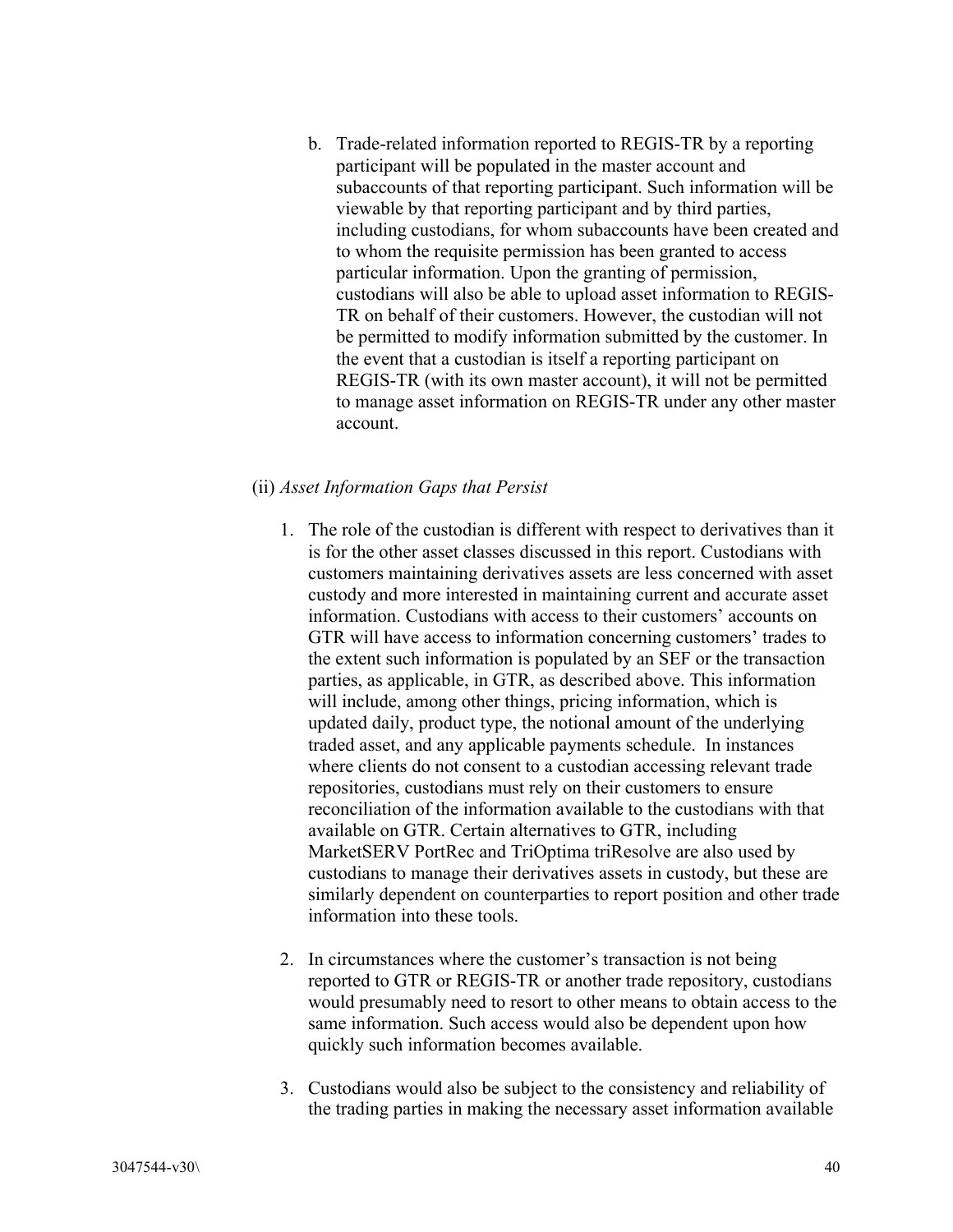on the relevant trade repository where such information is not being populated automatically through a relevant trading platform.

4. The preceding analysis relates to trade repositories owned and operated by DTCC (GTR) and Clearstream (REGIS-TR). We note that in the US, ICE and CME also operate trade repositories and that in Europe, which is expected to go "live" in Q1 of 2014, five trade repositories have been approved to date and others may follow. It should be noted that the proliferation of trade repositories may require custodians to link to several different repositories to access the information described above.

### **5. Precious Metals**

- In the case of ownership of the actual metal or precious metal certificates, the owner or the depository institution with which the metal or the certificates have been deposited for safekeeping, or in the case of precious metal certificates, the issuer, are likely the parties that possess information regarding the asset and ownership thereof.
- **III. Collateralized Assets**: What happens to assets in the Covered Asset Classes when they are provided as collateral by way of a perfected security interest as compared to a title transfer arrangement? The below commentary sets forth how collateral interests can be created and perfected in the case of assets in each Covered Asset Class. It also demonstrates the effects of creating collateral interests in these assets, which may include (i) changes directly affecting the asset, for example, a change in the physical location of an instrument (as defined in the UCC) in the event that the secured party has taken possession of the instrument as a means of perfecting its lien thereon, and (ii) the addition of new interested parties that may either take possession of the asset or possess relevant information about the asset (e.g. secured lenders or new owners of the asset (in the title transfer context, as discussed below), and collateral agents). By understanding how collateral interests in the below-discussed assets are created and perfected and how such assets are affected by the creation of such interests, custodians can better appreciate the impact of the same on their safe-keeping and oversight responsibilities.<sup>25</sup>

## **A. Perfected Security Interests**

## **1. Third-party Time Deposits**

 The attachment of a security interest in a certificate of deposit occurs upon the secured party giving value in exchange for any security interest, the debtor having

<sup>25</sup> *[Drafting Note: consider adding other representative local country analysis for time deposits, fund investments, bank loans, derivatives, precious metals (and real estate)]*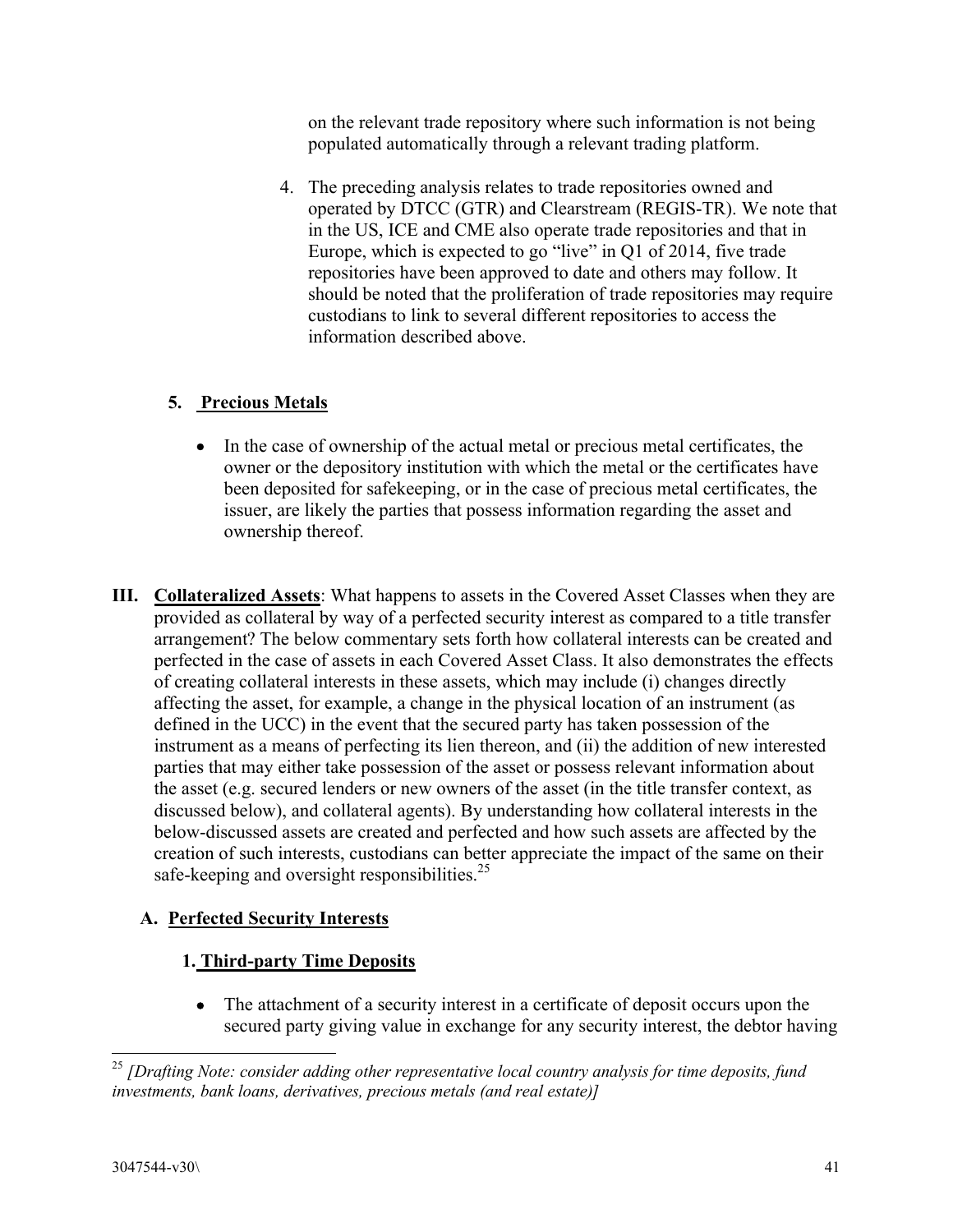rights in the collateral or rights to transfer the collateral, and the authentication of a security agreement by the debtor that adequately describes the certificate of deposit. While filing is a means of perfecting a security interest in instruments including certificates of deposit (Section 9-312), good faith purchasers of instruments can take priority over secured parties with a security interest in such instruments that have perfected only by filing (9-330(d)). It behooves secured parties attempting to perfect a security interest in a certificate of deposit, and instruments generally, to both file a financing statement and take possession of the certificate of deposit.

• In addition to the elements required for attachment of a security interest in a certificate of deposit, deposit accounts further require, both for attachment and perfection (Section 9-314(a)), that the secured party have control thereof, which, according to Section 9-104, can be accomplished through (i) the secured party being the bank with which the deposit account is maintained, (ii) the secured party, the debtor and the bank having entered into an account control agreement wherein the bank states that it "will comply with instructions originated by the secured party directing disposition of the funds in the deposit account without further consent by the debtor," or (iii) the secured party becoming a customer of the bank with respect to the deposit account.

#### **2. Interests in Funds/Collective Investment Schemes, and Private Equity Funds**

- Where a fund or collective investment scheme is a limited liability company or similar corporate fund, a fund administrator or other independent party may act as transfer agent, and ownership is maintained and represented by means similar to those that apply to publicly offered funds, albeit in a less formal regulatory environment.
- With respect to private equity funds, to the extent that the limited partnership interests are characterized as general intangibles, security interests in general intangibles attach upon the secured party giving value, the debtor having rights in the collateral, and the authentication of a security agreement by the debtor that adequately describes the general intangible collateral. Security interests in general intangibles are perfected upon the filing of a financing statement (Section 9-  $310(a)$ ).
- If the partnership interest is a security governed by Article 8, then the secured party's interest therein shall attach and become perfected upon the giving of value, the debtor having rights in the collateral or the power to transfer rights in the collateral, and the secured party taking "control" thereof. Pursuant to Section 8-106(b), (a) control of a certificated security in *bearer form* is established by delivering the security to the secured party, (b) control of a certificated security in *registered form* (wherein the security certificate specifies a person entitled to the security and transfer of the security can be registered upon the issuer's books) is established through the certificate being delivered to the secured party and being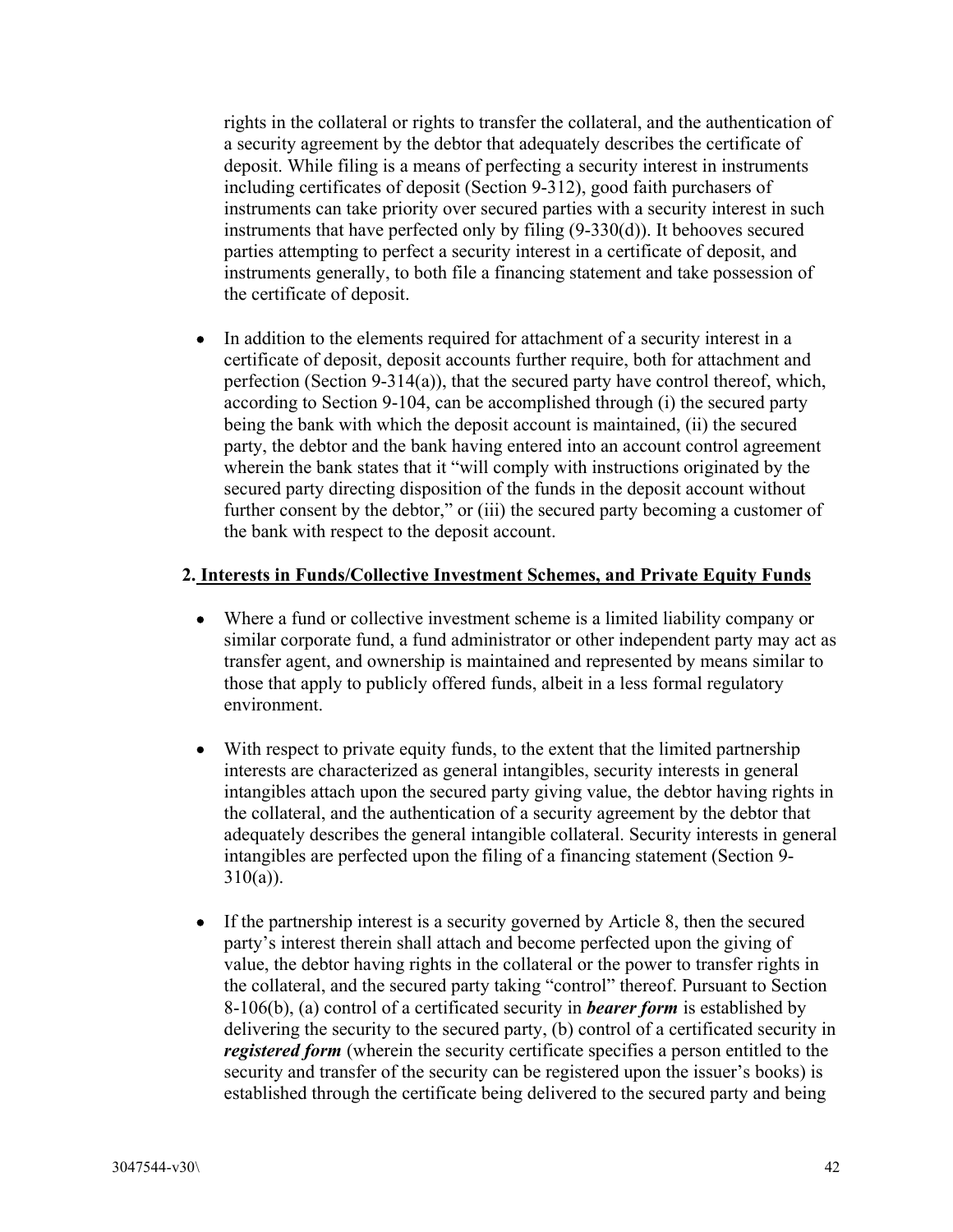indorsed to the secured party or being indorsed in blank by an effective indorsement, and (c) control of an *uncertificated security* is established if the security is delivered to the secured party, or the issuer has agreed to heed the instructions of the secured party without further consent of the registered owner.

• In any event, irrespective of the types of collateral granted, a private equity fund must, for perfection purposes, transfer the ownership interest in its private equity assets. The custodian is thus not in a position to carry out its verification duties and must rely on the information (including the value) provided by the collateral taker or its agents. Should the collateral be granted via transfer of ownership, the custodian must assess the counterparty risk, and where appropriate, address warnings in case of doubt about the creditworthiness of collateral fund counterparty.

### **3. Bank Loans**

- In the event that the loan document constitutes a promissory note under the UCC, such a loan document is considered an instrument under the UCC and the same analysis applies for purposes of attachment and perfection as previously described for instruments generally. As mentioned earlier, while Section 9-312(a) states that a security interest in instruments may be perfected by filing, Section 9-330(d) provides that perfection by filing alone may be defeated by a subsequent purchaser for value who takes possession of an instrument without knowledge of the existing security interest. Section 9-331 adds that a filed financing statement is not sufficient to constitute notice to such a purchaser.
- Loans and participations characterized as general intangibles would be secured and perfected in the same manner as described for general intangibles in Section  $III(A)(2)$  above.

### **4. Derivatives**

 The method of attachment and perfection of a security interest in derivatives contracts, as with other general intangibles, would be as described in Section  $III(A)(2)$  above.

### **5. Precious Metals**

 A security interest in a precious metal attaches upon the giving of value, the borrower having rights in the metal or the power to transfer rights in the metal to the secured party and the authentication of a security agreement by the debtor that adequately describes the metal. Perfection of a security interest in precious metals may be achieved through the filing of a financing statement. However, perfection is also possible through possession of the metal (Section 9-313(a)) and in this case, if the secured party has possession of the metal, it need not file a financing statement to properly perfect (Section 9-310(6)). Given that in some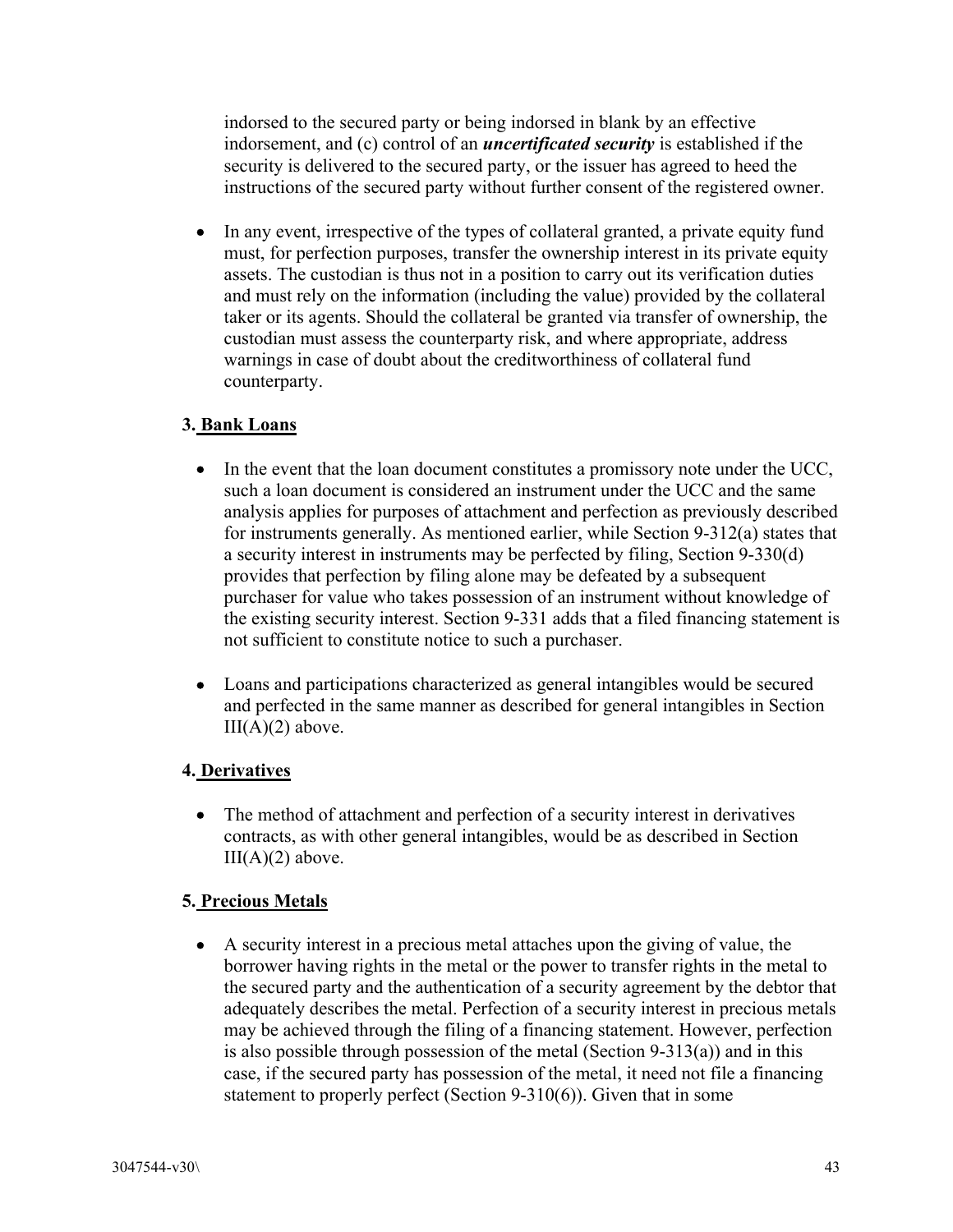circumstances, buyers of goods can take free and clear of prior perfected security interests even if they know of the existence of prior liens (e.g. buyers in the ordinary course business per Section 9-320(a)), it is prudent for a secured party to both file a financing statement and take possession of the metal to ensure that perfection and priority of the secured party's interest in the metal is maintained.

 If the collateral is a precious metal certificate, which qualifies as a document of title (as defined in the UCC), security interests in documents of title attach similarly to the manner in which attachment occurs for goods, as described above. Sections 9-312(c) and (d) instruct that the method for perfection of security interests in documents of title depends on whether the document is a negotiable or nonnegotiable document. Section 7-104 provides that a document of title is negotiable "if by its terms the goods are to be delivered to bearer or to the order of a named person," and "a document is nonnegotiable if, at the time it is issued, the document has a conspicuous legend, however expressed, that it is nonnegotiable." If the document of title is negotiable, the secured party may perfect its interest therein by filing, but for reasons discussed earlier relating to the priority of holders in due course, it would be prudent for the secured party also to have possession. If the document of title is nonnegotiable, a security interest therein may be perfected by (i) having the document of title be issued in the name of the secured party (ii) notifying the bailee of the secured party's interest, or (iii) filing a financing statement as to the goods covered by the document of title. In the event that the precious metal certificate constitutes an electronic document of title, Sections 9-314(a) and (b) provide that a security interest in electronic documents of title may be perfected by control in accordance with the terms of Section 7- 106<sup>26</sup> .

<sup>&</sup>lt;sup>26</sup> UCC Section 7-106. Control of Electronic Documents of Title.

<sup>(</sup>a) A person has control of an electronic document of title if a system employed for evidencing the transfer of interests in the electronic document reliably establishes that person as the person to which the electronic document was issued or transferred.

<sup>(</sup>b) A system satisfies subsection (a), and a person is deemed to have control of an electronic document of title, if the document is created, stored, and assigned in such a manner that:

<sup>(1)</sup> a single authoritative copy of the document exists which is unique, identifiable, and, except as otherwise provided in paragraphs (4), (5), and (6), unalterable;

<sup>(2)</sup> the authoritative copy identifies the person asserting control as:

<sup>(</sup>A) the person to which the document was issued; or

<sup>(</sup>B) if the authoritative copy indicates that the document has been transferred, the person to which the document was most recently transferred;

<sup>(3)</sup> the authoritative copy is communicated to and maintained by the person asserting control or its designated custodian;

<sup>(4)</sup> copies or amendments that add or change an identified assignee of the authoritative copy can be made only with the consent of the person asserting control;

<sup>(5)</sup> each copy of the authoritative copy and any copy of a copy is readily identifiable as a copy that is not the authoritative copy; and

<sup>(6)</sup> any amendment of the authoritative copy is readily identifiable as authorized or unauthorized.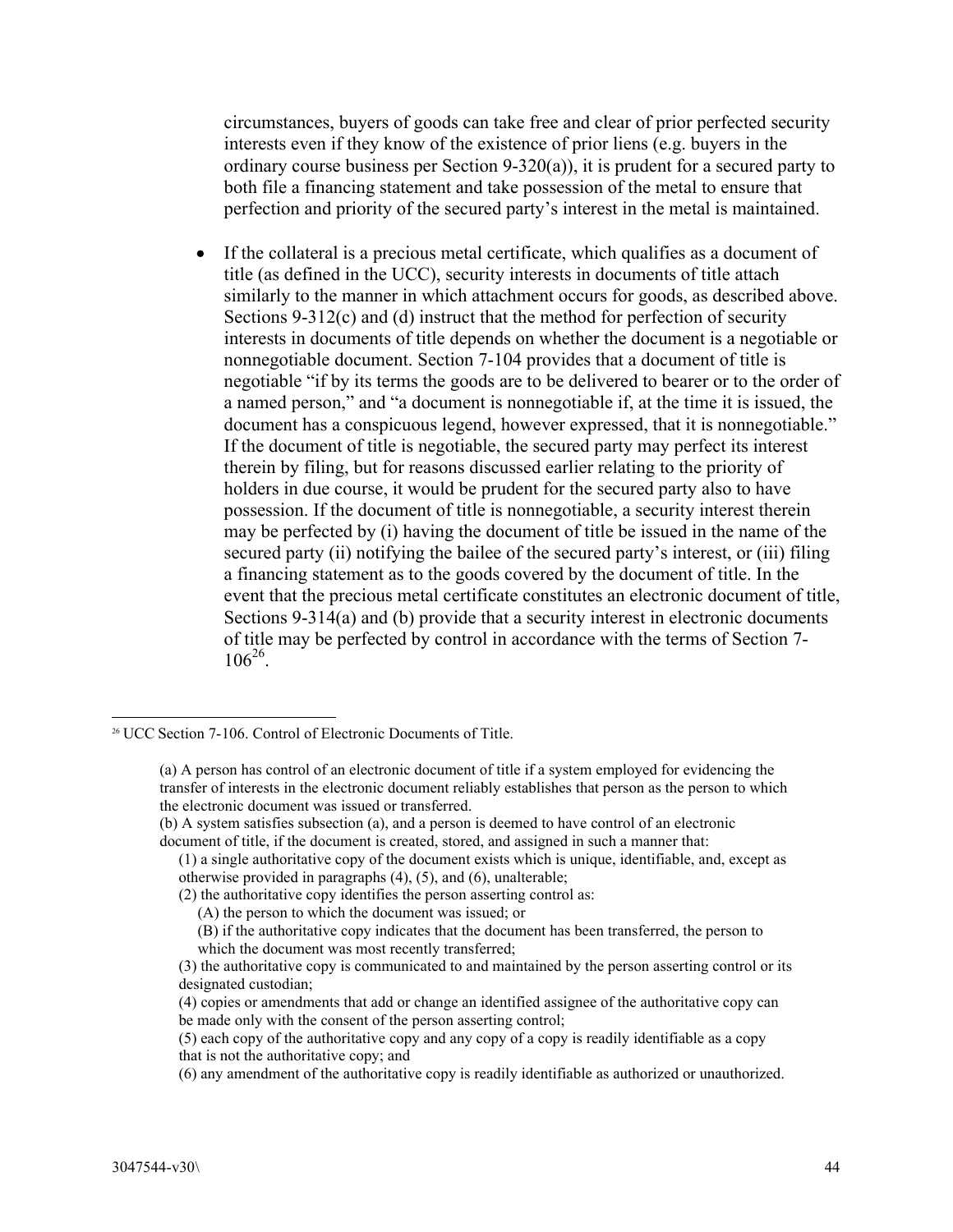#### **B. Title Transfer Arrangements**

- In some jurisdictions, the conveyance of collateral, often in the case of financial instruments such as debt and equity securities and derivatives, is more commonly effected by means of a title transfer arrangement whereby title to the asset, rather than only a security interest therein, is transferred to the secured party/transferee pursuant to a transfer agreement that provides for the reversion of title to the grantor/transferor upon the satisfaction of the secured obligation.
- For example, a repurchase agreement, commonly referred to as a "repo" and employed in the case of securities, will provide for the sale of securities with an obligation by the seller to repurchase such securities, either at a fixed maturity date or a later date in accordance with extension provisions, at the same price at which the securities were first sold plus interest or at a pre-determined price that effectively incorporates accrued interest.
- In the case of derivatives, the English law ISDA Credit Support Annex, is entered into between the collateral provider and the collateral taker whereby full legal and beneficial title to the collateral is transferred to the collateral taker, subject to an obligation of the collateral taker to return "equivalent" property in the form either of payment in relation to cash collateral or delivery of equivalent fungible securities in relation to securities collateral as part of the final netting mechanism provided for in the ISDA Master Agreement, of which the Credit Support Annex is a part.
- The title transfer agreement may be accompanied by supporting documentation evidencing the transfer of title (e.g. in the context of stock repurchase agreements, an extract of the share register of the issuing company may be provided indicating the purchaser as the new owner of the shares being sold).
- **IV.Approaches to Close Gaps:** In identifying approaches to close the remaining gaps in the safekeeping and supervision of the Covered Asset Classes, it is helpful to consider best practice efforts undertaken by other associations in the financial services industry and other best practice references arising in local legal contexts. That input would seem particularly relevant given the interdependence among market participants in establishing control over the Covered Asset Classes and in acquiring information needed to supervise those assets. These best practice references address the following practice areas:

#### **A. Relevant Best Practice and Legal References**

**1. Asset Information:** generation, verification, and reconciliation of asset information.

Some associations within the financial services industry have undertaken to define best practices and recommend market standards with respect to the generation, verification, and reconciliation of asset information that would apply to the Covered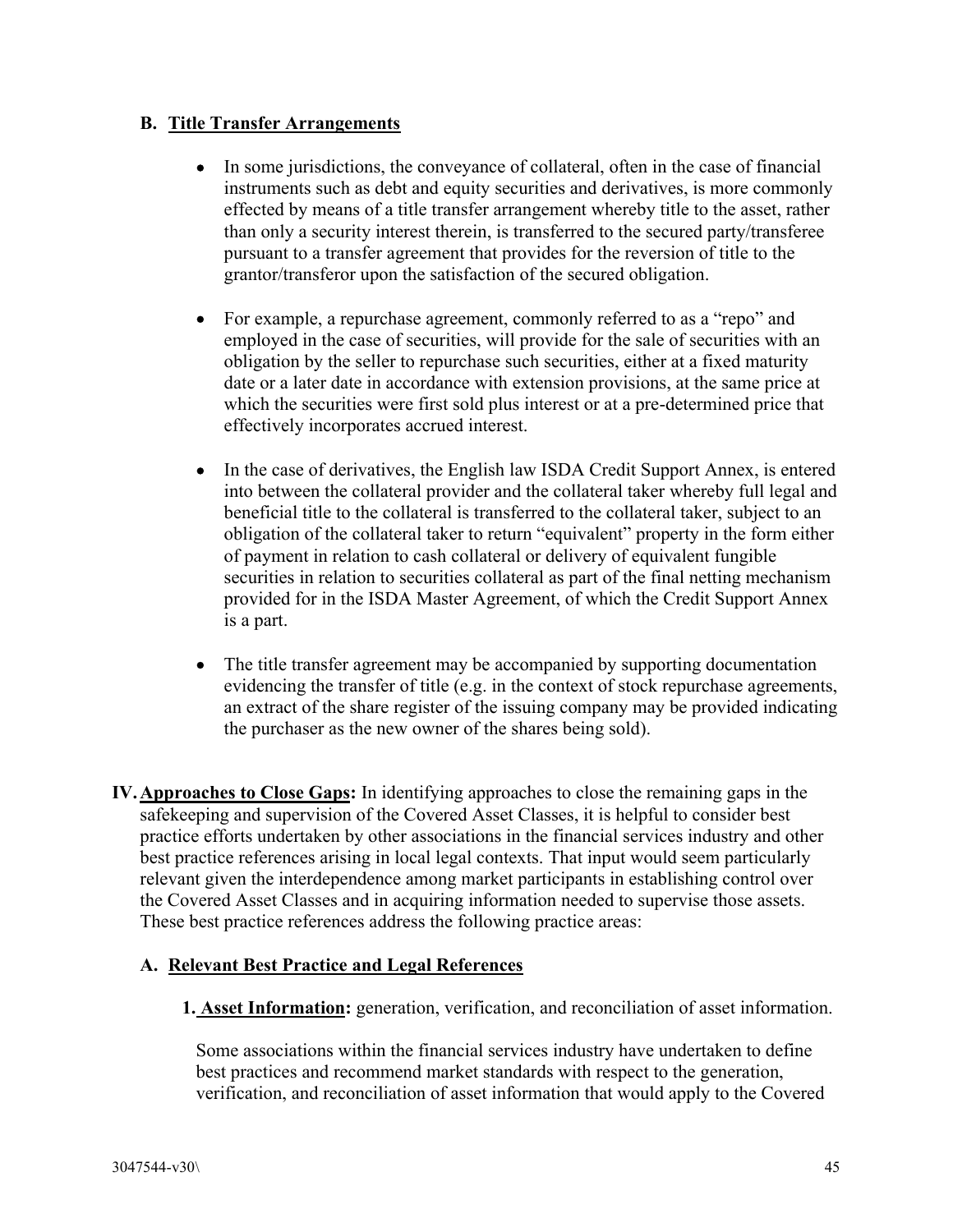Asset Classes. One such association, the International Securities Association for Institutional Trade Communication ("ISITC"), has developed a market practice publication that outlines best practices and recommended such market standards among various market participants. Various classes of assets are addressed in this publication, including time deposits, bank loans, derivatives, repos, various equity and debt securities. $27$ 

 **Kinds of Information and Process:** ISITC's Reconciliation Publication outlines best practice in the kinds of information that should be standardized in message content during the verification and reconciliation process. It prescribes the categories of data and other information to be included in the messaging such as financial instrument identification, asset classification, quantity, and price. This publication also produces process diagrams depicting prototypical sequencing of messages among participants for purposes of reconciliation, investment decisions, client reporting, and fund administration (i.e. compliance, performance, and financial reporting).

As noted earlier, other industry associations and boards have issued standardized information to be generated in other contexts. For example, the IPEV Board has proposed "Reporting Guidelines" that require fund managers in a private equity context to provide investors with two categories of information: "essential disclosures" and "additional disclosures." This approach is similar to the categories of "Mandatory Information" and "Optional Information" utilized in the standards and best practices developed by ISITC.

 **Role of Custodian and Other Market Participants:** The "Market Practice Rules" in ISITC's Reconciliation Publication were developed by market participants including account owners, investment managers, agents, subcustodians, CSDs, and third party service providers. These rules proceed from the premise that the messaging best practices and standards are intended to "be used by investment managers, account owners and other interested parties to reconcile their holdings information to the custodian's holdings information."<sup>28</sup> This premise seems to assume that custodians will be best placed to provide asset reconciliation information desired among market participants even though, as explained above, they may neither possess nor control the assets and information against which such reconciliation would be made. Nevertheless, these and similar efforts by other associations and market participants would appear to offer opportunities and vehicles for custodians to clarify which market participants should be looked to for particular asset information and what practices should be defined and perhaps endorsed as "standards" to foster increased market efficiency and transparency in the generation and reconciliation of key categories of asset information.

<sup>27</sup> *See* ISITC's publication, "Market Practice Custody Holdings Reconciliation," version 6.6.9, dated August 1, 2011 (the "Reconciliation Publication").

 $\frac{28}{10}$ . at p. 11.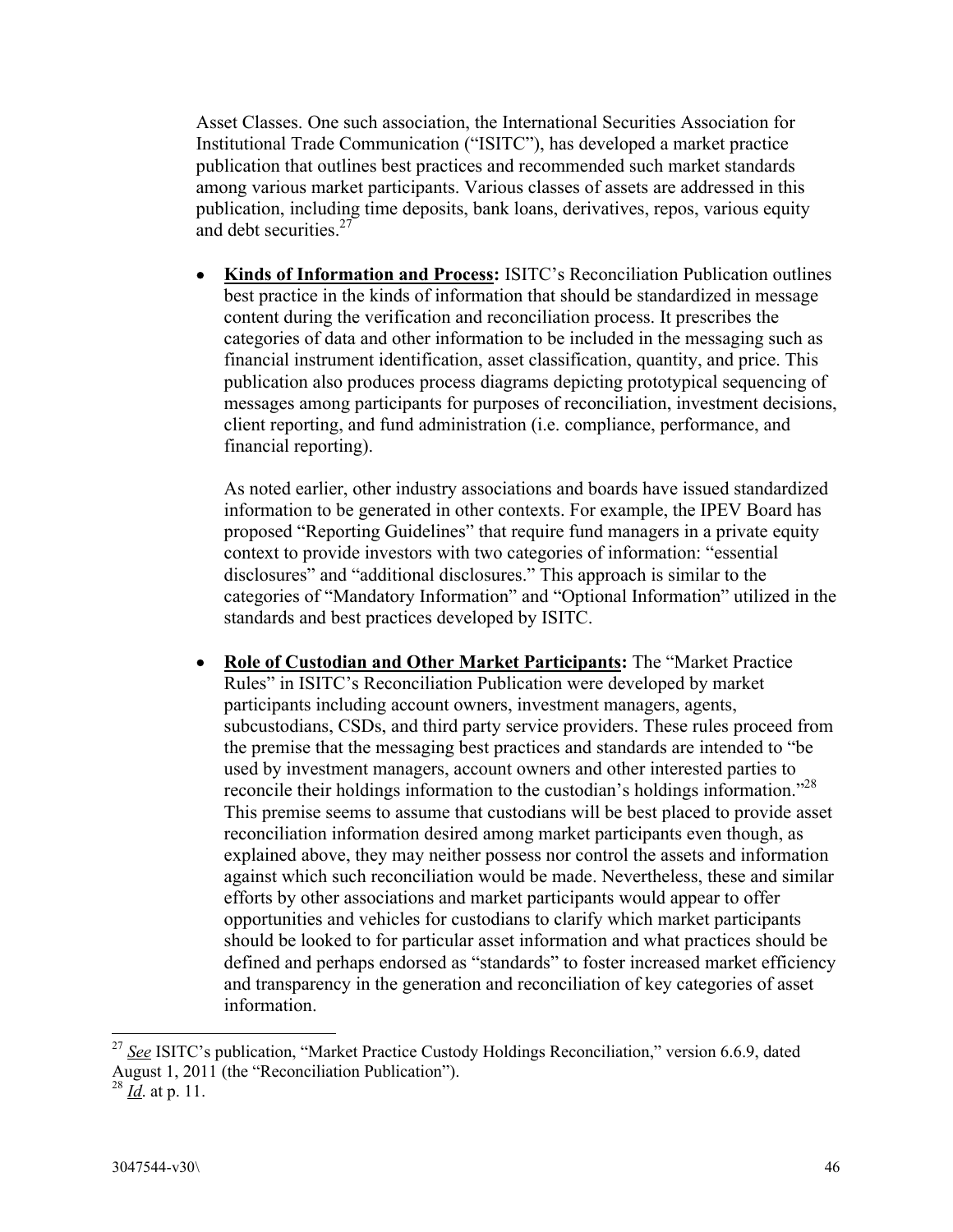- **2. Accounts and Records:** establishing appropriate account structures.
	- **Asset Custody: Supervision v. Record-keeping** The account structures that are established for financial assets should reflect legal distinctions made between those assets that are held "in" a custodian's network (thus benefiting from safekeeping and oversight services), and those held "out" of a custodian's network (thus benefiting from record-keeping services only). For example, in the case of securities, Article 8 of the UCC follows the distinction between securities held "in" and those held "out" of network in determining which securities may be credited to a "securities account" giving rise to "securities entitlements" that entitle the custodian's customer to exercise rights with respect to the underlying securities<sup>29</sup>
	- **Custodian Held:** With respect to a typical account structure for a security held by a custodian, UCC 8-501(a) and (b) provide for the creation of a security entitlement in favor of the customer where the custodian has been delivered a financial asset which it has credited to a securities account established for such customer.
	- **Non-Custodian In-Network:** UCC 8-501(c) provides for treatment of a financial asset credited to the customer's account as a security entitlement even if the custodian is not itself holding the asset (which might instead be in the possession of a CSD or a sub-custodian).

 $29$  UCC Section 8-501. Securities Account; Acquisition of Security Entitlement from Securities Intermediary.

<sup>(</sup>a) "Securities account" means an account to which a financial asset is or may be credited in accordance with an agreement under which the person maintaining the account undertakes to treat the person for whom the account is maintained as entitled to exercise the rights that comprise the financial asset. (b) Except as otherwise provided in subsections (d) and (e), a person acquires a security entitlement if a securities intermediary:

<sup>(1)</sup> indicates by book entry that a financial asset has been credited to the person's securities account;

<sup>(2)</sup> receives a financial asset from the person or acquires a financial asset for the person and, in either case, accepts it for credit to the person's securities account; or

<sup>(3)</sup> becomes obligated under other law, regulation, or rule to credit a financial asset to the person's securities account.

<sup>(</sup>c) If a condition of subsection (b) has been met, a person has a security entitlement even though the securities intermediary does not itself hold the financial asset.

<sup>(</sup>d) If a securities intermediary holds a financial asset for another person, and the financial asset is registered in the name of, payable to the order of, or specially indorsed to the other person, and has not been indorsed to the securities intermediary or in blank, the other person is treated as holding the financial asset directly rather than as having a security entitlement with respect to the financial asset.

<sup>(</sup>e) Issuance of a security is not establishment of a security entitlement.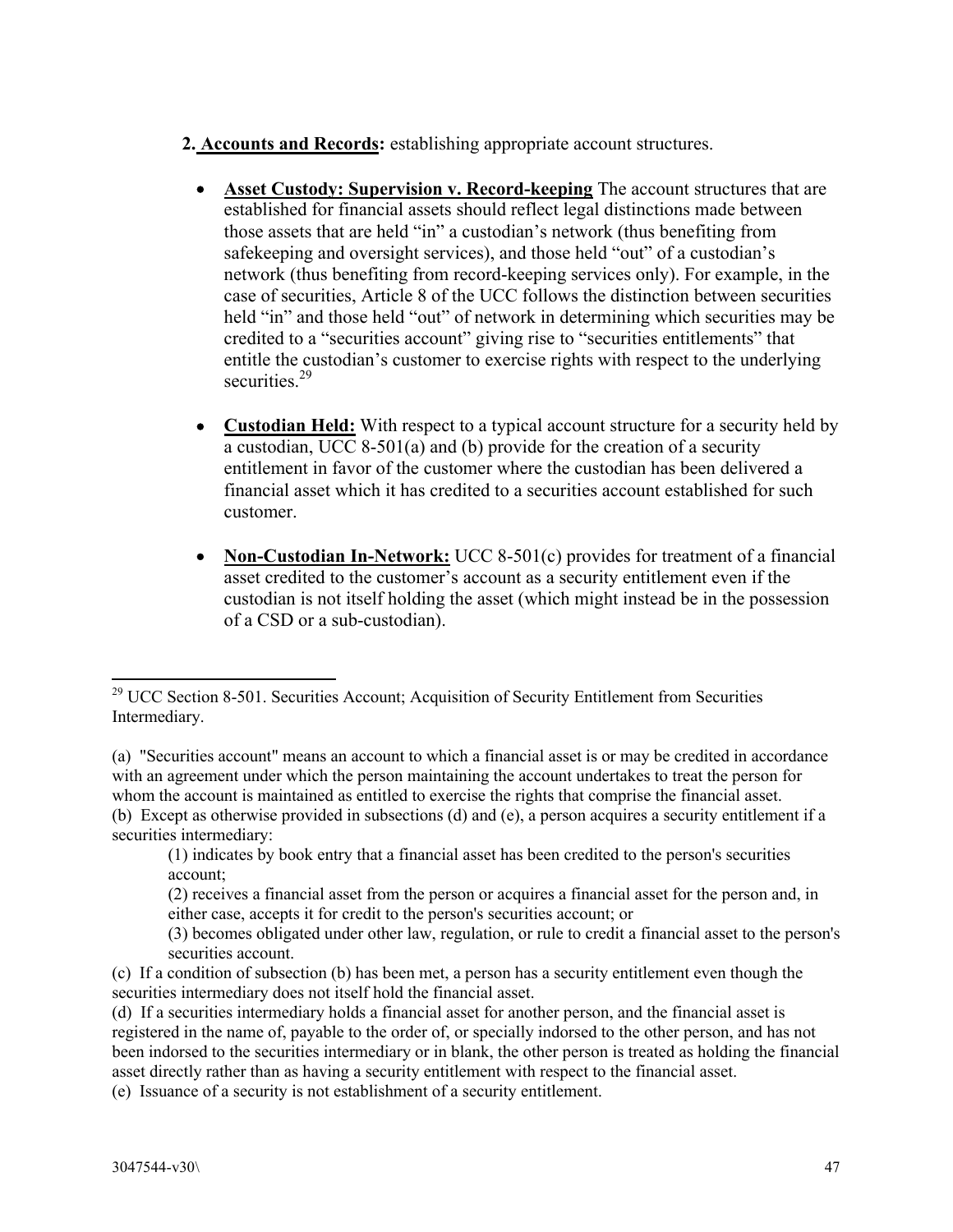**Out-of-Network:** Finally, UCC 8-501(d) provides that a financial asset in a custodian's possession in a customer's securities account, but which asset is not freely transferable by the custodian without further action/consent by the customer, remains technically held by the customer, does not create a security entitlement with respect to such asset, and requires only a duty of record-keeping with respect to such account.

[A similar analysis should be performed with respect to others of the Covered Asset Classes, including from the EU perspective, to determine the appropriate account structures for those assets.]

• Segregation of Assets (e.g. ALFI best practices, SEC Rule 17f-5, and ISSA recommendation).

### **B. Possible Approaches**

**1. Multilateral Practice Standards/Conventions** Attached as Annexures A and B are practice reports for two of the Covered Asset Classes, i.e., Third-Party Time Deposits and Bank Loans, that have incorporated best practice standards and references produced by other associations and market participants, including those mentioned above in Section IV (A). Those reports also identify other topics and functions pertaining to safekeeping and supervisory responsibilities for those asset classes in need of additional market harmonization or standardization such as asset identifiers and registration, methods of transaction instruction, settlement practices, recordkeeping methodologies, documentation standards, asset verification and reconciliation protocols, etc. Certain of those topics and functions could be prioritized for the development of multilateral practice standards or conventions involving relevant-market participants.

### **2. Market Infrastructure**

- **Additional Neutral and Expert Market Infrastructure Facilities** to close remaining gaps identified in this report for the remaining safekeeping and supervisory gaps for the covered asset classes.
- **Multilateral Contractual Arrangements and Clearing Center Facilities**
- **Central Banks and Central/International Securities Depositories**
- **3. Express Third-Party Undertakings and Service Agreements/Reasonable Reliance on unrelated Third parties (in the Absence of Express Undertakings or Agreements) (e.g. Transfer Agents)**
	- **Primary** (e.g. Fund Managers, Collateral Agents).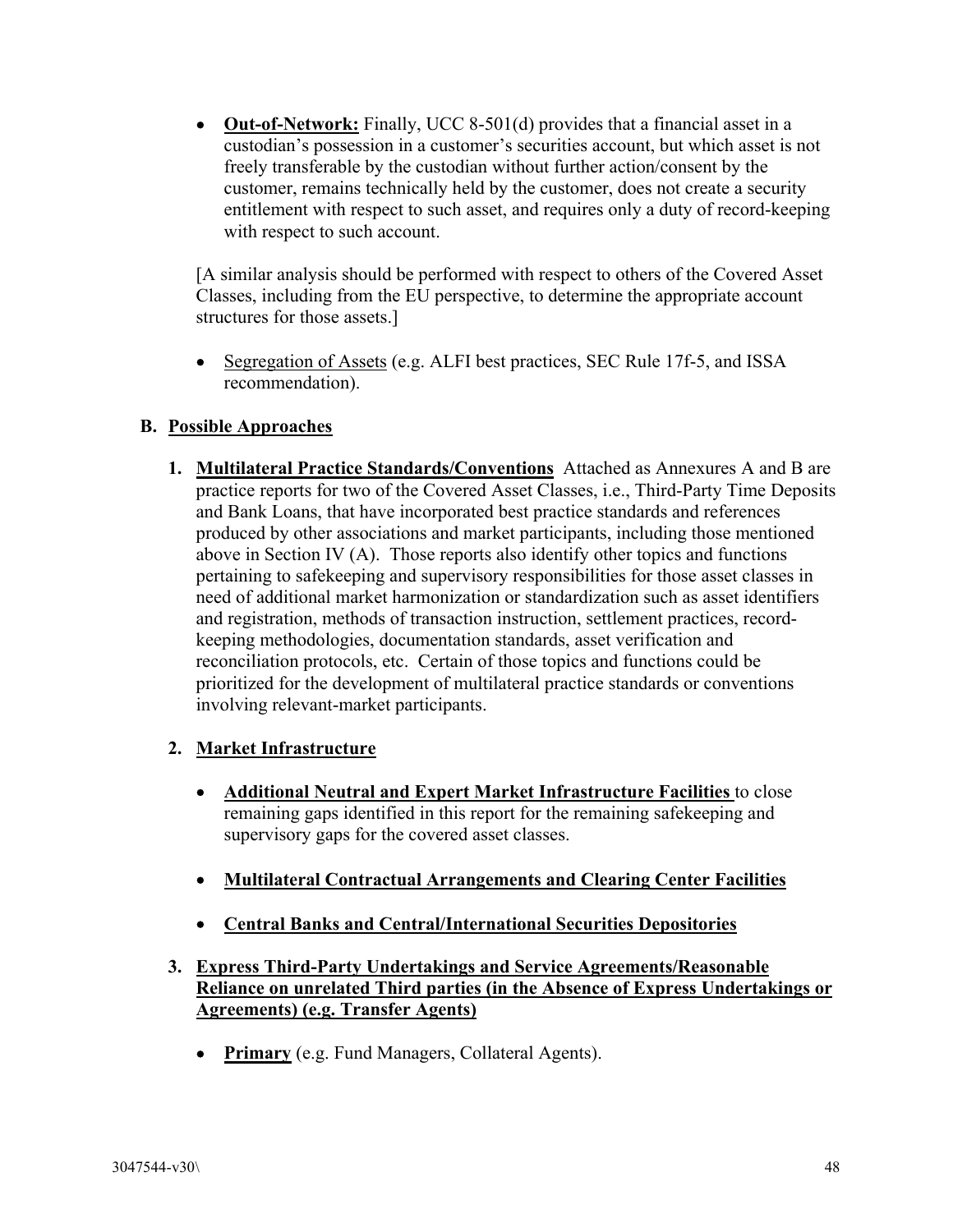- **Secondary** (e.g. Agents on Bank Loans, Issuer Registrars, Private Equity Fund GMs).
- **Contractual Provisions** including appropriate liability limitations, prescribed standards of care, covenants to generate exchange information, reporting responsibilities, and rights to access information from third parties, etc., subject to legal screening.
- **Record-keeping Practices** (e.g., notations in custodial records indicating assets that are held "out-of-network" with cross-references to contractually agreed standards and supervisory/recording-keeping practices.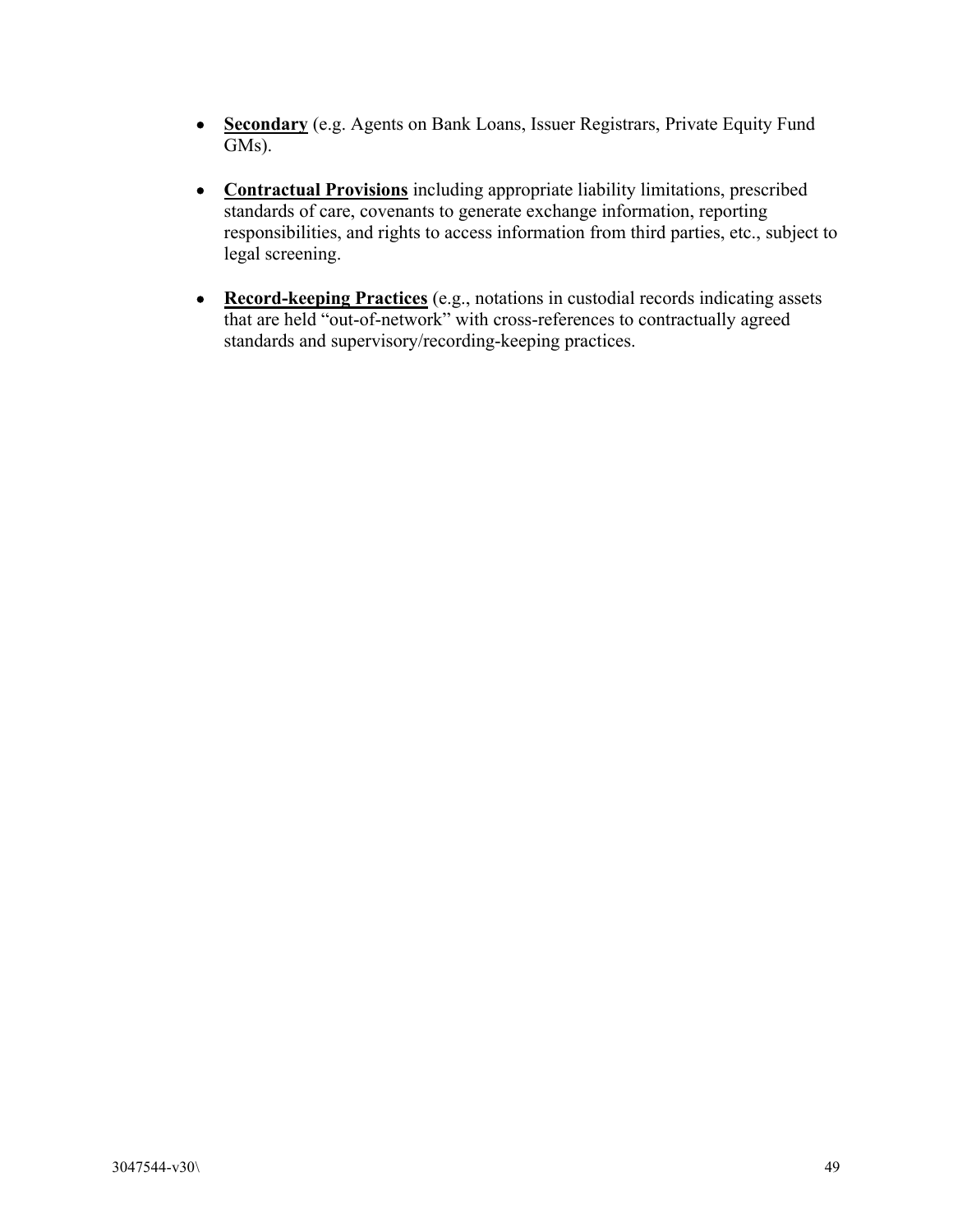## **Annexure A**

| Third Party Time Deposits                                                                                                                                     |                                                                                                                                                                                                                                                                                                                                                                                                    |                                                                                                                                                                                                         |                                                                                                                                                                                                                         |  |  |
|---------------------------------------------------------------------------------------------------------------------------------------------------------------|----------------------------------------------------------------------------------------------------------------------------------------------------------------------------------------------------------------------------------------------------------------------------------------------------------------------------------------------------------------------------------------------------|---------------------------------------------------------------------------------------------------------------------------------------------------------------------------------------------------------|-------------------------------------------------------------------------------------------------------------------------------------------------------------------------------------------------------------------------|--|--|
| <b>Topic / Function</b>                                                                                                                                       | <b>Current Practice</b>                                                                                                                                                                                                                                                                                                                                                                            | <b>Best Practice Considerations</b>                                                                                                                                                                     | <b>Best Practice Challenges</b>                                                                                                                                                                                         |  |  |
|                                                                                                                                                               |                                                                                                                                                                                                                                                                                                                                                                                                    |                                                                                                                                                                                                         |                                                                                                                                                                                                                         |  |  |
|                                                                                                                                                               | Time Deposits have a number of attributes which create risks to Custodians who service clients investing in this asset class. Clients utilize the asset class in many cases as an overnight investment vehicle. They value<br>their direct relationship with time deposit counter-parties and often seek the best rate via aggregated balance investment across multiple custodians.               |                                                                                                                                                                                                         |                                                                                                                                                                                                                         |  |  |
| <b>Key Attributes</b><br>$\bullet$                                                                                                                            | Lack of simultaneous exchange of value<br>Lack of custodian involvement in the account set-up<br>Lack of standardized and mandated asset identifiers                                                                                                                                                                                                                                               |                                                                                                                                                                                                         |                                                                                                                                                                                                                         |  |  |
| <b>Key Risks</b><br>identification and collection of maturity proceeds.                                                                                       | As a result of the above, Custodians may be hindered in their ability to perform traditional custodial oversight duties, including: awareness and confirmation of asset acquisitions/disposal, position reconciliation, report                                                                                                                                                                     |                                                                                                                                                                                                         |                                                                                                                                                                                                                         |  |  |
| <b>Key Opportunities</b><br>Clarify role of Custodian<br>Standardize instruction format<br>Enhance controls related to tracking/receiving income<br>$\bullet$ | Drive education of regulators as to market practice, thereby supporting/promoting adoption of commercially viable rules/regulations.                                                                                                                                                                                                                                                               |                                                                                                                                                                                                         |                                                                                                                                                                                                                         |  |  |
| <b>Asset Registration / Ownership</b>                                                                                                                         | Registered in the name of the client or the client's investment<br>advisor                                                                                                                                                                                                                                                                                                                         | Assess commercial and operational viability of adding<br>custodian to registration process                                                                                                              | The custodian is not a party to the relationship set-up<br>and has no oversight on SSIs for the return of<br>maturity proceeds.                                                                                         |  |  |
| <b>Settlement Practices</b>                                                                                                                                   | Although no CSD, a mature practice does exist for investing<br>in time deposits.<br>Settlement cycles and length of investment tend to be<br>standardized.<br>There is no exchange in value as the asset is a cash<br>investment. The custodian's role is to deliver cash based<br>upon an authorized client instruction.<br>No provision of settlement confirmations by the time deposit<br>agent | Assess the booking of a 'record-keeping' placeholder<br>on the books of the custodian to track funds<br>delivered/entitlement due                                                                       | Clients agreement that record-keeping asset should<br>be reflected on custodian's books versus Fund<br>Accounting books only. (A control mitigant is the<br>receivable booked by the client's fund accounting<br>agent) |  |  |
| <b>Method of Transaction Instruction</b>                                                                                                                      | Standardized industry format does exist for SWIFT users<br>(MT321)<br>Other formats include FAX, proprietary files or other<br>There are no recognized market identifiers                                                                                                                                                                                                                          | Assess the development of:<br>- Standardized industry format for non-SWIFT<br>instruction mediums containing both trade/payment<br>/maturity instructions in one form<br>- Standardized security set-up | Client and custodian adoption of standardized<br>instruction format and security set-up                                                                                                                                 |  |  |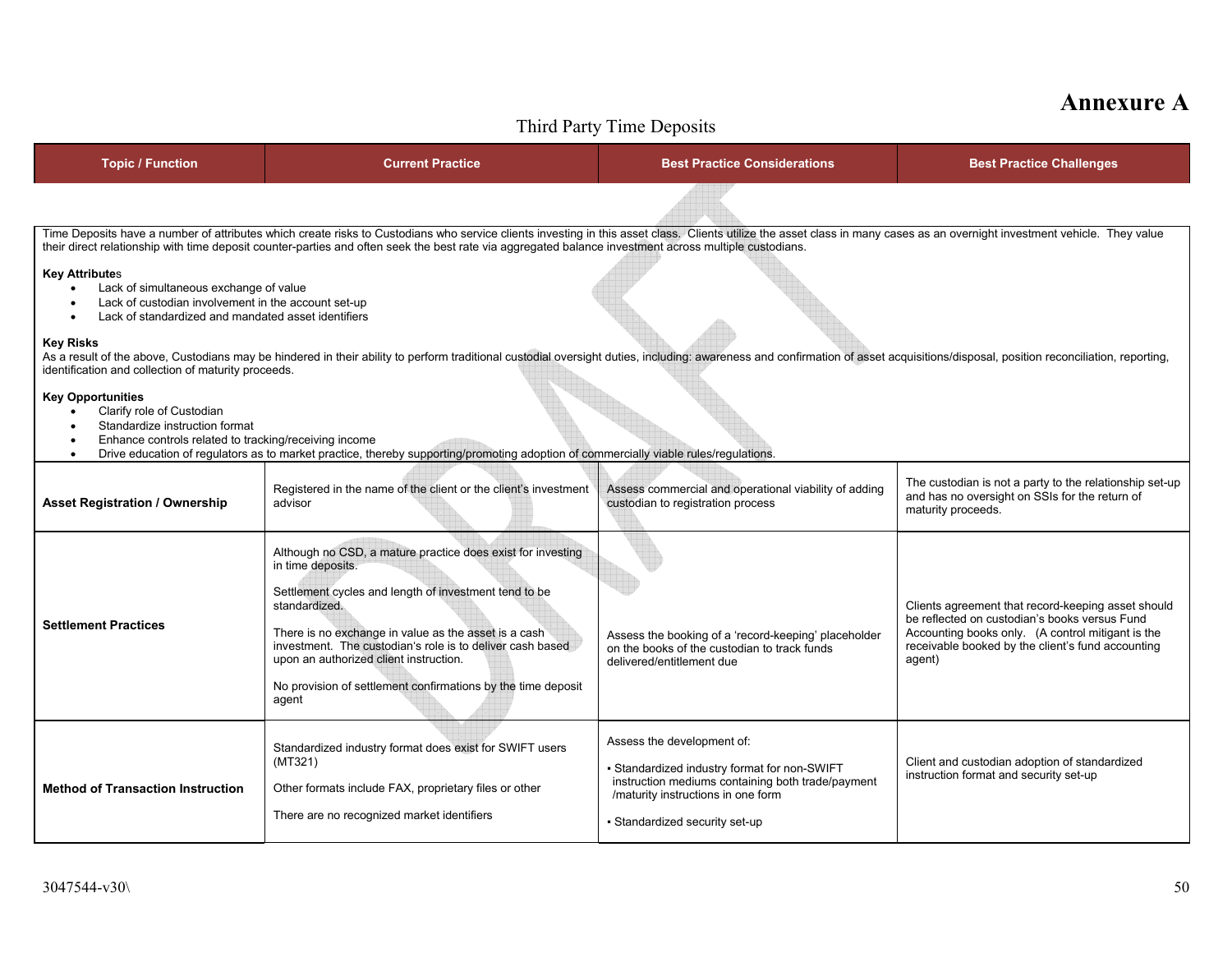## **Annexure A**

| THILL LATLY THILL DUPUSILS                               |                                                                                                                                                                                                                                                                                                                                                                                         |                                                                                                                                                                                                                                                                                                                                             |                                                                                                                                                                                                                                                                                                                                                        |  |
|----------------------------------------------------------|-----------------------------------------------------------------------------------------------------------------------------------------------------------------------------------------------------------------------------------------------------------------------------------------------------------------------------------------------------------------------------------------|---------------------------------------------------------------------------------------------------------------------------------------------------------------------------------------------------------------------------------------------------------------------------------------------------------------------------------------------|--------------------------------------------------------------------------------------------------------------------------------------------------------------------------------------------------------------------------------------------------------------------------------------------------------------------------------------------------------|--|
| <b>Topic / Function</b>                                  | <b>Current Practice</b>                                                                                                                                                                                                                                                                                                                                                                 | <b>Best Practice Considerations</b>                                                                                                                                                                                                                                                                                                         | <b>Best Practice Challenges</b>                                                                                                                                                                                                                                                                                                                        |  |
|                                                          |                                                                                                                                                                                                                                                                                                                                                                                         |                                                                                                                                                                                                                                                                                                                                             |                                                                                                                                                                                                                                                                                                                                                        |  |
| Record Keeping Methodology /<br><b>Requirements</b>      | Assets if reflected, may be reflected as held "out" of a<br>custodian's network benefitting from record-keeping services<br>only                                                                                                                                                                                                                                                        | Assess legal/regulatory implications of record-<br>keeping services only (disclaimer, contractual<br>language)                                                                                                                                                                                                                              | Clients agreement that record-keeping asset should<br>be reflected on custodian's books versus Fund<br>Accounting books only.<br>Potential challenges regarding regulatory/oversight<br>requirements based on jurisdiction/asset class                                                                                                                 |  |
| <b>Reconciliation of Ownership</b>                       | Receipt of statements and reconciliations with banks are not<br>market practice<br>Reconciliations typically do not occur as a result of one or<br>more of the following:<br>- Placement often matures in one day (although can be<br>longer), impacting ability to reconcile<br>- Placements are often made in aggregate across custodians<br>- Lack of standardized asset identifiers | Assess commercial and operational impact of<br>performing reconciliations with Third Party Time<br><b>Deposit Agents</b><br>ISITC's recommendations on standardization of<br>message content for verification/reconciliation<br>process <sup>1</sup> , including, in particular, with respect to<br>maturity and block trading <sup>2</sup> | Multiple agents involved in process<br>Custodian not recognized as a party to the<br>transaction and therefore may not be a recipient of<br>data<br>Placement of aggregate balance investments across<br>custodians<br>Reconciliations of overnight time deposits may not<br>be commercially viable<br>Reconciliations likely to be manually intensive |  |
| <b>Corporate Actions and Income</b><br><b>Collection</b> | Market events are not applicable based on asset structure<br>Interest is agreed upon and returned when the cash<br>investment matures                                                                                                                                                                                                                                                   | Not applicable                                                                                                                                                                                                                                                                                                                              | Not applicable                                                                                                                                                                                                                                                                                                                                         |  |
| <b>Documentation Standards /</b><br><b>Requirements</b>  | Account documentation maintained between the client and<br>the Time Deposit agent                                                                                                                                                                                                                                                                                                       | Assess the impact of including the custodian as an<br>interested party                                                                                                                                                                                                                                                                      | Clients may not be amenable to adding the custodian<br>to the documentation flow/interested party                                                                                                                                                                                                                                                      |  |

#### Third Party Time Deposits

1

<sup>&</sup>lt;sup>1</sup> Market Practice Custody Holdings Reconciliation, version 6.6.9, dated August 1, 2011.

<sup>&</sup>lt;sup>2</sup> MT321 US Market Practice Guide, version 2.0, dated November 8, 2007.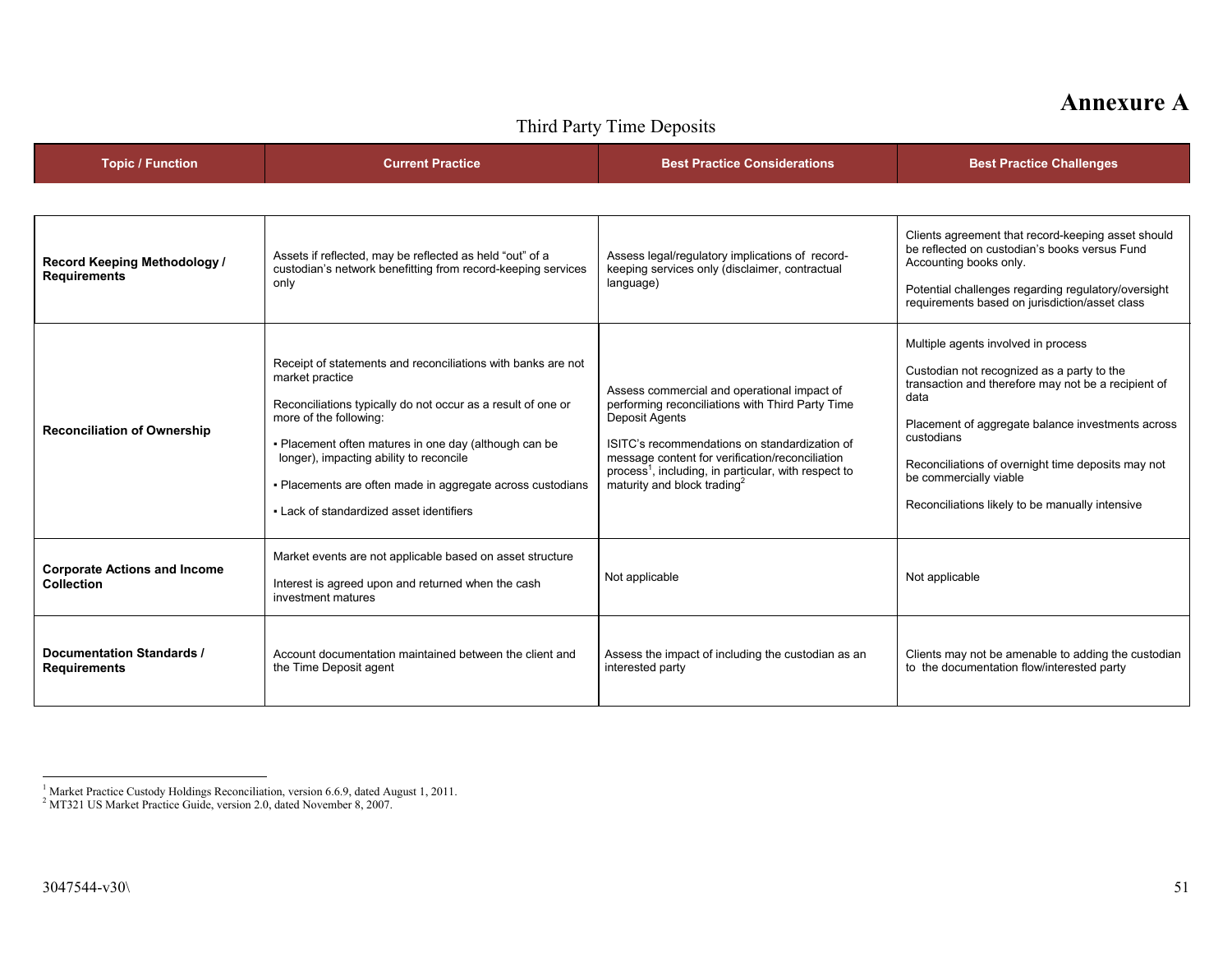## **Annexure A**

## Third Party Time Deposits

| <b>Topic / Function</b> | <b>Current Practice</b>                                                                                                                                                                                  | <b>Best Practice Considerations</b>                                                                                                                                                                                                                                                                                                                                                                                                                                                                                                                                                                                                                                                                                                                                                                                                                                                                                                                                                                                                                                                                                                                                                                                                                                                                                                                                                                                                                                                                                                                                                                                                                                                                                                                                                                                                                                                                                                                                                | <b>Best Practice Challenges</b> |
|-------------------------|----------------------------------------------------------------------------------------------------------------------------------------------------------------------------------------------------------|------------------------------------------------------------------------------------------------------------------------------------------------------------------------------------------------------------------------------------------------------------------------------------------------------------------------------------------------------------------------------------------------------------------------------------------------------------------------------------------------------------------------------------------------------------------------------------------------------------------------------------------------------------------------------------------------------------------------------------------------------------------------------------------------------------------------------------------------------------------------------------------------------------------------------------------------------------------------------------------------------------------------------------------------------------------------------------------------------------------------------------------------------------------------------------------------------------------------------------------------------------------------------------------------------------------------------------------------------------------------------------------------------------------------------------------------------------------------------------------------------------------------------------------------------------------------------------------------------------------------------------------------------------------------------------------------------------------------------------------------------------------------------------------------------------------------------------------------------------------------------------------------------------------------------------------------------------------------------------|---------------------------------|
| <b>Legal Status</b>     | bank of deposit.<br>financial instrument.<br>holds for its client.<br>deposit institution to be the primary indication of the debt.<br>under applicable law as a means of negotiation of the instrument. | The legal status of time deposits will generally depend on whether the deposit is represented by an account or by a certificate:<br>A certificate of deposit is a negotiable instrument that can be sold to a third party rather than being limited to redemption/repayment by the<br>A certificate of deposit that is a negotiable instrument will generally be treated as a "financial instrument", an "investment security"<br>or similar characterization that will make it capable of custody on effectively the same legal footing as any other investment security.<br>A certificate of deposit that is not negotiable is simply evidence of a time deposit account.<br>A time deposit account can be characterized as a debt subject to special rules related to banking or a financial contract as opposed to a<br>The entry on the accounts record of the deposit institution will determine the beneficiary of the deposit obligation.<br>As with loan participations, such an entry can be made in favor of a financial intermediary in a particular capacity (e.g. Bank ABC as<br>custodian/trustee for Client XYZ) although this does not appear to be consistent with prevailing practice.<br>Again as with loan participations, where an intermediary is listed as the accountholder in a particular capacity, this creates ambiguity<br>as to whether the intermediary is creating an entitlement on its books in favor of the client or merely recording the interest that it<br>The deposit account is evidenced by confirmation of transmission and receipt of monies, but most banking law would consider the account books of the<br>Where the time deposit is represented by a certificate, ownership will be determined by the registration of the certificate and any endorsements allowable<br>See § I(A), II(A)(1) and III(A)(1) and (B) of the AGC Out-of-Network Assets Report for further analysis of Third Party Time Deposits under U.S., U.K. and |                                 |
|                         |                                                                                                                                                                                                          | French laws as to (i) their legal nature and what determines their ownership, (ii) which parties possess or control those assets and/or relevant information<br>concerning those assets, and (iii) what happens to those assets when they are provided as collateral.                                                                                                                                                                                                                                                                                                                                                                                                                                                                                                                                                                                                                                                                                                                                                                                                                                                                                                                                                                                                                                                                                                                                                                                                                                                                                                                                                                                                                                                                                                                                                                                                                                                                                                              |                                 |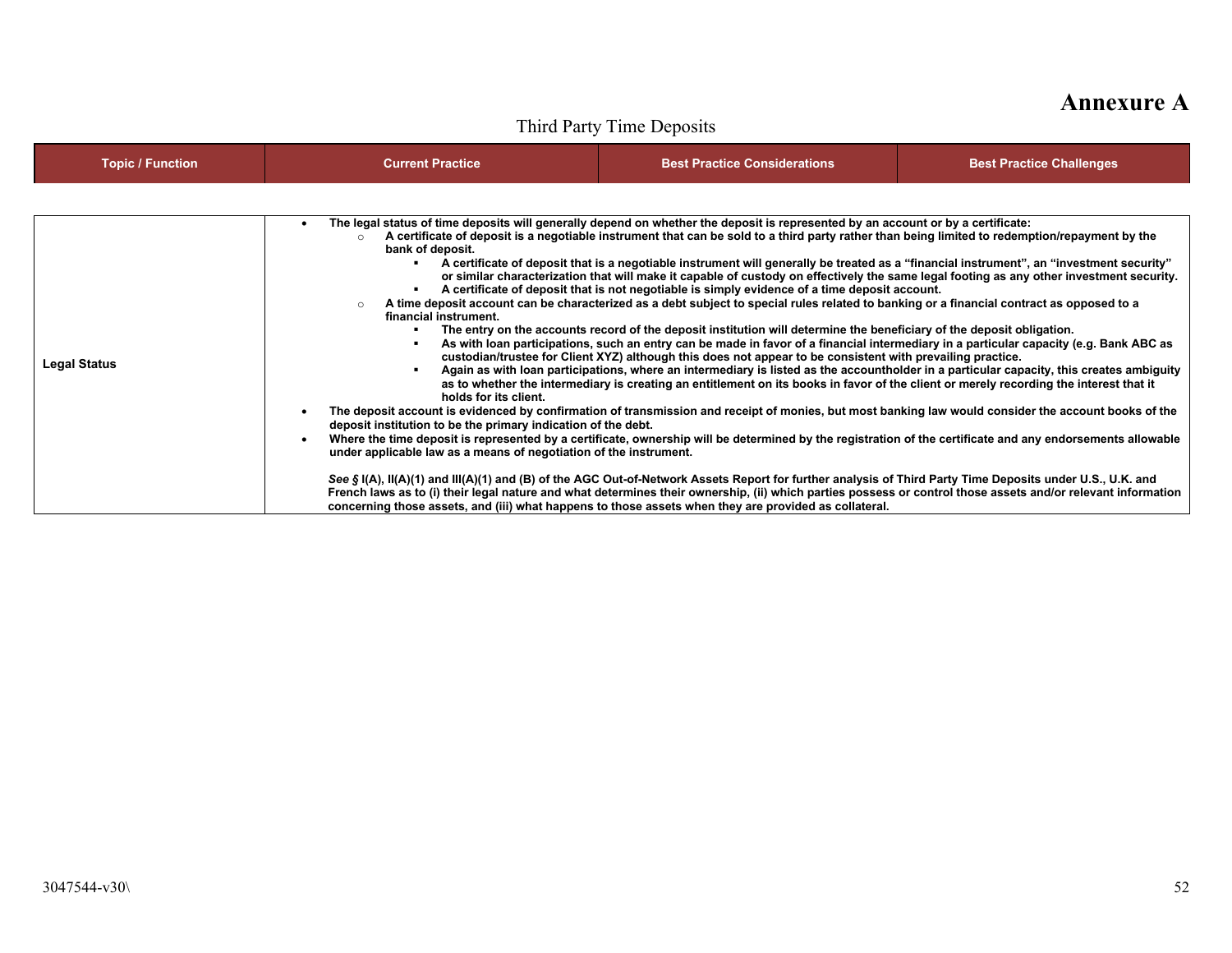| <b>Annexure B</b> |  |
|-------------------|--|
|-------------------|--|

### Bank Loans

| <b>Topic / Function</b>                                                                                                                                                                                                                                                                                                                                                                                                                                                                                                                                   | <b>Current Practice</b>                                                                                                                                                                                                                                                                                                                                                                                                                                                                                                                                                                   | <b>Best Practice Considerations</b>                                                                                                                                                                                     | <b>Best Practice Challenges</b>                                                                                                                                                                                                                                                                                                                                                                                                                                                      |  |  |
|-----------------------------------------------------------------------------------------------------------------------------------------------------------------------------------------------------------------------------------------------------------------------------------------------------------------------------------------------------------------------------------------------------------------------------------------------------------------------------------------------------------------------------------------------------------|-------------------------------------------------------------------------------------------------------------------------------------------------------------------------------------------------------------------------------------------------------------------------------------------------------------------------------------------------------------------------------------------------------------------------------------------------------------------------------------------------------------------------------------------------------------------------------------------|-------------------------------------------------------------------------------------------------------------------------------------------------------------------------------------------------------------------------|--------------------------------------------------------------------------------------------------------------------------------------------------------------------------------------------------------------------------------------------------------------------------------------------------------------------------------------------------------------------------------------------------------------------------------------------------------------------------------------|--|--|
|                                                                                                                                                                                                                                                                                                                                                                                                                                                                                                                                                           |                                                                                                                                                                                                                                                                                                                                                                                                                                                                                                                                                                                           |                                                                                                                                                                                                                         |                                                                                                                                                                                                                                                                                                                                                                                                                                                                                      |  |  |
|                                                                                                                                                                                                                                                                                                                                                                                                                                                                                                                                                           | Banks Loans have a number of attributes which create risks to Custodians who service clients investing in this asset class.                                                                                                                                                                                                                                                                                                                                                                                                                                                               |                                                                                                                                                                                                                         |                                                                                                                                                                                                                                                                                                                                                                                                                                                                                      |  |  |
| <b>Key Attributes</b><br>Lack of central clearing and/or use of ICSD (international central securities depository) to track/record ownership of asset and allow for simultaneous exchange of value upon settlement of asset<br>$\bullet$<br>acquisition/disposition<br>Lack of standardized and mandated asset identifiers<br>Lack of standard settlement cycle<br>$\bullet$<br>Significant amount of investment specific documentation completed by an Investment manager on behalf of underlying client without reference to the Custodian<br>$\bullet$ |                                                                                                                                                                                                                                                                                                                                                                                                                                                                                                                                                                                           |                                                                                                                                                                                                                         |                                                                                                                                                                                                                                                                                                                                                                                                                                                                                      |  |  |
| <b>Key Risks</b><br>collection and reporting on corporate events.                                                                                                                                                                                                                                                                                                                                                                                                                                                                                         | As a result of the above, Custodian's are hindered in their ability to perform their required custodial oversight duties, including: awareness and confirmation of asset acquisitions/disposal, position reconciliation, ident                                                                                                                                                                                                                                                                                                                                                            |                                                                                                                                                                                                                         |                                                                                                                                                                                                                                                                                                                                                                                                                                                                                      |  |  |
| <b>Key Opportunities</b><br>Clarify role of Custodian<br>$\bullet$<br>Create and standardize automation for trade and documentation flows.<br>Enhance controls related to income accruals/receipts, changes in ownership of asset, and downstream reporting.<br>$\bullet$<br>Develop standard asset identifiers for this asset class.<br>Drive education of regulators as to market practice, therefore supporting/promoting adoption of commercially viable rules/regulations.                                                                           |                                                                                                                                                                                                                                                                                                                                                                                                                                                                                                                                                                                           |                                                                                                                                                                                                                         |                                                                                                                                                                                                                                                                                                                                                                                                                                                                                      |  |  |
| <b>Asset Registration / Ownership</b>                                                                                                                                                                                                                                                                                                                                                                                                                                                                                                                     | Bank Loans are generally registered in the name of the<br>Investment Manager directly or on behalf of their underlying<br>owner/client directly, without reference to the Custodian.<br>The loan documentation among the parties evidences the<br>interest of the lender and borrower in the loan agreement.<br>This documentation may be in the form of a promissory note<br>and/or a loan agreement. An assignee's ownership interest<br>will be reflected by an assignment and assumption<br>agreement and a participant's interest will be evidenced by a<br>participation agreement. | Assess implications of model whereby registration<br>allows for identification/disclosure of<br>Custodian/trustee and requirements                                                                                      | • Loan documentation is relatively standardized and<br>does not currently easily accommodate the concept of<br>the custodian. Further, inserting a reference to the<br>custodian may introduce additional operational<br>flows/handoffs which will exacerbate an already<br>manually intensive process.<br>• Insertion of Custodian or trustee as signatory could<br>raise other risk considerations including principal risk<br>issues as well as delays in the settlement process. |  |  |
| <b>Method of Transaction Instruction</b>                                                                                                                                                                                                                                                                                                                                                                                                                                                                                                                  | Trades are sent to custody providers via various means, very<br>manual with bifurcated process with various forms of<br>documentation required to evidence ownership.                                                                                                                                                                                                                                                                                                                                                                                                                     | Assess development a standardized trade flow for<br>clients investing in bank loans inclusive of:<br>Instruction method<br>$\bullet$<br>Instruction format<br>$\bullet$<br>Instruction content and timing.<br>$\bullet$ | Trade flow and documentation process largely manual;<br>can custodial operations areas support standard model<br>and bear costs associated with automating process?                                                                                                                                                                                                                                                                                                                  |  |  |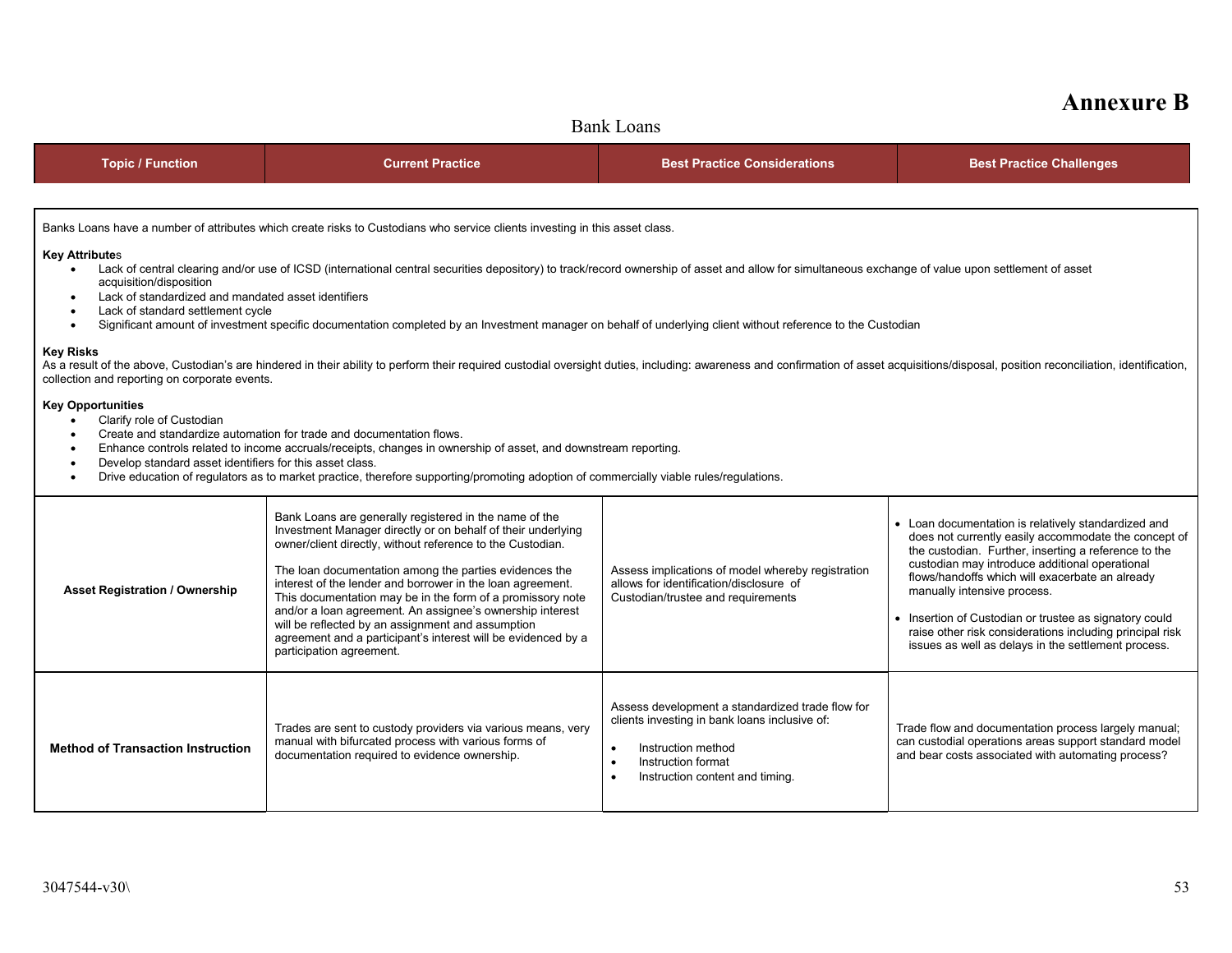#### Bank Loans

| <b>Topic / Function</b>                                                         | <b>Current Practice</b>                                                                                                                                                                                                                                                                          | <b>Best Practice Considerations</b>                                                                                                                                                                                                                                                                                                                                                   | <b>Best Practice Challenges</b>                                                                                                                                                                                                                                                                                                                                                                |
|---------------------------------------------------------------------------------|--------------------------------------------------------------------------------------------------------------------------------------------------------------------------------------------------------------------------------------------------------------------------------------------------|---------------------------------------------------------------------------------------------------------------------------------------------------------------------------------------------------------------------------------------------------------------------------------------------------------------------------------------------------------------------------------------|------------------------------------------------------------------------------------------------------------------------------------------------------------------------------------------------------------------------------------------------------------------------------------------------------------------------------------------------------------------------------------------------|
| <b>Settlement Practices</b>                                                     | Bank Loan transactions settle upon delivery of monies to an<br>agent bank or selling party, There is no exchange of values<br>at settlement time and settlement is largely manual and<br>requires the issuance of a "Funding Memo", which the<br>purchaser must instruct their bank to act upon. | Asses the utilization of existing or development of new<br>utilities to facilitate versus payment settlement.                                                                                                                                                                                                                                                                         | • As there is no simultaneous exchange of value,<br>Custodian is unable to confirm that change of<br>ownership (acquisition or disposition) has occurred<br>and thus that it's custodial oversight duties have<br>begun or ceased.<br>• Fractured market especially Europe vs US. Large<br>pain points felt amongst downstream service<br>providers as opposed to primary market participants. |
| Record Keeping Methodology /<br><b>Account Structure</b><br><b>Requirements</b> | Practices related to recording of asset and transactional<br>information varies including whether disclosures as to<br>custodial control are included.                                                                                                                                           | Assess development of standard protocol for recording<br>applicable information to custodial records.<br>Assess impact of relevant law in designating the<br>account as a record-keeping account versus an<br>account signifying greater rights (e.g. a securities<br>account signifying "entitlement rights" per UCC § 8-<br>501. See AGC Out-of-Network Assets Report §<br>IV(B)(2) | • Lack of consistent approach amongst Global<br>Custodians limits Custodians' ability to influence<br>client behavior as they look to adopt single standard<br>process across all custodians.<br>• Trade and settlement processes currently manual<br>and non-standard across issuers and buyers and<br>therefore difficult to influence change                                                |
| <b>Reporting Considerations</b>                                                 | Reporting of loan position subject to custodian's<br>recordkeeping methodology/requirements.                                                                                                                                                                                                     | Assess standard protocol minimum data requirements<br>for providing ongoing reporting (inclusive of<br>transactional, holdings and Corporate Events) to client.                                                                                                                                                                                                                       | Timely, accurate and comprehensive reporting is the<br>by-product of nearly all other Topics/Functions<br>captured here. As such, while high level reporting<br>protocol can be defined, implementation/adoption of<br>such may be subject to development/implementation<br>of other related best practices.                                                                                   |
| Documentation Standards /<br><b>Requirements</b>                                | Acquisition of asset involves various documents which<br>typically include trade ticket, funding memo,<br>assignment/participation agreement and trade confirmation.                                                                                                                             | Assessment of development of consistent<br>methodology with respect to:<br>Loan documentation that clients are required to<br>$\bullet$<br>provide.<br>The manner in which documentation if is<br>$\bullet$<br>communicated to the service provider.<br>Practices related to review, assessment and<br>$\bullet$<br>retention of applicable documentation.                            | Complexity and lack of standards for governing<br>documentation and process related to settlement of<br>transactions and asset servicing.                                                                                                                                                                                                                                                      |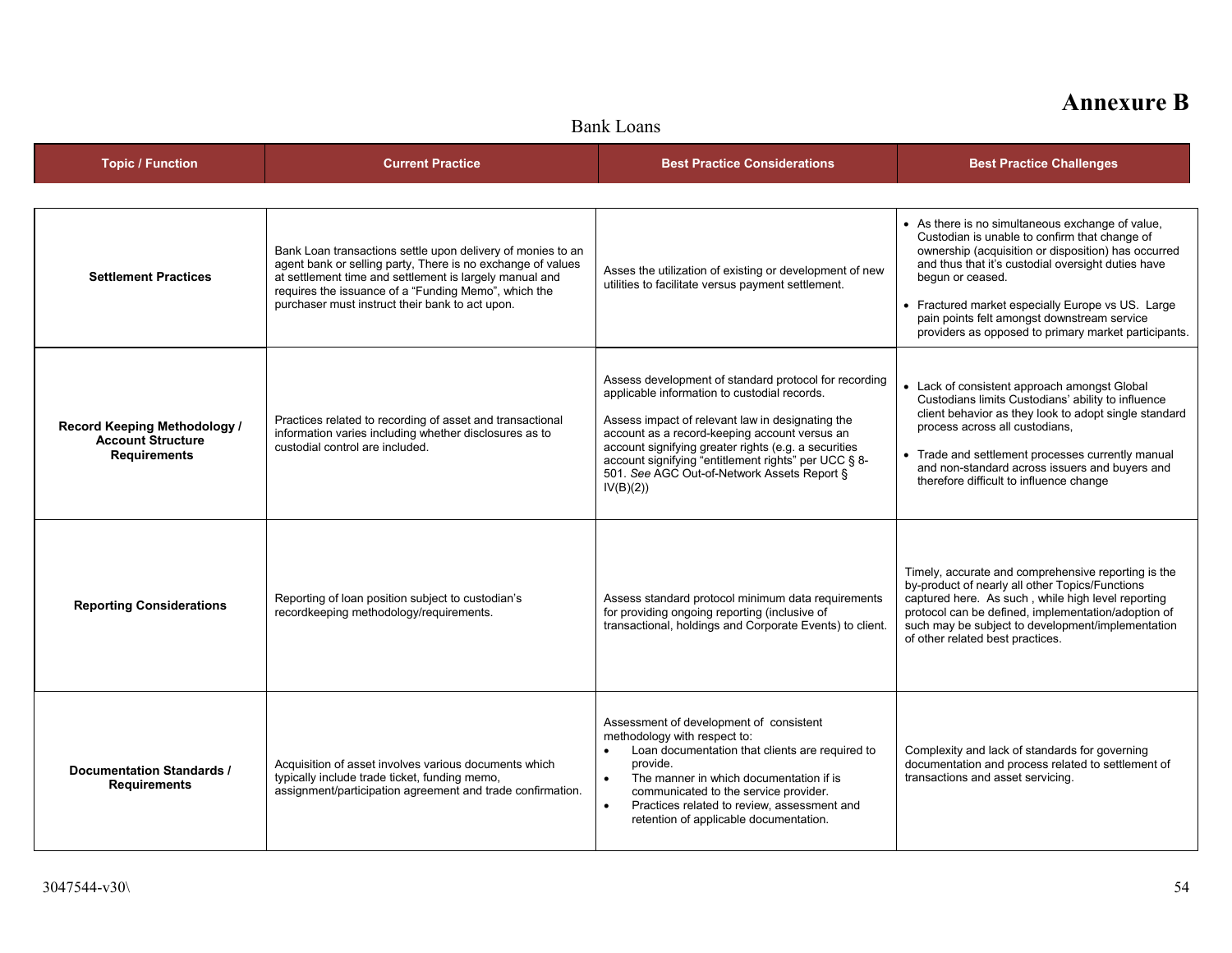| <b>Bank Loans</b>                                                         |                                                                                                                                                                                                                                                                                                                                                                                                                                |                                                                                                                                                                                                                                                                                                           |                                                                                                                                                                                                                                                                                                                                                                  |
|---------------------------------------------------------------------------|--------------------------------------------------------------------------------------------------------------------------------------------------------------------------------------------------------------------------------------------------------------------------------------------------------------------------------------------------------------------------------------------------------------------------------|-----------------------------------------------------------------------------------------------------------------------------------------------------------------------------------------------------------------------------------------------------------------------------------------------------------|------------------------------------------------------------------------------------------------------------------------------------------------------------------------------------------------------------------------------------------------------------------------------------------------------------------------------------------------------------------|
| <b>Topic / Function</b>                                                   | <b>Current Practice</b>                                                                                                                                                                                                                                                                                                                                                                                                        | <b>Best Practice Considerations</b>                                                                                                                                                                                                                                                                       | <b>Best Practice Challenges</b>                                                                                                                                                                                                                                                                                                                                  |
|                                                                           |                                                                                                                                                                                                                                                                                                                                                                                                                                |                                                                                                                                                                                                                                                                                                           |                                                                                                                                                                                                                                                                                                                                                                  |
| <b>Asset Identifiers</b>                                                  | No standard Bank Loan asset identifier utilized across the<br>industry.                                                                                                                                                                                                                                                                                                                                                        | Assess the ability to implement single standard<br>protocol for asset identification in conjunction with<br>interested market participants.                                                                                                                                                               | Currently, lack of coordinated efforts around this issue<br>amongst interested parties.                                                                                                                                                                                                                                                                          |
| <b>Reconciliation of Ownership</b>                                        | Practices vary with respect to reconciling client ownership<br>versus issuing agent records in terms of frequency and<br>method; current automated methods provide only limited<br>coverage of outstanding issues.                                                                                                                                                                                                             | Assess the development and implementation of<br>reconciliation standards amongst custodians and<br>Agent Bank, using existing industry infrastructure or<br>otherwise (including ISITC recommendations on<br>standardization of message content for<br>verification/reconciliation process). <sup>1</sup> | • Immature industry utilities hinder the ability to<br>facilitate automated reconciliations.<br>• Agent Banks do not recognize/support the role of the<br>custodian.                                                                                                                                                                                             |
| <b>Income Collection and Corporate</b><br><b>Actions</b>                  | Providers use different vendors to track distributions but there<br>is no industry utility (IDC-equivalent) to track and report<br>applicable information across the asset class and issues.                                                                                                                                                                                                                                   | Assess ability to and implications of:<br>Track corporate action and income events<br>$\bullet$<br>Report and collect entitlements<br>$\bullet$<br>$\bullet$<br>Track and report past due entitlements<br>Interface with Loan Issuers/Agents to actively<br>collect past due entitlements                 | • Primary/typical corporate action vendors, inclusive of<br>sub-custodians do not currently provide such data<br>• Processes would be manual and costly without<br>industry utility.                                                                                                                                                                             |
| Role of other Relevant Related 3rd<br><b>Parties / Servicing Entities</b> | Agent Bank – Serves a registrar/transfer agent like role and<br>maintains official records of loan participants. Facilitate the<br>distribution of notifications (e.g., rate resets) cash entitlements,<br>etcto loan participants.<br>Loan Servicing Agents - Service providers providing middle<br>office services for investors in bank loans. Services in clued<br>loan document review and execution, and reconciliation. | Assess the ability to clarify roles and responsibilities of<br>Agent Banks, Loan Servicing Agent Banks, Fund<br>Administrators and Custodians and manner in which<br>each organization interacts/communicates with one<br>another.                                                                        | Agent Banks do not necessarily recognize service<br>providers such as custodians as their clients as such,<br>driving behavioral changes amongst the agent bank<br>community can be challenging.<br>Loan servicing agents may perform certain roles<br>equivalent to those of a custodian, thus creating the<br>potential for a perceived duplication of effort. |

 $1$  Market Practice Custody Holdings Reconciliation, version 6.6.9, dated August 1, 2011.

-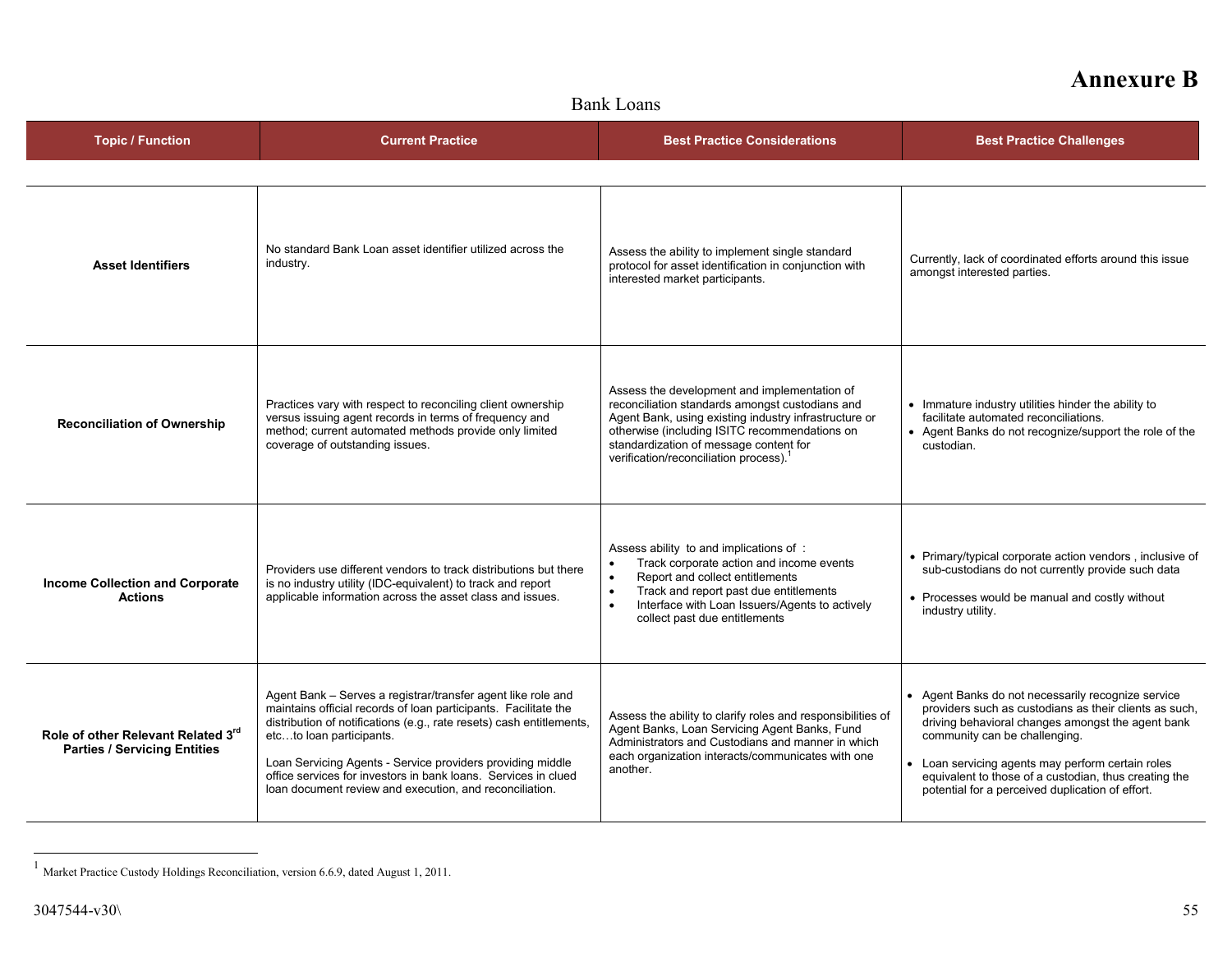| пашу планэ                                  |                                                                                                                                                                                                                                                                                                                                                    |                                     |                                 |  |
|---------------------------------------------|----------------------------------------------------------------------------------------------------------------------------------------------------------------------------------------------------------------------------------------------------------------------------------------------------------------------------------------------------|-------------------------------------|---------------------------------|--|
| <b>Topic / Function</b>                     | <b>Current Practice</b>                                                                                                                                                                                                                                                                                                                            | <b>Best Practice Considerations</b> | <b>Best Practice Challenges</b> |  |
|                                             |                                                                                                                                                                                                                                                                                                                                                    |                                     |                                 |  |
|                                             | There are number of infrastructure initiatives in place, largely driven by a small number of key players.                                                                                                                                                                                                                                          |                                     |                                 |  |
|                                             | Documentation – Standardization of the key transactional documents is being driven by LSTA (Loan Syndication and Trading Association – US focused trade association) and<br>LMA (Loan Market Associations – European focused trade association) are driving standardized loan documentation (Confirmation, Assignment & Assumption, Funding Memo), |                                     |                                 |  |
|                                             | <b>Execution Facilities - ClearPar</b> is driving a centralized utility for executing loan documentation,                                                                                                                                                                                                                                          |                                     |                                 |  |
|                                             | Settlement Facilities - DTCC has developed a "Cash on Transfer" product to facilitate versus payment settlement of Bank Loan transactions. Euroclear has developed<br><b>LoanReach</b> to facilitate a versus payment settlement process.                                                                                                          |                                     |                                 |  |
| <b>Infrastructure</b>                       | Corporate Event and Cash disbursement - DTCC is developing APAS (Agent Payment Aggregation System) to facilitate the distribution of Loan related payments (Principle &<br>Interest).                                                                                                                                                              |                                     |                                 |  |
|                                             | Reconciliation - DTCC has developed LoanServ to facilitate automated reconciliations with agent banks (330,000 loan positions reported to LoanServ), Euroclear has developed<br>LoanReach to facilitate automated reconciliations with agent banks.                                                                                                |                                     |                                 |  |
|                                             | Asset Identifiers - Markit has developed the MEI (Market Entity Identifier) to standardize the identification of entities in the loan market.                                                                                                                                                                                                      |                                     |                                 |  |
|                                             | Other - Wall Street Office - Acts primarily as accounting provider - calculating interest accruals for interested parties (Inv Mgr, Fund Accountant, etc). Has become defacto<br>source of Corporate Event and holding information.                                                                                                                |                                     |                                 |  |
|                                             |                                                                                                                                                                                                                                                                                                                                                    |                                     |                                 |  |
| Industry Groups / Initiatives /<br>Guidance | Industry groups:<br>SIFMA/AMF - Bank Loan Working Group<br><b>IFIA Working Group</b><br>Guidance:<br>ISITC Bank Loan Trading Market Practice Guide; ISITC Market Practice Custody Holdings Reconciliation, version 6.6.9, dated August 1, 2011                                                                                                     |                                     |                                 |  |

### Bank Loans